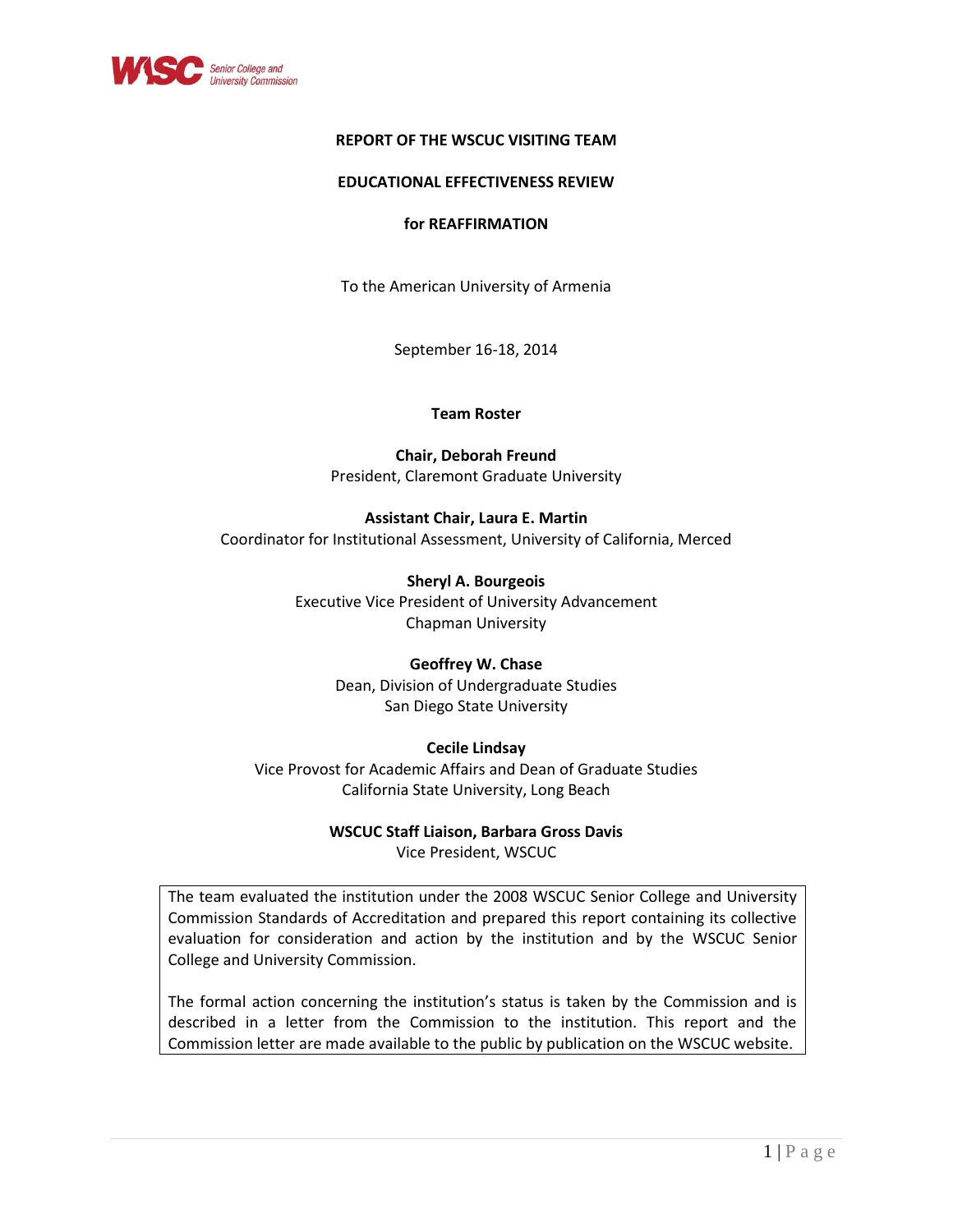#### **TABLE OF CONTENTS**

# **SECTION I – OVERVIEW AND CONTEXT**

| A. Description of the Institution and Visit                                        |  |
|------------------------------------------------------------------------------------|--|
| B. The Institution's Self-Study Report: Quality and Rigor of the Review and Report |  |
| C. Response to Issues Raised in the Capacity and Preparatory Review                |  |

## **SECTION II – EVALUATION OF INSTITUTIONAL EDUCATIONAL EFFECTIVENESS UNDER THE STANDARDS**

|                                      |                                                    | A. Theme 1: Institutionalizing the Assessment of Student Learning | 12 |
|--------------------------------------|----------------------------------------------------|-------------------------------------------------------------------|----|
|                                      |                                                    | a. Graduate Education                                             | 12 |
|                                      |                                                    | b. Undergraduate Education                                        | 14 |
| В.                                   |                                                    | Theme 2: Cultivating a Community of Scholars                      | 15 |
| C.                                   |                                                    | The Expansion into Undergraduate Education                        | 18 |
| D.                                   | <b>Effectiveness of the Program Review Process</b> |                                                                   | 21 |
|                                      | a.                                                 | Academic Program Review                                           | 21 |
|                                      | b.                                                 | Periodic Review of Academic Support and Student Services Programs | 23 |
|                                      |                                                    | c. Conclusions                                                    | 24 |
| E.                                   | <b>Student Success</b>                             |                                                                   | 25 |
|                                      | a <sub>1</sub>                                     | Graduate                                                          | 26 |
|                                      | b.                                                 | Undergraduate                                                     | 27 |
|                                      |                                                    | c. Conclusions                                                    | 29 |
| Evaluation under the Standards<br>F. |                                                    | 29                                                                |    |
|                                      | a.                                                 | Standard 1                                                        | 29 |
|                                      | b.                                                 | Standard 2                                                        | 32 |
|                                      | $\mathsf{C}$ .                                     | Standard 3                                                        | 33 |
|                                      | d.                                                 | Standard 4                                                        | 35 |

## **SECTION III – FINDINGS AND RECOMMENDATIONS FROM THE CAPACITY AND PREPARATORY REVIEW AND THE EDUCATIONAL EFFECTIVENESS REVIEW**

| A. Summary         |  |
|--------------------|--|
| B. Commendations   |  |
| C. Recommendations |  |

# **APPENDICES**

| Inventory of Educational Effectiveness Indicators Review | 39  |
|----------------------------------------------------------|-----|
| Credit Hour and Program Length Review                    | 40. |
| Marketing and Recruitment Review                         | 43. |
| <b>Student Complaints Review</b>                         | 45. |
| <b>Transfer Credit Review</b>                            | 47  |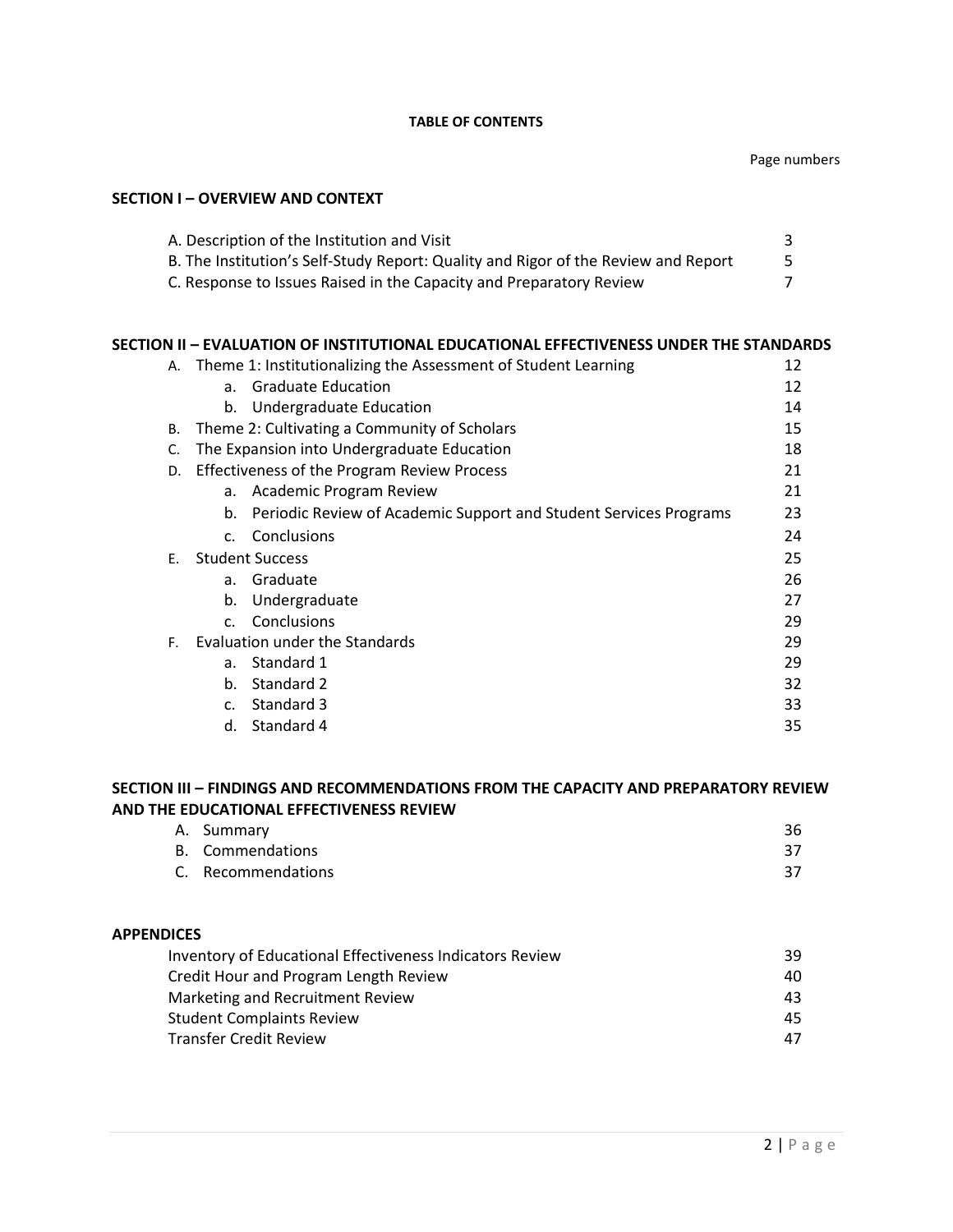## **THE EDUCATIONAL EFFECTIVENESS REVIEW TEAM REPORT**

## **SECTION I – OVERVIEW AND CONTEXT**

#### **A. Description of the Institution and Visit**

The American University of Armenia (AUA) opened September 21, 1991, the day Armenia declared independence from the former Soviet Union. As a partner in this national birth, AUA's mission is to bring American style education to Armenia, with the goal of preparing Armenian citizens and those of the region to address the needs of sustainable development in an environment that values and develops academic excellence, free inquiry, integrity, scholarship, leadership, and service to society (CFR 1.1).

In keeping with this mission, AUA enrolls approximately graduate students pursuing master's degrees or graduate-level certificates within academic programs in the areas of Business Administration, Computer and Information Science, Economics, Environmental Science and Conservation, Industrial Engineering and Systems Management, Public Health, Teaching English as a Foreign Language, Translation, Law, and Political Science and International Affairs. A Masters in Economics was added in 2012, following substantive change review.

Research and scholarship beyond the classroom are supported by nine research centers that bring together students, faculty, and external stakeholders in projects that address national needs. AUA has no off-campus sites or distance education programs.

In fall 2013 AUA initiated a much anticipated expansion of its educational mission, welcoming its first class of undergraduates. Nearly three hundred Armenian and international students matriculated to pursue bachelor degrees in one of three areas: Business, Computational Sciences, and English and Communications. In fall 2014, more than 300 hundred new undergraduates joined the AUA community, following a 50% increase in applications over the first year. With nearly 600 undergraduates as of fall 2014, AUA is squarely on its path toward the goal of 1600 students, approximately 75% undergraduate, by 2017. Importantly, these developments also signal strong demand for this new phase of AUA's contributions to higher education in Armenia.

Now into its third decade, AUA has achieved significant success in fulfilling its mission. In its first twentyplus years, AUA has graduated over 2200 students, 70% of whom are currently employed in Armenia. At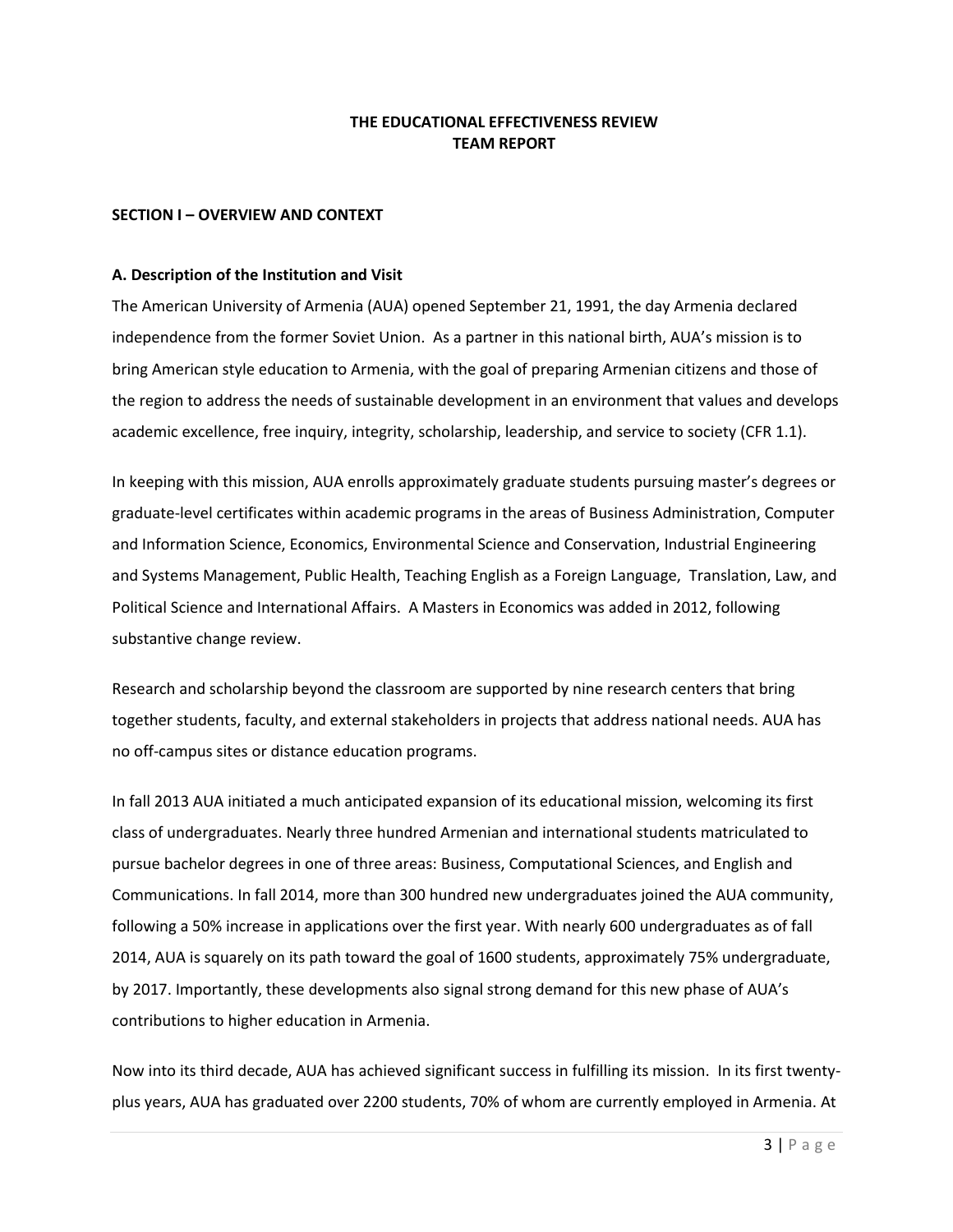the graduate level, AUA also enjoys impressive retention and graduation rates for what is still a relatively new institution, with first year retention rates of 86 to 94% and three year graduation rates of 80 to 87% according to the most recent data available (2006-2010). The first year retention rate for AUA's very first undergraduate cohort was 85%. Although slightly lower than anticipated by AUA, it is very respectable, particularly given the complications posed by mandatory conscription for 18 year-old males, as well as the time it takes to identify and respond to the needs of an entirely new type of student body.

AUA's success in delivering its mission was recognized by stakeholders who highlighted AUA's unique importance in the higher education landscape of Armenia and the region. Government officials external to the institution described AUA as a model for higher education, providing for the free exchange of ideas and, as such, an important agent of change in Armenia's continuing economic, social, and political development. The team also learned about AUA's importance in the continued evolution of Armenia's higher education system.

The implementation of AUA's mission is guided by two boards: the Board of Trustees associated with the California-based American University of Armenia Corporation (AUAC) and the Board of Directors of the Armenia-based American University of Armenia Foundation (AUAF). The AUAF was established after the AUAC as required by a change to Armenian law in the early 2000's. Although separate decision making entities, significant overlap in membership between the two boards facilitates communication and coordinated oversight of AUA, while continued incorporation in the U.S. facilitates tax exempt support of AUA by American philanthropists.

AUA also benefits from a formal affiliation with the University of California, which has greatly influenced its academic development and provides legal and investment-related support. Through informative meetings with the AUAC Board of Trustees in California, and with an Armenian member of the AUAF Board of Directors while in Yerevan, the team learned that both boards are very committed to the mission and success of AUA and exercise that commitment through appropriate oversight of institutional operations (CFR 3.9).

In September 2010, AUA hired its first full-time president (CFR 3.10). Immediately following his appointment, the president embarked on a strategic planning process, culminating in plans to expand and diversify faculty, income sources, and degree programs with the addition by 2017 of three or more undergraduate degree programs enrolling 1200 undergraduates (CFR 4.1). At the time of its Capacity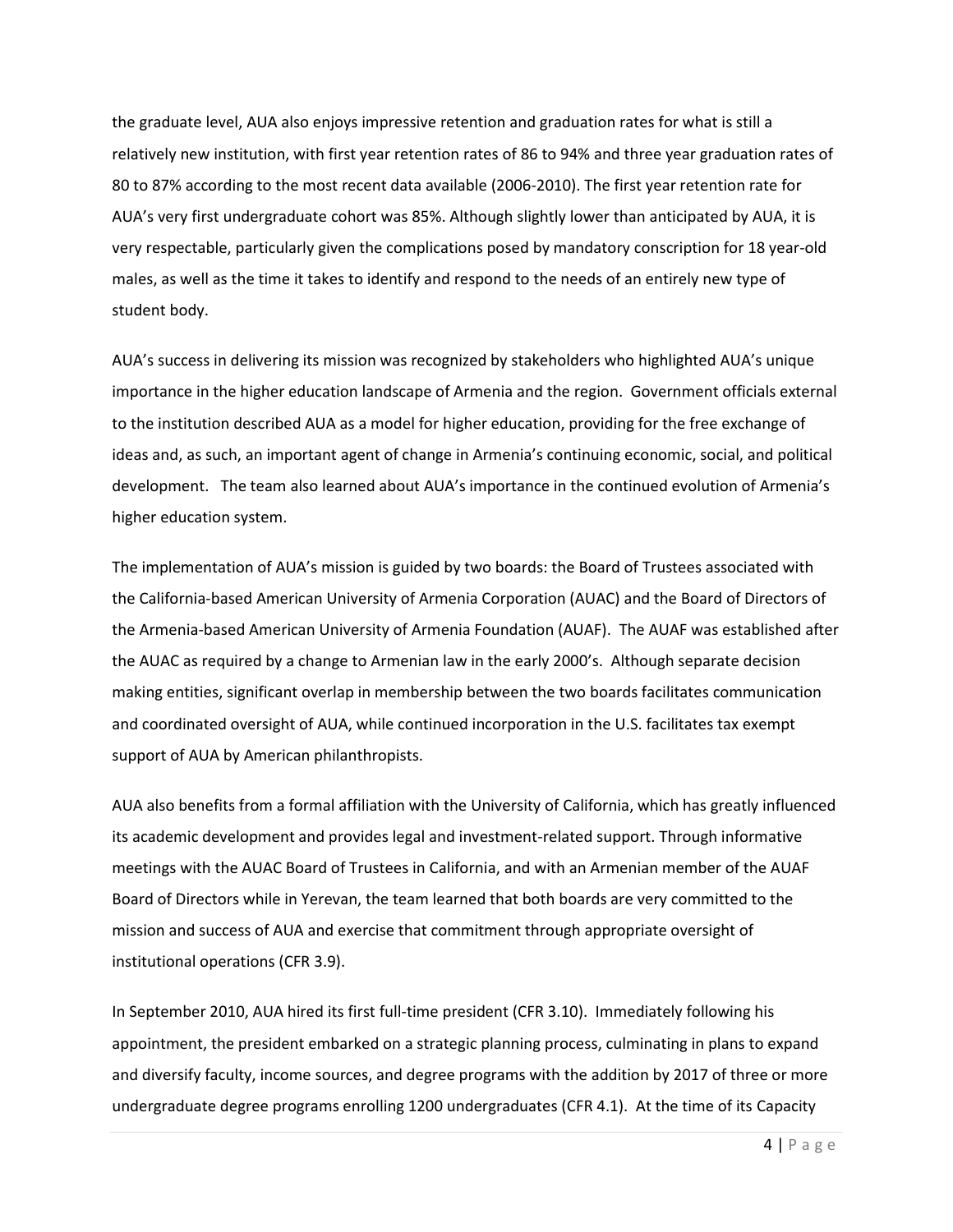and Preparatory Review (CPR), AUA had submitted substantive change proposals for the structural change and new degree programs necessary to implement its first three undergraduate programs in fall 2013. Accordingly the structural change site visit was integrated into the CPR site visit for reaccreditation, with the substantive change team members pursuing their review alongside the WSCUC CPR team. Following the CPR visit, the structural change and three undergraduate degree proposals were approved in 2012.

At the recommendation of the CPR team, the Commission rescheduled AUA's Educational Effectiveness Review from fall 2013 to fall 2014, formally recognizing the demands initiating undergraduate education would place on AUA. This shift promoted both a successful start to undergraduate education in fall 2013, and successful completion of the Educational Effectiveness Review in fall 2014. It also provided the Commission with an opportunity to review undergraduate education at AUA, following the conclusion of its inaugural year.

In spring 2014, AUA experienced a transition in its senior leadership as its first full time, resident president stepped down after a successful four years at AUA. The provost and vice president for institutional advancement also resigned, each for unrelated personal reasons. In July 2014, the Board of Trustees appointed an interim president who appointed an interim provost. In addition to being a founder of AUA, the interim president has served as the founding Dean of Engineering, Director of the Engineering Research Center, Interim Provost, and was a founding member of the Board of Trustees. The interim provost had previously been an AUA faculty member and Dean. A new vice president for development also began in September 2014, assuming advancement responsibilities.

AUA was granted Initial Accreditation in February 2007 for a period of seven years. This report addresses the Educational Effectiveness Review, the final phase of AUA's first review for reaffirmation of accreditation.

# **B. The Institution's Educational Effectiveness Review Report: Quality and Rigor of the Review and Report**

In keeping with its Institutional Proposal, AUA organized its EER Report around two themes: *Institutionalizing the Assessment of Student Learning* and *Cultivating a Community of Scholars*. Together these themes address AUA's three goals for reaccreditation: 1) Recalibration of AUA's institutional mission and goals*,* 2) Focus on student learning across the institution and the development of more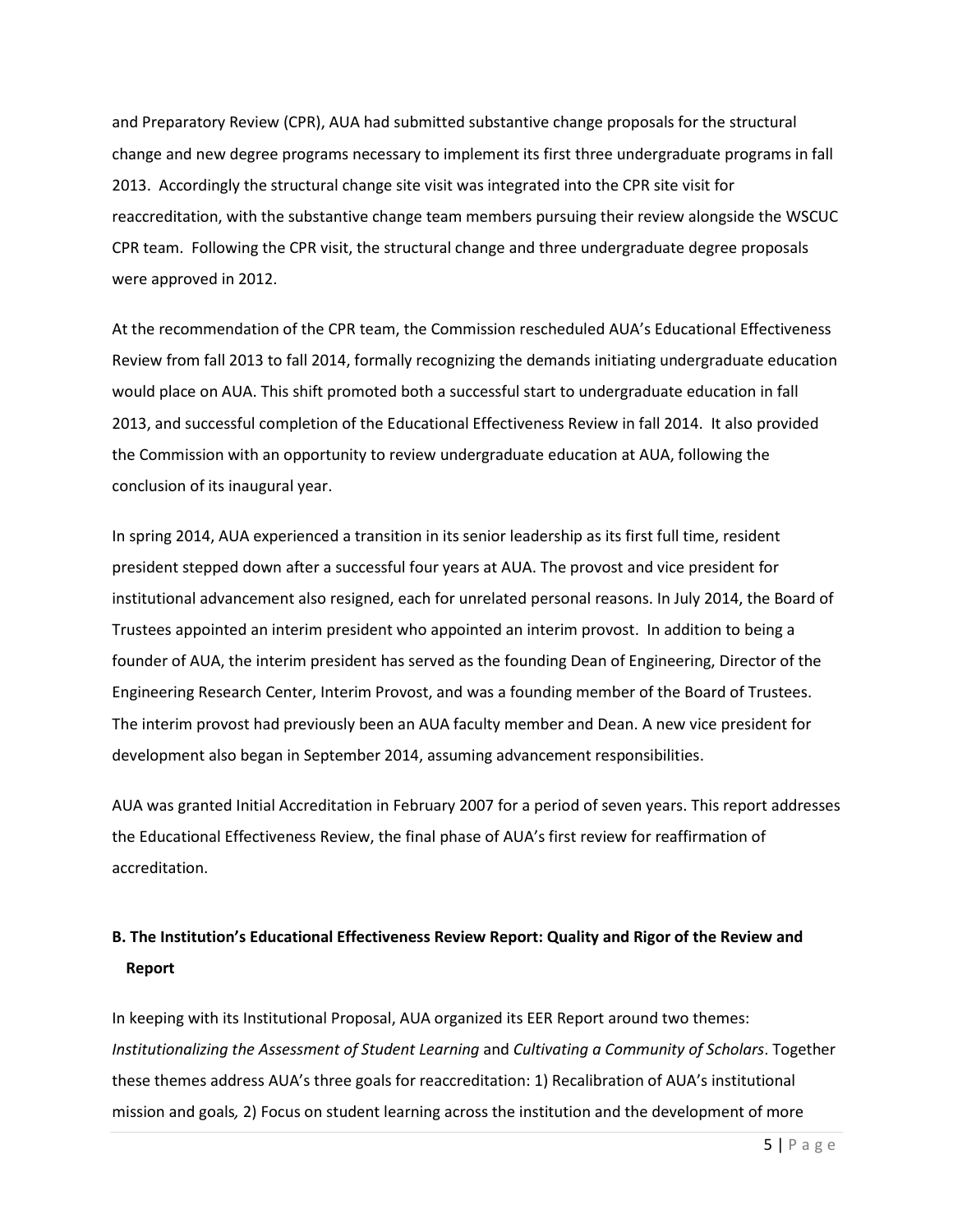diverse and effective methods of assessment, and 3) Alignment of research and scholarship with teaching at a graduate institution focused on impacting the development of a nation.

With respect to the reaffirmation review as a whole, the Institutional Proposal also included a set of outcomes specific to each theme. For Theme 1, these were: 1) the Student Learning Committee (SLC) will be institutionalized forming an integral part of teaching, curriculum review, and academic program review; 2) the faculty, including visiting faculty, will integrate into teaching on a regular basis the assessment of student learning; and 3) the faculty of the academic programs will use the results of ongoing assessment of student leaning to improve teaching, courses, and the curriculum in order to meet the AUA's mission. With respect to Theme 2, the outcomes were: 1) there will be broad understanding and consensus among faculty, students, and researchers on what constitutes research and scholarship as a community of scholars at AUA; 2) the standards for research and scholarship will be applied in the evaluation of faculty and research staff; 3) there will be more faculty and student collaboration on applied and theoretical research and scholarship; and 4) more core and full-time faculty will be in place to support teaching, research and scholarship. Through discussions with faculty, students, staff, AUA leadership, and representatives of the Boards of Trustees, the team verified that these outcomes have been systematically and thoughtfully cultivated and achieved to a substantial extent. Most importantly, AUA understands these outcomes as critical to their long term success, and expects to continue to advance their development in the post-affirmation period.

The team found the EER report to be well organized, thorough, clearly written, and supported with a notable level of detail. Tables and figures effectively communicate evidence in support of analysis. The report comprehensively describes educational effectiveness practices at the institution, including important advances in capacity, practice, and process. Strengths and challenges are frankly described. With respect to both themes, the institution collected and analyzed ample and relevant forms of evidence. The team was particularly impressed with evidence illustrating AUA's progress in advancing the assessment of student learning, including evidence-driven modifications to instruction, courses and programs (CFR 2.4).

The educational effectiveness self-study was developed under the guidance of faculty-led committees (CFR 3.11), and the related work involved representatives from across the institution, including faculty, staff, students, alumni, and most high-level administrators. The team found the report to accurately portray the condition of the institution, as confirmed through discussions and evidence reviewed during the site visit (CFR 1.9).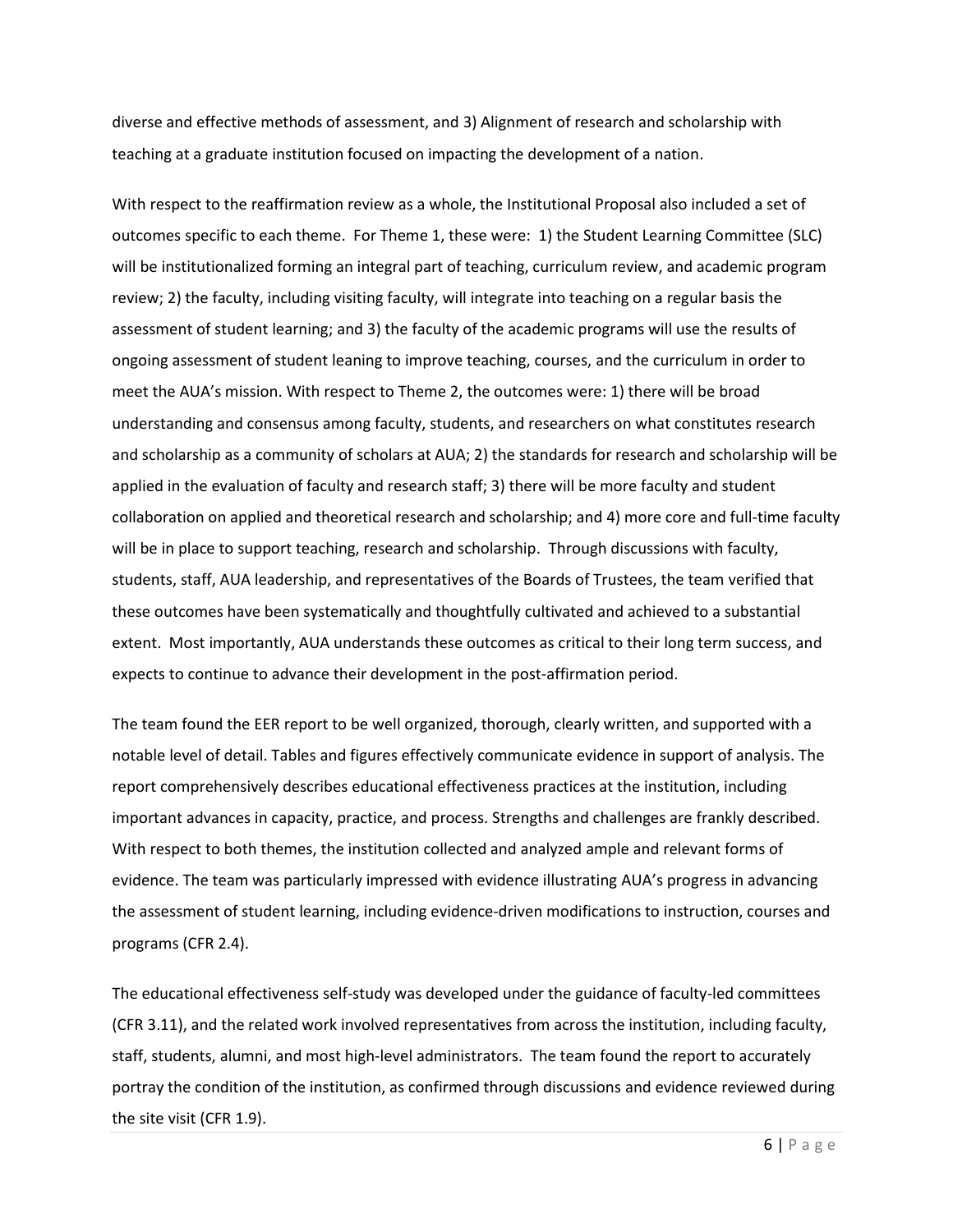The reaffirmation process has had a large and positive impact on AUA's quality assurance systems, and more generally on its understanding of its educational effectiveness. The impact began with the insightful analysis and self-awareness that guided the identification of AUA's themes and outcomes at the outset of the reaffirmation process. AUA has found the themes to intersect in important and mutually reinforcing ways, confirming the seriousness and fidelity with which it has engaged these goals. Perhaps somewhat unexpectedly, the addition of undergraduate education had a particularly positive impact on the institution's realization of its intended outcomes, even as the time required by its start-up delayed attention to some intentions (e.g. implementing faculty reviews). In the end, the comprehensive development needed to initiate undergraduate education - hiring new faculty, designing and implementing curriculum for majors and general education, developing co-curricular infrastructure to support student success, etc. - provided new avenues to engage systematically and regularly student learning assessment and goals for building a community of scholars. At all levels of the institution, AUA's capacity for and ability to gather and use evidence to inform planning and decision making has grown (CFR 4.3). Strengths and areas for continued attention for development have been identified, and AUA's ability to realize its mission has been enhanced.

#### **C. Response to Issues Raised in the Capacity and Preparatory Review**

In its action letter of July 10, 2012, the WSCUC Commission identified six action items for AUA to address as part of its educational effectiveness review. Because these items subsume the major recommendations of the Capacity and Preparatory Review team, only AUA's progress in relation to the Commission's expectations are described and evaluated here. As of September 2014, AUA has met, has plans to meet, or has made significant progress on all of these expectations. A brief summary of each action item and its status as of the September 2014 site visit follow.

*Refining Assessment Practices and Institutionalizing Staffing and Resources for Educational Effectiveness* Since the CPR, AUA has made substantial strides in its capacity for assessment as well as in integrating assessment into the fabric of the university. This work has been substantially enriched and advanced through the activities associated with initiating undergraduate education. For instance, the team heard repeatedly about the role syllabus development has played, and continues to play, in building faculty understanding of and attention to course, program, and institutional priorities for student learning (CFR 2.3, 2.4).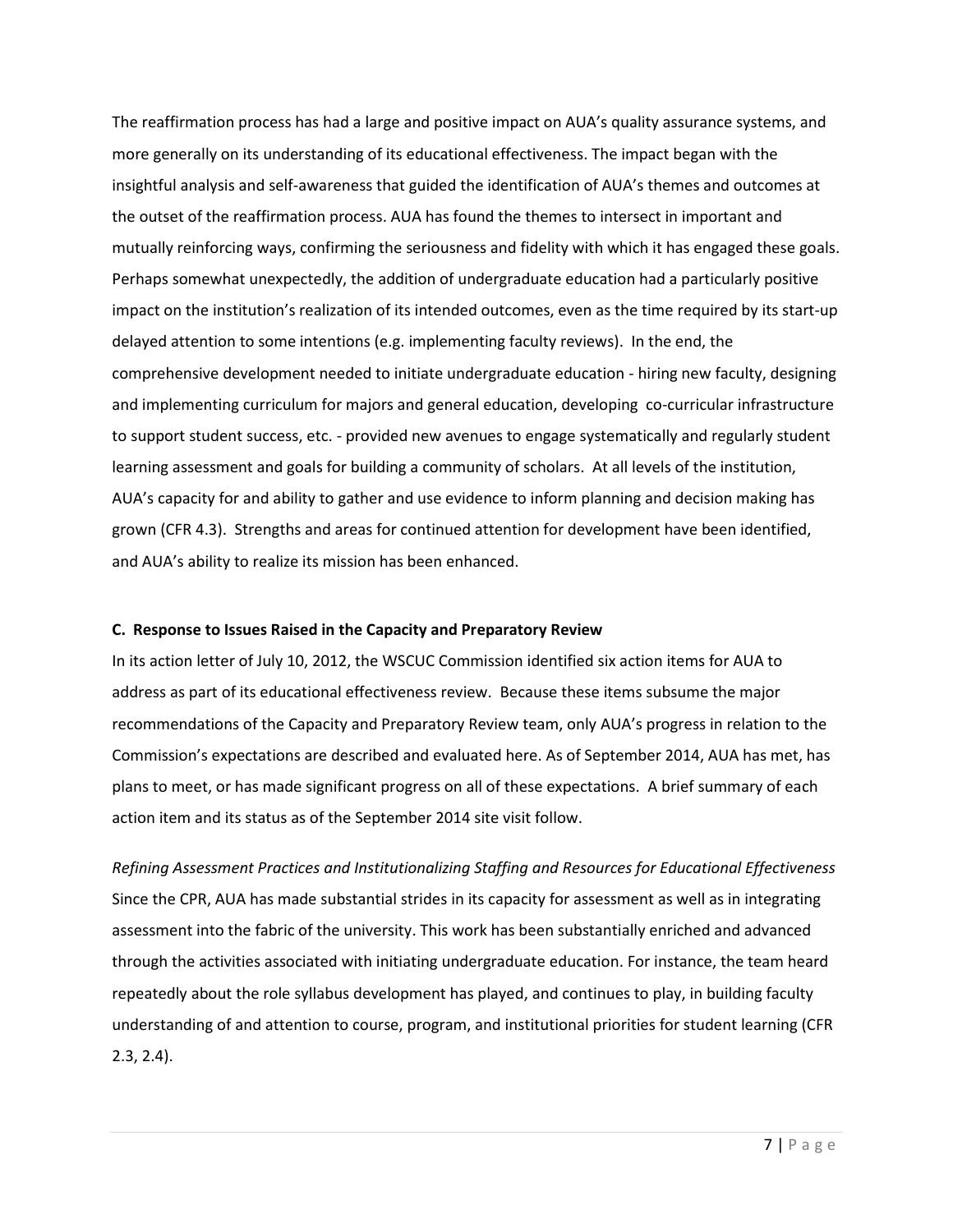AUA's capacity for institutional research has also grown with the addition of one FTE to the Institutional Research Office (CFR 4.5). Likewise, formalization of the Office of Assessment and Accreditation (OAA), including a director, has ensured significant administrative support for teaching, learning, and assessment initiatives (CFR 4.7). The Student Learning Committee has also been formalized as a standing committee of the Faculty Senate, with a commensurate clarification of its responsibilities for supporting teaching, learning, and assessment (CFR 4.7).

AUA provided multiple, strong examples of the use of student learning evidence to inform revisions to courses and programs at both the graduate and undergraduate levels (CFR 4.4). AUA reported in its selfstudy that unevenness in annual engagement in program assessment remains. For instance, several graduate programs did not complete an annual assessment report in the two years preceding the EER. As the team learned during the visit, reasons for these reporting gaps varied by program, but included a lack of onsite program leadership, small faculties with many responsibilities, and/or simply a failure to document existing assessment activities. The addition of faculty, including onsite program chairs, and staff to support program assessment activities is expected to increase levels of engagement with annual assessment, and progress in this direction was observed during the visit. AUA also needs to clarify plans and processes for evaluating the meaning of program-level assessment results at the institutional level as a means for evaluating the extent to which institutional goals are being realized and in support of planning, decision-making, and resource allocation (CFR 4.3).

#### *Implementing the New Undergraduate Degree Programs*

AUA successfully completed its inaugural year of undergraduate education, and its second year was under way at the time of the EER visit. This includes initiating three majors together with a general education (GE) program. The latter is grounded in a well-designed set of three year-long foundation courses, includes an impressive selection of electives (upwards of 25), is led by an associate dean for general education, a new appointment, and is overseen by a new General Education Committee (CFR 2.2). The design of the GE is curriculum is particularly amenable to robust assessment; a seven-year plan has been developed and implemented with results already informing curricular revisions.

As recommended, AUA is attending to the Core Competencies; all five are addressed in outcomes associated with the two institutional goals common to both undergraduate and graduate education. At the undergraduate level, AUA is working to ensure these skills are systematically addressed by the curriculum. For instance, critical thinking, oral communication, and written communication are a focus of general education curriculum starting with the very first required courses, Freshman English I and II.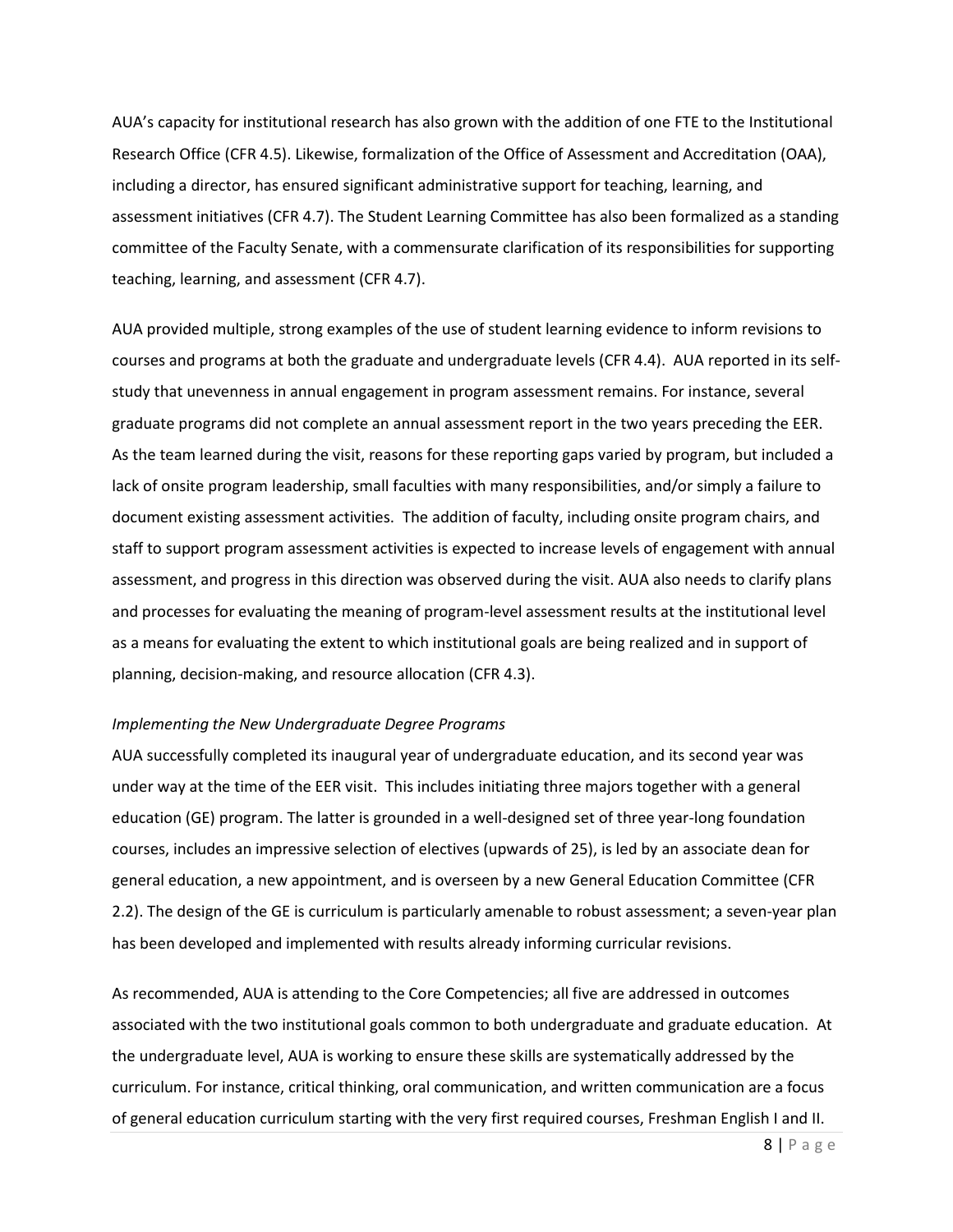AUA is also working to ensure sufficient depth and variety in courses to support development of quantitative reasoning.

With respect to information literacy, the library has developed strong partnerships with faculty and programs to provide undergraduates with an introduction to the use of data bases and research tools. Building on this robust and essential foundation, the team encourages AUA to ensure a strong collaborative relationship between the library and academic affairs as a means for ensuring that students develop a full suite of information literacy skills by the time of graduation. The new Information Literacy Competency Standards for Higher Education under development by the Association of Colleges and Research Libraries may be useful in this regard. More generally, AUA will want to continue to attend to the Core Competencies, aligning course and program learning outcomes with institutional goals and using direct as well as indirect evidence to assess these outcomes, including at or near the time of graduation.

Finally, AUA is also mindful of the need to define and demonstrate the quality, integrity and meaning of its degrees. As AUA notes in its EER self-study, the university is well-positioned to address this expectation, starting with its robust, university-wide framework of program and institutional outcomes, assessment practices, and data sources.

#### *Promoting Student Success*

As recommended, AUA has completed its work on a set of institutional goals and outcomes for student learning. Alignment of graduate level outcomes to these institutional priorities is in process, with each program adjusting its outcomes as a follow-up to academic program review. As at other institutions, developing a set of goals and outcomes appropriate to both undergraduate and graduate education has been a challenge. AUA has identified two goals and associated outcomes as applicable to all AUA graduates, and is advancing alignment across all programs (CFR 2.3).

AUA has also developed a rich, multidimensional view of student success, and gathers relevant data, including retention and graduation rates, disaggregated by relevant variables, and seeks student, alumni, and employer feedback (CFR 2.10). Efforts are underway to disaggregate critical rates by geographic areas within Armenia, and to disaggregate time-to-degree data.

Beyond this important progress, AUA will want to continue to work toward broadly shared definitions of student success. It will also want to evaluate the extent to which it is satisfied with its retention and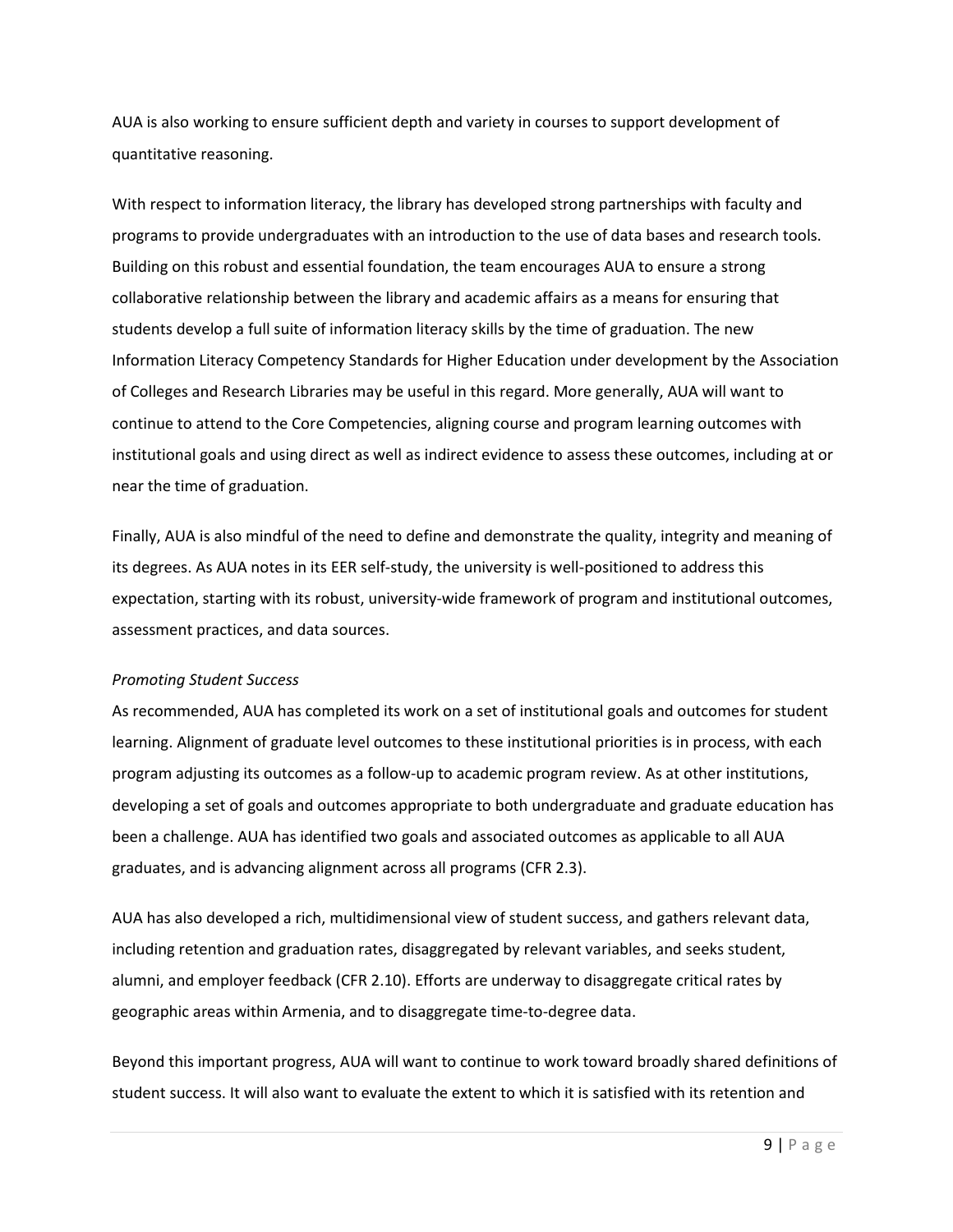graduation rates. Clarifying its goals in this regard, particularly at the undergraduate level, will support planning and resource alignment at both the unit/program and intuitional levels (CFR 4.2, 4.3).

AUA has also taken seriously the request to benchmark its retention data. However, the university has found this understandably challenging for the reasons described in its self-study. AUA plans to continue to pursue this type of benchmarking at both the undergraduate and graduate levels, with a focus on identifying comparator universities that are institutionally relevant (CFR 4.4).

#### *Reviewing Academic Support and Student Services Programs*

Consistent with Commission expectations, AUA has developed guidelines and a timeline for the annual review of academic support units. This process currently addresses seven units: the AGBU Papazian Library, Information and Communication Technology Services, Center for Student Success, Office of Admissions, Office of the Registrar, the Institutional Research Office, and the Alumni and Career Development Office. Reviews for nearly all units are scheduled to begin in 2014-15. The library initiated these activities in 2013-14. The process does not currently involve a periodic review. Looking forward, AUA will want to couple the annual assessment process to a comprehensive periodic review, much as has been done for academic programs (CFR 2.11, 4.5)*.*

#### *Strengthening the Institution's Financial Position and Capacity*

In its last Action Letter for the CPR, the Commission requested continuous, ongoing, disciplined attention to financial operations and advancement in order to provide the necessary resources for institutional growth and development. In addition, it expected multi-year faculty contracts to be implemented (CFRs 3.2, 3.3., 3.5). These requests reflected AUA's fiscal circumstances, including its reliance on fund-raising and endowment earnings to balance its budget. The Commission shared the concern that the unpredictability of philanthropic support, combined with ongoing global economic challenges, might put AUA at financial risk.

During the EER, both trustees and senior representatives acknowledged that AUA still relies on the goodwill of a small number of philanthropists, most of whom reside in the United States, to meet budget shortfalls. In meetings with the staff and key stakeholders, it became clear that AUA enjoys deep and widespread support from its diaspora. Indeed, they are described as being heavily dedicated to its ongoing success. AUA also has a strong, established relationship with the Armenian General Benevolent Union (AGBU), which manages one of its endowments, and provides regular, annual contributions and support for scholarships and educational programs. Together, these two sources of financial support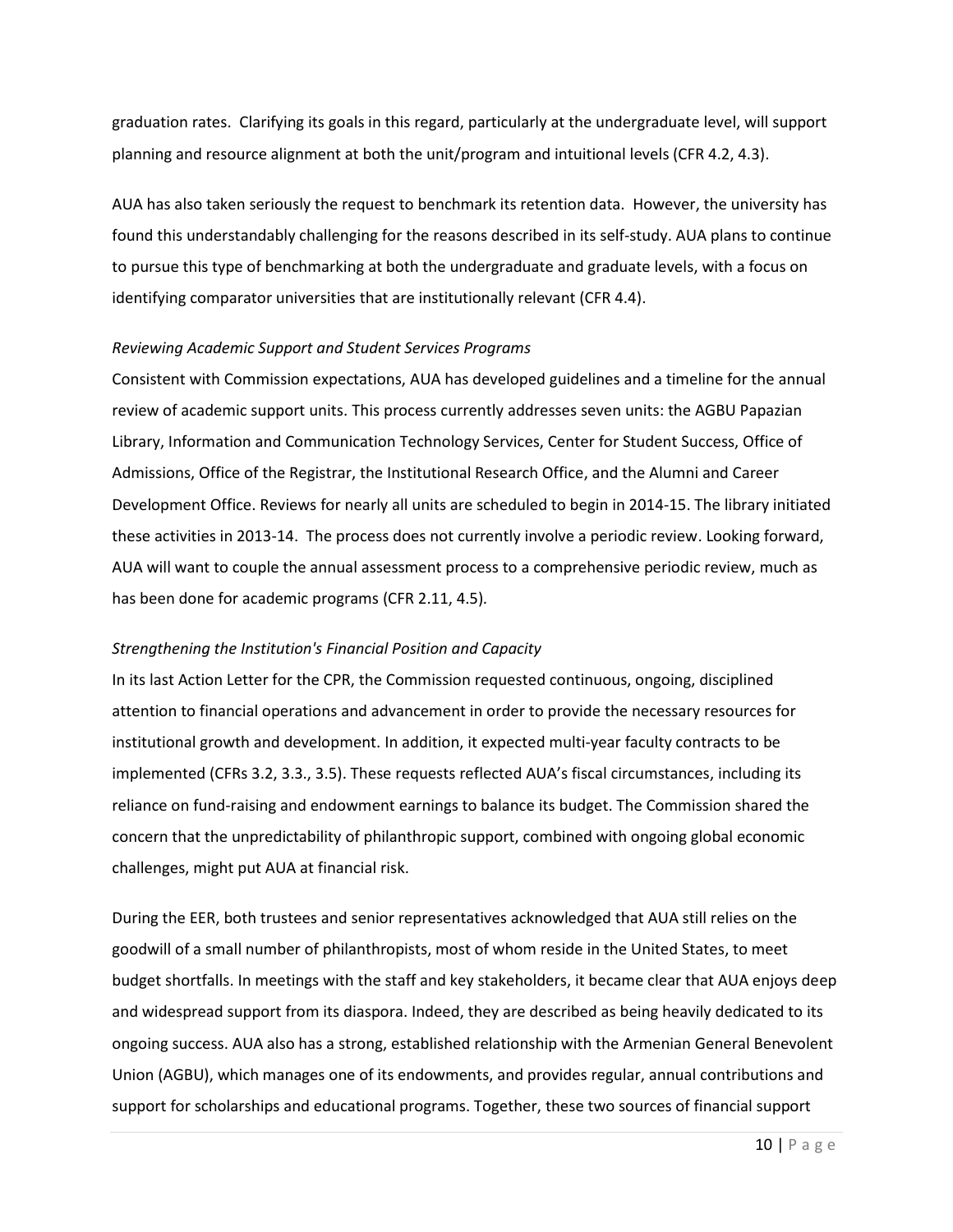constitute a powerful combination of forces committed to AUA's vision for the future. They also provide an important safety net as the Board of Trustees advances its goals to eliminate the underlying structural deficit.

Despite these positive factors, AUA is well aware that the number and sources of philanthropic gifts must still increase to ensure even greater financial stability (CFR 1.8). Impressively, its fund-raising revenues have grown from \$2-3 million in fiscal year 2011-12 to almost \$8 million in 2013-14. The university has also recently appointed a new vice president for development who is charged with advancing a \$25 million endowment campaign ("25 by 25"1) to provide the income needed to support the annual costs of undergraduate education. Outreach for the campaign has already begun, with many special events planned in the near future; thus far, one-fifth of the goal has been secured.

AUA has a well-defined financial plan for advancing institutional goals, and the CFO meets regularly with the board's Budget and Finance Committee to monitor progress. As a result, AUA has made substantial progress towards financial sustainability through increased tuition revenues, endowment growth, deficit reduction, and streamlining its infrastructure (CFR 3.5). Furthermore, to maximize tuition revenues, it strategically increased tuition by 25% for its highly desirable business degree program.

Planning takes into consideration the investments that must be made in faculty, administrative staff, student support services, library capacity, technology, and classroom space in order to accommodate the growing undergraduate student population, and to maintain the standards of its graduate programs (CFR 3.4, 3.5, 3.6, 3.7). Looking forward, AUA plans to carefully extend these resources over time, with help from USAID grants, fund raising and tuition revenues. But this will be done cautiously so as not to over extend the institution's financial capacity.

Finally, AUA also began implementing multiyear contracts in 2012. As of spring 2014, 13 faculty members had two year contracts, constituting about 43% of full time faculty and 12% of all faculty. In 2014, AUA anticipates offering three-year contracts to several core faculty.

The institution is making great progress in developing financial sustainability. As it moves forward, the team advises that AUA continue keeping a close eye on its budget and finances, and rigorously monitor its financial performance, so that its financial resources can keep pace with academic growth, providing

 $\overline{a}$ 

<sup>&</sup>lt;sup>1</sup> The first 25 connotes \$25 million and the second the intention to fulfill this funding goal by the 25<sup>th</sup> anniversary of the founding of AUA or the  $25<sup>th</sup>$  anniversary of the first AUA graduating class.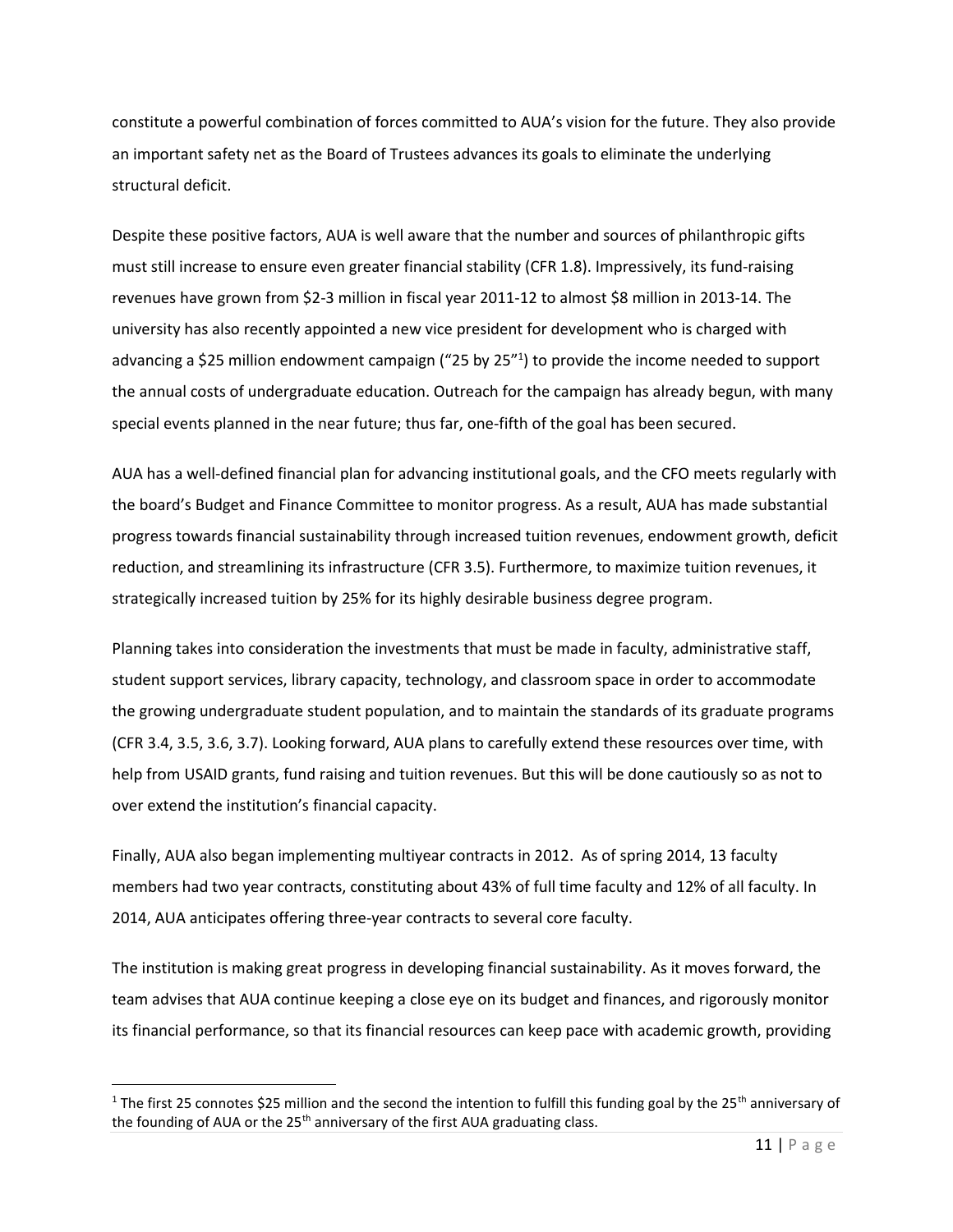the resources necessary to maintain its high quality programs and deliver a superb educational experience (CFR 3.5, 4.2).

## *Ensuring Consistency of Credit Hour Information*

In the context of its transition from a quarter to a semester-based academic calendar, AUA faculty conducted a comprehensive revision of course syllabi. A review of syllabi for a range of courses, both graduate and undergraduate, confirmed that AUA courses comply with WSCUC policy on the credit hour. Credit hour requirements are delineated in AUA policy and published on the AUA website. Curricular and program-level review processes are in place to ensure continued compliance with credit hour requirements.

## *Major Changes since the CPR Visit*

Since the CPR visit, there has been a change in senior leadership but without disruption to the ongoing operations of AUA. AUA has experienced no major changes that affect its capacity for educational effectiveness, apart from the start of undergraduate education. The status and impact of undergraduate education on AUA is addressed throughout the report, including section II C: The Expansion into Undergraduate Education.

## **SECTION II – EVALUATION OF EDUCATIONAL EFFECTIVENESS UNDER THE STANDARDS**

#### **A. Theme 1: Institutionalizing the Assessment of Student Learning**

#### *a. Graduate Education*

In 2010, AUA established two themes to guide its reaffirmation of accreditation process. Work on the first of those themes, "Institutionalizing the Assessment of Student Learning," was well under way at the time of the CPR site visit in 2012. A Student Learning Committee (SLC) had been established to support the faculty in developing and implementing assessment plans for all degree programs, which at the time were only at the master's level. The Office of Assessment and Accreditation (OAA), established in 2011, had responsibility for oversight of student learning assessment in conjunction with the academic deans.

Since the time of the CPR visit, and in preparation for the implementation of three undergraduate degrees, AUA expanded its capacity for assessment by appointing an associate dean for general education, forming a General Education Committee, and enhancing the roles of both the Institutional Research Office (IRO) and the OAA in supporting assessment.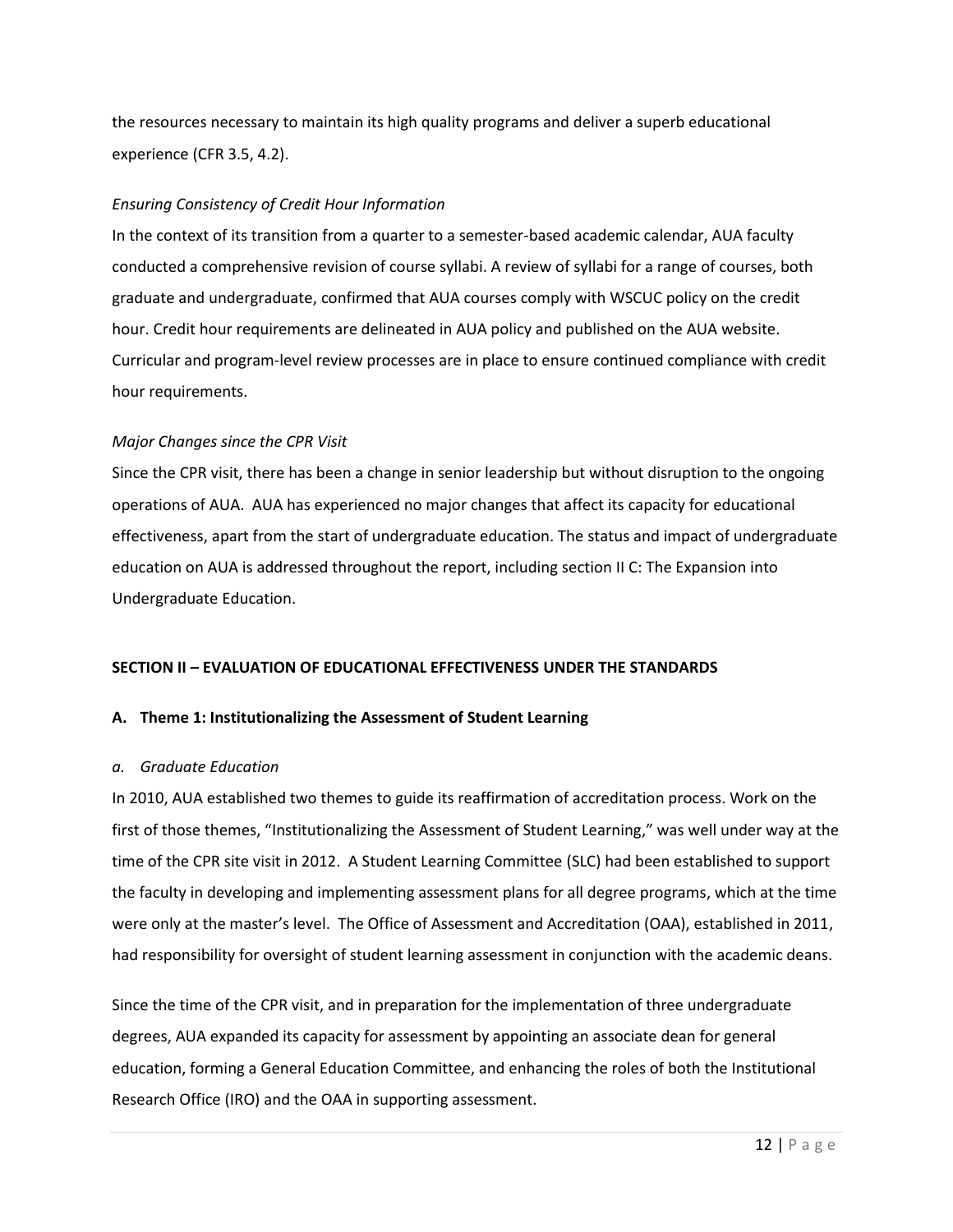AUA also expanded the resources available on its website to promote the understanding and use of assessment tools related to teaching and learning. A rich series of workshops and trainings on a range of assessment topics were offered, focusing on topics specific to the needs of AUA's faculty (CFR 3.4).

Through a collaborative process, AUA developed university-wide goals aligned with its mission (CFR 1.2, 2.3). Two of these goals reflect learning expectations common to all students, undergraduate and graduate alike, and the outcomes associated with these goals encompass all five of the Core Competencies (CFR 2.2). Both undergraduate and graduate programs are currently adjusting their student learning outcomes to converge with these institutional goals.

AUA has made strong progress in growing its capacity for assessing student learning at the same time as goals and outcomes have been analyzed and adjusted.

To assess student progress in relation to program goals and outcomes, the faculty in each degree program are responsible for developing and implementing annually a Student Learning Assessment Plan (SLAP), and for reporting on their findings and the use of findings in annual Student Learning Assessment Reports (SLARs). Through these structures, as well as program review, AUA has been able to address the Commission's 2012 recommendation that the EER team see evidence of student learning as well as the use of the results of assessment for improvements to curriculum and pedagogy (CFR 2.4, 4.4, 4.7).

The team finds that assessment activity in the graduate programs is generally quite strong. The multiyear assessment plans (SLAPs) are concrete as to objectives, assessment methods, timelines, responsible parties, and strategies for closing the loop in response to findings. Many objectives stem from recently completed program reviews, demonstrating an important link between program review and on-going assessment (CFR 4.4). AUA's multi-year approach to assessment, that involves assessing one or two objectives in each annual cycle, should make the workload manageable. For most programs, both direct and indirect assessments have been developed for the objectives under analysis. As AUA continues to advance its assessment activities, it will be important for programs to analyze both direct and indirect evidence of student learning and achievement.

Student Learning Assessment Reports (SLARs) are equally concrete and report on the results of the implementation of the SLAPs. The types of changes made as a result of assessment activities are substantive: changes to syllabi, revisions to curriculum, and validation of or refinements to course sequencing (CFR 2.4, 4.7). It is clear that AUA has a made a commitment to systematic and effective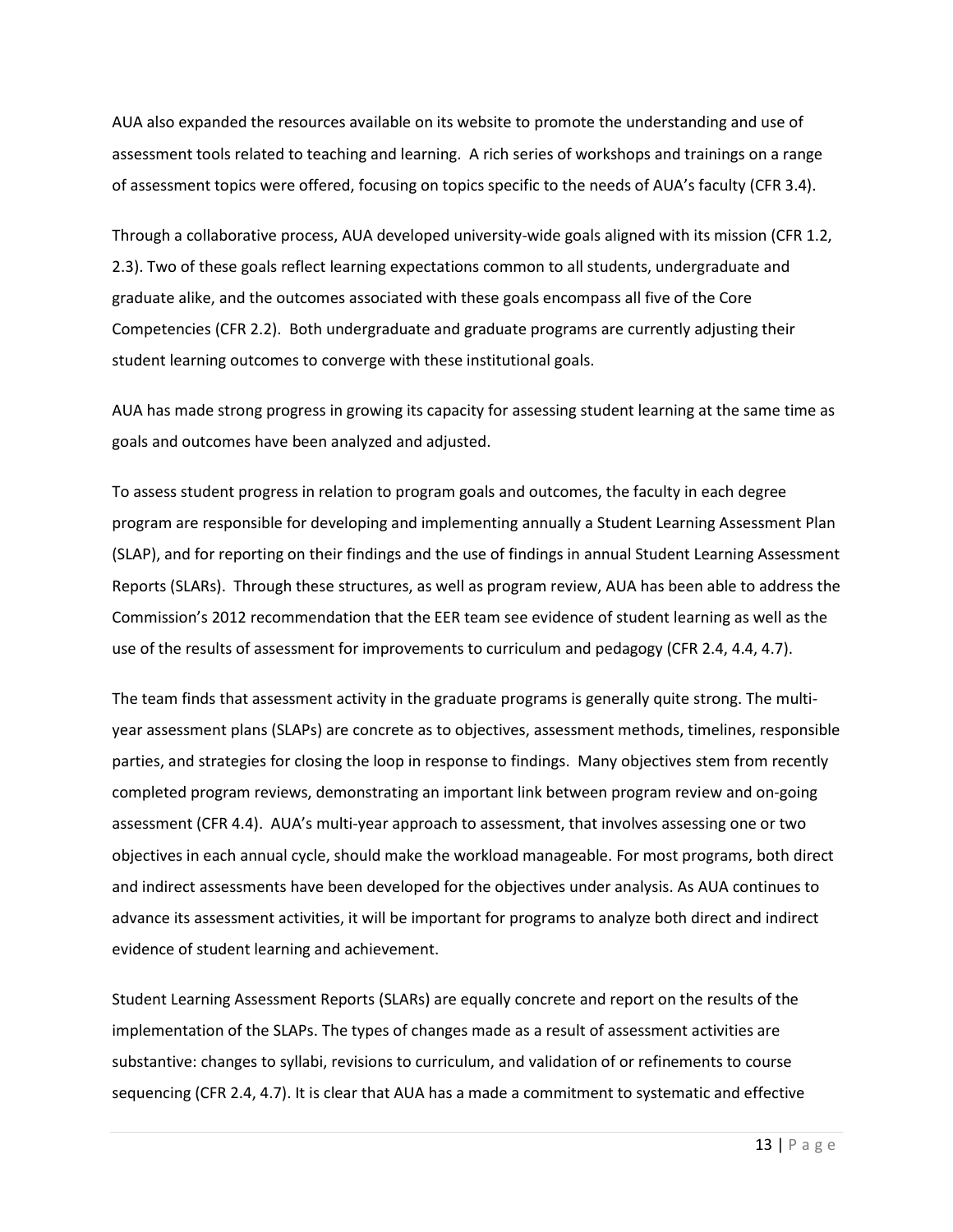assessment of student learning in its master's programs and has provided the leadership, training, and resources necessary to authentic assessment (CFR 3.4, 4.4, 4.6, 4.7).

Based on its review, the EER team found that, while a culture and practice of assessment is widely evident in the graduate programs, some gaps exist as the EER report candidly acknowledges: "progress is uneven and some programs have fallen behind in annual assessment" page 26. Specifically, while seven of the eight master's programs at AUA have an SLAP, four have not submitted a SLAR for the 2012-13 academic year and three programs (MBA, MPSIA, MS in CIS) last submitted a SLAR in 2010-11. These gaps are likely a consequence of institutional changes such as the development of undergraduate programs, increased hiring activity, and the conversion to semesters, which redirected many faculty members' efforts for a period of intense activity. For some programs, the gaps were due to a lack of onsite program leadership, small faculties with many responsibilities, and/or simply a failure to document existing assessment activities. These challenges are being addressed through the addition of onsite program leadership, the growth in faculty driven by undergraduate education, and increased staff support for assessment. The team encourages AUA to continue to advance program engagement in this activity, so that all of its students and programs may realize the kinds of benefits more regularly accrued, thus far, to a subset of AUA programs.

#### *b. Undergraduate Education*

Following its last WSCUC review and the CPR, AUA added three undergraduate programs and enrolled its first class of freshmen students in the fall of 2013. Accordingly, the university has expanded its assessment efforts to include undergraduate courses and curricula. Given that the addition of undergraduate programs is recent, assessment efforts in the general education curriculum are nascent, but the university has taken steps to ensure that assessment will be conducted in ways that increase student learning (CFR 2.4). The university has appointed an associate dean of general education and formed a General Education Committee (CRF 3.11). Both of these developments are an important part of AUA's overall goal of institutionalizing the assessment of student learning (CFR 4.6, 4.7).

Adding undergraduate programs and establishing a general education curriculum has also provided the university with the opportunity to think more deeply about university wide learning outcomes, and to consider how different levels of the curriculum taken together can foster student achievement. Already, faculty have begun to make changes to the curriculum, and to align more effectively classroom assignments, homework activity, and course outcomes (CFR 2.5, 4.7). Acknowledging that changes could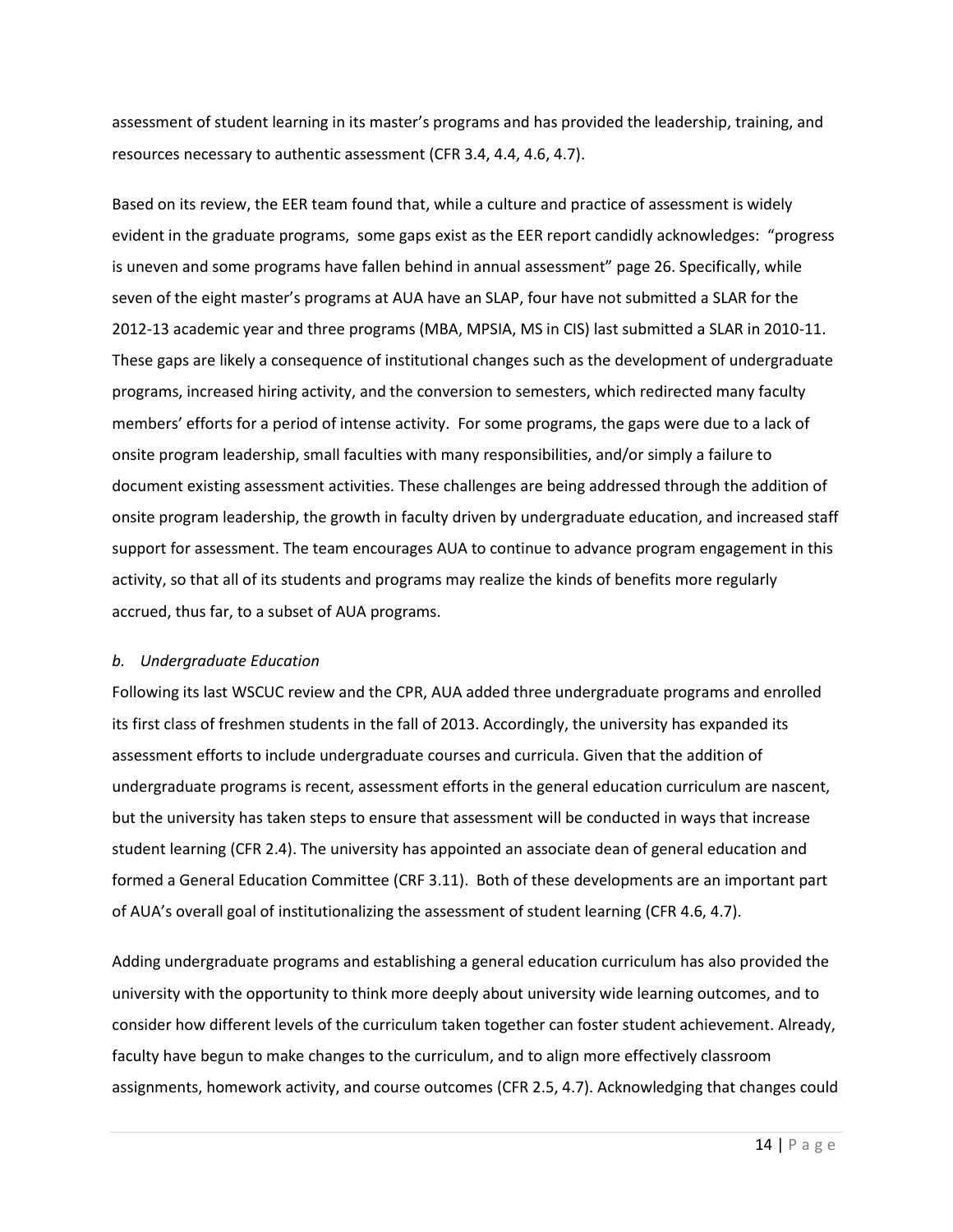be made also led the faculty to create subcommittees aimed at coordinating efforts across the social sciences, natural sciences, and humanities.

While assessment at the undergraduate level is off to a good start, and it can build on the broader structures supporting assessment across the university, it will be important to track how the focus on student learning develops over the next few years. The Student Learning Committee, working with the assessment director, and with the support of the IRO, will play key roles as the university enrolls more (300 more per year) undergraduates over the next few years. Focusing on student learning at the undergraduate level will mean concentrating on both course and program outcomes, and it would be expected over time that the shift may move from refining course content to an examination of program outcomes.

Clearly the university has made important progress in using assessment to consider how best to structure courses and curricula to foster student learning (CFR 2.4). The addition of full time faculty, the broader mission to include undergraduates, and the new positions that have been established reflect strong work in this area.

#### **B. Theme 2: Cultivating a Community of Scholars**

As AUA started to prepare for the CPR, it agreed that to move forward as a university and achieve its potential, attention needed to be paid to "creating a community of scholars." At that time, emphasis was placed on achievement of four interrelated goals paraphrased here: (1) that there would be a consensus amongst faculty, students and researchers on what constituted research and scholarship; (2) that the standards for research and scholarship would be applied to the evaluation of faculty, researchers and staff; (3) that there would be more faculty and student collaboration on research; and (4) that more core faculty would be in place to support more teaching, research and scholarship. Great effort has been placed on achieving these goals with much success to report.

Since the founding of AUA, and the beginning of the CPR process in 2009, the number of faculty has grown substantially (CFR 3.2). As a result of this growth, there have been many other changes that have added to a sense of *esprit de corps*, creating a community of scholars who have many more chances for collaboration and personal and professional growth than before.

The core faculty now stands at 111; 30 full-time and 81 part-time faculty. Faculty size has increased due to the introduction of the undergraduate majors in three areas and general education (CFR 3.2). There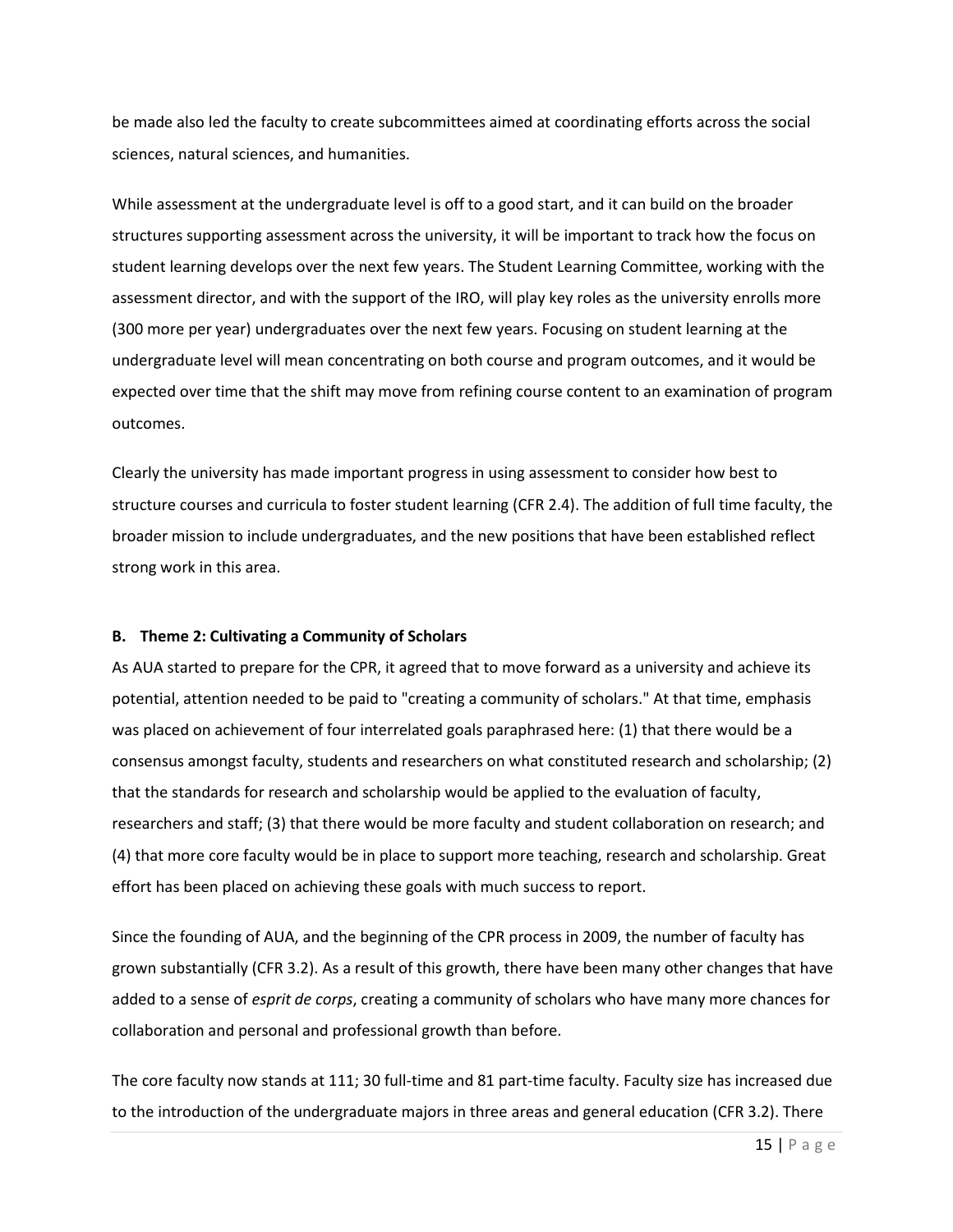are plans to grow the core faculty to 120 by the time the full complement of undergraduates has matriculated on campus in the 2016-2017 academic year. AUA has also restructured into three colleges and a single school, leading to greater opportunities for collaboration and dialog between full time and part-time faculty.

Great attention has been paid to creating structured time for faculty development, not only to learn about assessment and how to incorporated it into classes, but also to deepen understanding of Boyer's four types of scholarship, a paradigm that was adopted by AUA as part of its efforts to advance its goals for cultivating a community of scholars (CFR 2.8, 2.9, 3.3). In this way, AUA faculty are best able to match their strengths with the research needs of Armenia, in keeping with AUA's mission. Prominently displayed posters on campus provide definitions of the four types of research, and point to the importance placed on research and on the efforts to cultivate a community of scholars (CFR 2.8, 2.9).

The growth in faculty and the reorganization that has taken place have led to the creation of new initiatives that can be helpful in the continued development of a rich community of scholars. Examples abound. Even though the intense time and effort the faculty put into constructing the undergraduate programs took some precious time away from research activities, their collaboration brought synergies and a closeness that had not been achieved in the past. Also, because there is a larger number of faculty, the intensive service obligations of faculty members of the past should now begin to lessen; central administration also has taken on a few more tasks to help lighten faculty load. This has led to more time to develop new courses including interdisciplinary courses. Faculty who solely taught graduate students in the past now can begin to teach undergraduates and vice versa. This brings the opportunity for more curricular innovation. Similarly, faculty and scholars have had more opportunities to engage in capstone experiences with their graduate students and to collaborate on research projects with both other faculty and alumni (CRF 2.4).

There are now also many opportunities to gain external support in the form of grants for research. Funding is largely from governmental and non-governmental organizations outside of Armenia including USAID. Grant writing has remained largely the purview of faculty in individual schools and departments but should spread as more interdisciplinary activities take root. Though there has not yet been money to open a sponsored research office, creation of such an office would have the potential for identifying more opportunities that might bring both greater international visibility to the AUA faculty, and more cross national scholarship. Similarly, a growth in grants could provide many more important opportunities for students to participate in research of real significance, allowing them to apply the skills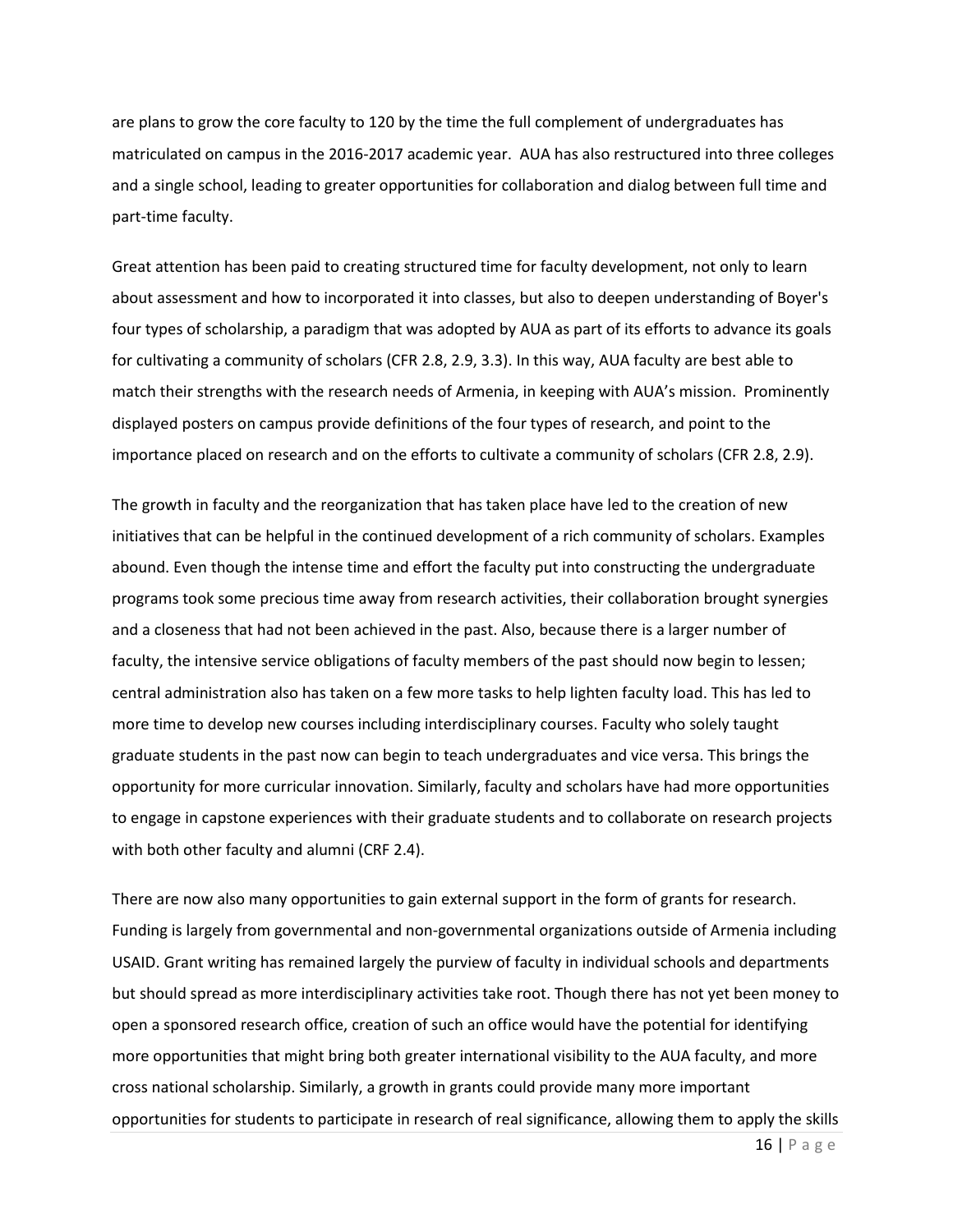and perspectives learned in their studies at AUA. As the undergraduate program scales and develops, the opportunity for a large number of talented undergraduates to participate in research also is enhanced. Depending on the funding sources, such grants might provide revenue that could help with stability in the operating budget. Similarly, since there are now more full time faculty, and it is anticipated that contracts for some core full time faculty will be increased from two to three years in 2014, there may be opportunities to take on even more significant projects of greater length; talented undergraduates, who will be at AUA for four years, could be recruited as research assistants.

At this juncture, although research has been taken into account in hiring and promotion decisions, its extent and type, as defined by the Boyer model, has not (CFR 3.3). Doing so will only enhance the quality of the faculty. Similarly, though it is clear that much faculty development time has been spent on understanding the four elements of the Boyer research model, there has been limited funding for faculty who wish to present their research in venues outside of Armenia. There also has been limited funding for faculty and researchers to attend classes or conferences external the university or in Armenia to learn new research techniques, and keep up with their disciplines. In response to this problem, it is notable that the interim president has created five new research prizes of \$2000 each that will be awarded competitively each year (CFR 2.8). Two prizes also will be given for excellence in teaching (CFR 2.8). Three of these prizes, two for research and one for teaching, are in the process of being endowed by an anonymous donor. AUA is encouraged to continue to find additional funding to support these types of activities.

Over the past several years, there has been an increase in the percentage of faculty who are both in residence and who are full time. (There has been a strong desire to have a dean of business who is in residence in Yerevan, but this has yet to occur). This can create more bonding amongst the faculty as they work together on behalf of AUA.

There also has been a desire to have longer-term faculty contracts. Most faculty, whether full or part time, are on yearly renewable contracts. About 10-20% of faculty are on two-year contracts with the intention that three-year contracts will be introduced in 2014. This is a critical introduction that should strengthen the community of scholars. Without it, there is the potential that the research that is being done will not be of the highest caliber as often research takes more than two years to conceptualize and complete, whether it is funded or not.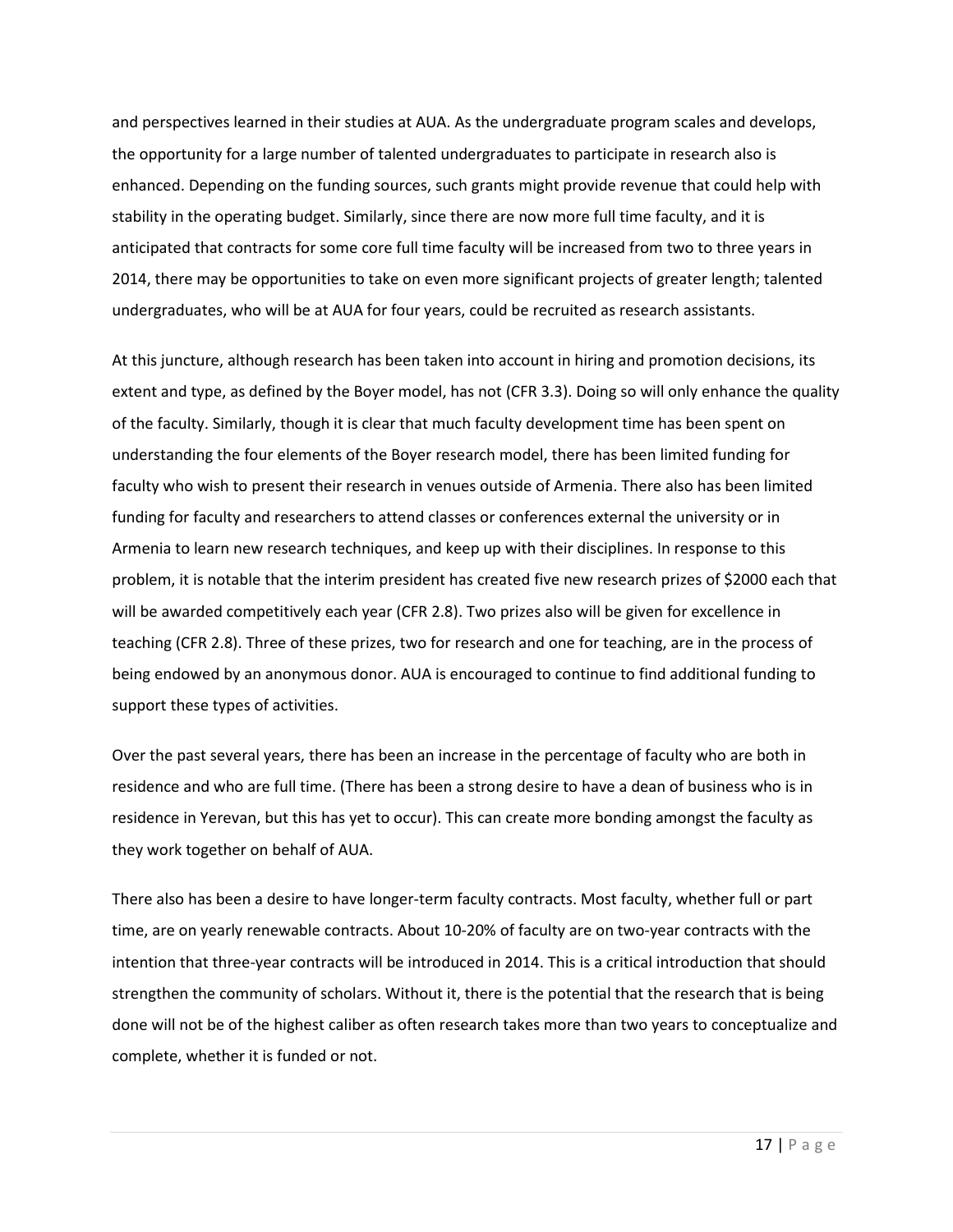Going forward, it will be important to ensure faculty development activities in the research arena, and to begin to evaluate research, of any of the four Boyer types, in the context of hiring, reappointment and promotion decisions (CFR 3.3). Right now there have been few promotion decisions, but this will increase substantially in the future. AUA is cautioned to think now about how to handle promotions for faculty who participate in interdisciplinary projects and not to concretize the type of "academic and departmental silos" found in research universities in the United States.

Finally, the AUA might wish to consider adding a research day for students and faculty to share their individual and joint scholarship. Other academics or interested persons--alumni, and government officials residing in Armenian could also be invited to come to campus to learn of the types of things that are occurring.

In sum, AUA has made important strides in advancing its community of scholars. The team urges AUA to continue to advance the objectives associated with this theme, expecting that such emphasis will continue to strengthen and enrich AUA's realization of its mission in important ways.

#### **C. The Expansion into Undergraduate Education**

Following up on its strategic plan, AUA began admitting undergraduate students in 2013. That year, 280 undergraduates entered the university and AUA's plan calls for adding an additional 300 undergraduates each year. For fall 2014, applications for undergraduates rose by 50%, and the number of undergraduates entering the university exceeded targets with more than 300 enrolling. Because of the interest among students in AUA, admission standards have risen and the university has taken a broad, sophisticated approach to admissions criteria that include test scores, extra-curricular activities, and grades. Expanding to include undergraduate students, and adding three majors—Business, Computational Sciences, and English and Communication—has been a major change for the university, which has been all graduate since its inception in 1991 a graduate institution. The transition to include undergraduates has gone exceedingly well. Implementation was swift and exacting.

Expanding the university through the addition of undergraduate students has led to important structural changes aimed at ensuring a coherent approach to general education. Among these is the appointment of an associate dean for general education and the formation of a General Education Committee. Both of these have played critical roles in creating means through which faculty can share standards, teaching practices, and assessment. Also, more faculty teaching at the university are now taking on additional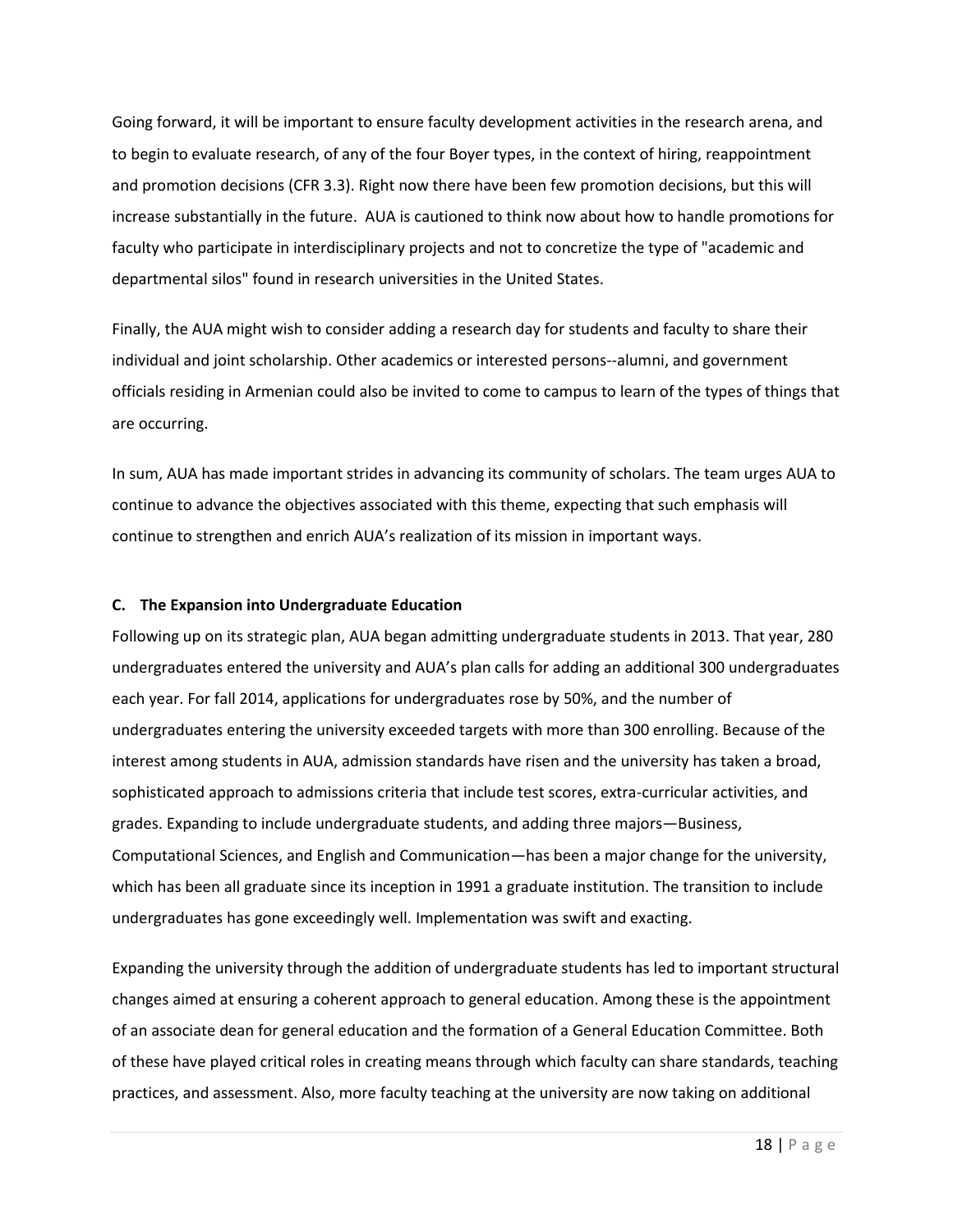assignments and shifting their roles from part-time faculty to full-time core faculty and additional faculty have been appointed (CFR 3.1, 3.2). This, in turn, has led to standardized workloads and clearer expectations regarding the relation among teaching, research, and service (CFR 3.3). Thus, in several ways, the addition of undergraduate students and programs has helped the university also pursue its goals of cultivating a community of scholars and increasing its educational effectiveness. Going forward, the university may want to focus further on the balance between teaching, service and scholarship to ensure that faculty are well supported in all three areas.

The addition of undergraduate students and creating a general education curriculum has provided many challenges, but they have also provided the university with key opportunities. The new undergraduate curriculum and new courses have helped strengthen the focus on learning outcome assessment, and have brought faculty together to consider the alignment of university-wide outcomes with those in designated majors and graduate programs. These university-wide program goals include (1) developing articulate and conscientious leaders and problem solvers, and (2) providing students with a broad foundation of knowledge and skills. For each of these goals, faculty have considered student, employer, and alumni expectations and have developed specific learning outcomes to address communication, problem solving, critical thinking, social responsibility, environmental awareness, information literacy, and sensitivity to diverse cultural perspectives (CFR 2.2, 2.3). It will be important for the university to continue its focus on developing a program review process to ensure that strategic planning, resource allocation, and faculty engagement rests on the links among assessment at the program and institutional level, on the collaboration between student support services and academic affairs, and on the AUA commitment to developing further a community of scholar (CFRs 2.7, 2.10). The university has capitalized on the opportunities presented by the challenge of offering undergraduate degrees to develop a clear mission and sense of its role as a comprehensive university, and the program review process is a further step in that direction (CFR 4.2, 4.3).

The university also recognizes that there are ongoing challenges, which they also present as opportunities, which have evolved from the addition of undergraduate students and programs. One of these challenges is related to the expectations and standards with which undergraduate students enter the university and the academic standards held by faculty. The university recognizes that some adjustments have needed to occur, in Freshman English, for example, and these adjustments have been made with careful attention to learning outcomes. Going forward, as more undergraduate students enter the university, it will be important for faculty and curriculum committees to monitor student work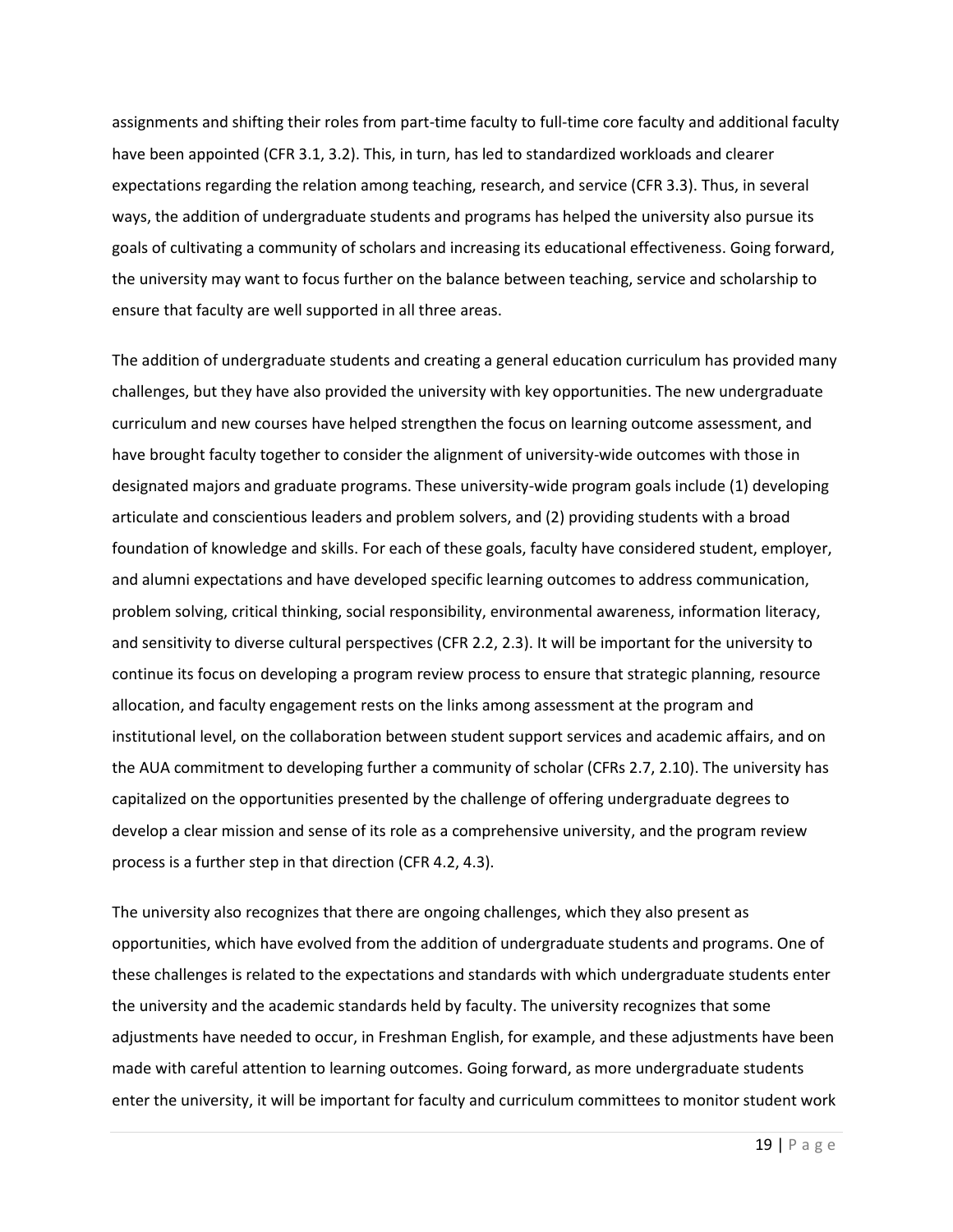and to share expectations related to university-level work. The team was pleased to learn that already, the faculty teaching in general education meet monthly, and the faculty teaching English composition meet weekly (CFR 2.4). Additionally, the university may want to consider additional support supplemental instruction, tutoring, learning communities, etc.—for incoming students as well as to continue their consideration of admissions criteria. The team was impressed, however, with the curriculum that has been developed in Freshman English and the degree to which it helps students improve their writing while thinking about the goals of a liberal arts education.

The university deserves significant credit for undertaking the development of co-curricular programs, as well as for several other innovations. Among these are the creation of the Center for Student Success and the appointment of a Student Services Coordinator. The Center for Student Success held more than 30 workshops for students in 2013-2014 alone, and has also implemented means through which the university can better gauge the experience that undergraduate students have at the university. Information gained through these surveys and course evaluations provide an important baseline of data on which the university can build over time. Additionally, students taking Freshman English are required to attend at least two of Center workshops during the semester. It will also be critical for the university to use that data in conjunction with student learning outcome data and disaggregated student data to determine how best to align its resources to ensure student success (CFR 2.11, 2.13).

AUA has noted that the retention rate of its incoming freshman class in fall 2013 is lower than they had expected: 85%. Already, however, the university is considering how this rate may be improved, and as they do so, it will be important to track overall retention rates from year to year and, ultimately, to determine how the freshman-to-sophomore retention rate predicts persistence and degree completion. As the university notes, there are some factors, such as the universal conscription in Armenia for 18 year-old males, they cannot control, but they have clearly demonstrated that they are placing an emphasis on factors that can improve student success. They also note that the application rate for 2014 was 50% higher than in the previous year, and that students who do leave to complete military service may return to finish their degrees (CFR 2.10, 2.13).

AUA's move to expand to include undergraduate students is bold, and they have clearly undertaken this expansion thoughtfully. They have made significant changes on many levels not only to accommodate the students they now enroll, but also to lay the foundation to build more effective programs over time. As they note, increasingly students in Armenia and elsewhere can choose to attend institutions globally, and to make use of online offerings, and so it is, as they also note, critical to build a strong culture of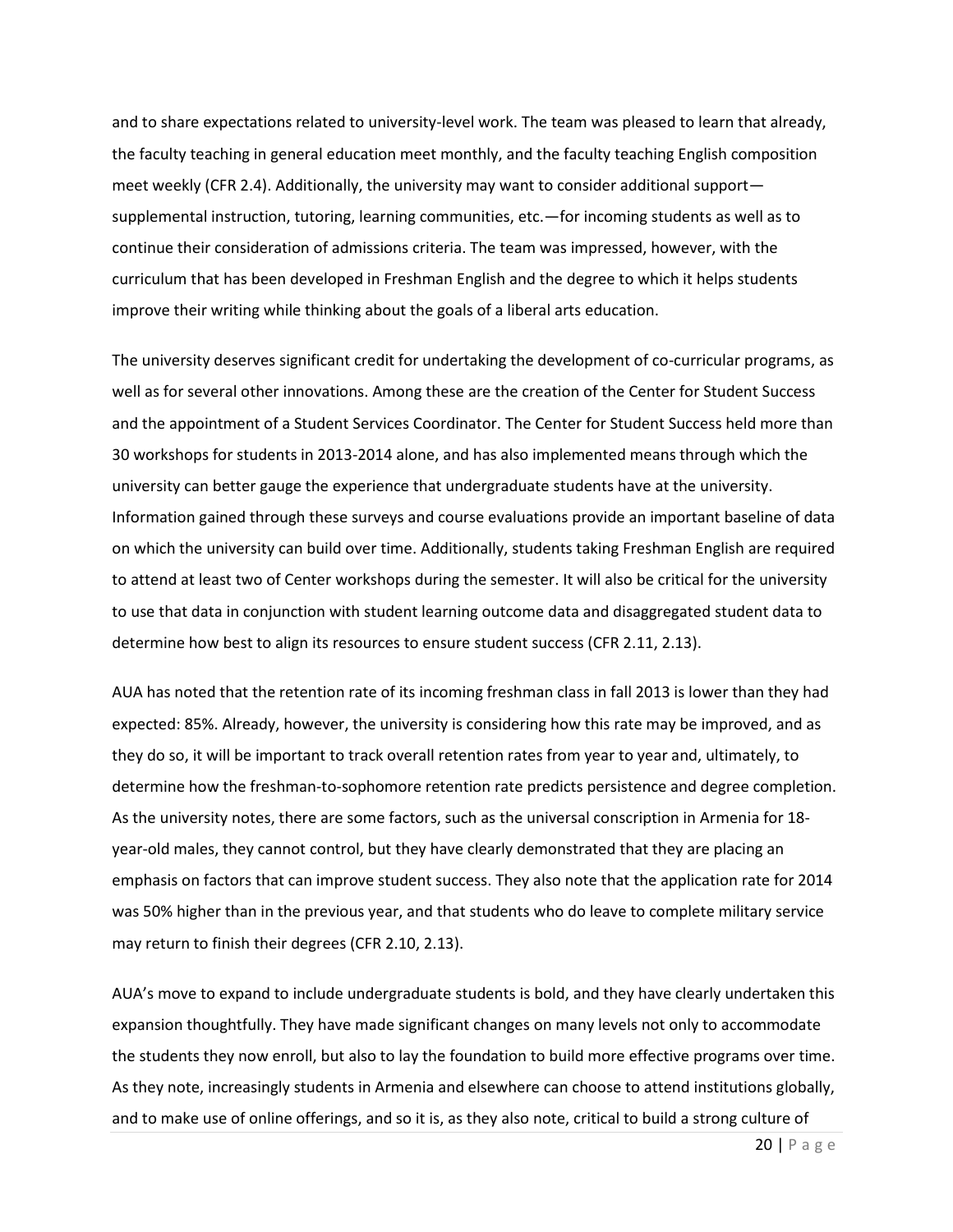student success at AUA. It appears they have done that even though they are still in the very early stages of this expansion. Additionally, the team noted that there are active discussions among students and faculty regarding increasing diversity at AUA both by bringing in international students and providing opportunities and pathways for undergraduate to take part in study abroad experiences (CFR 1.5).

Adding 300 undergraduate students a year will dramatically impact the character of AUA over the next few years. The approximately 600 undergraduates currently at the university have already brought with them energy, enthusiasm and commitment. Because of this additional energy and the active engagement of undergraduates, AUA will be a very different institution in 2017 when the first baccalaureates are awarded than it is today. What is impressive is the degree to which the university has taken thoughtful steps to build on its past success as a graduate institution to ensure that those undergraduates are well prepared to succeed at high levels.

## **D. Effectiveness of the Program Review Process**

## *a. Academic Program Review*

Academic program review is a well-established, meaningful process at AUA. Indeed, the seriousness with which AUA engages program review was recognized by the CPR team, which commended AUA for a process that is "thorough and effective," a conclusion that was echoed by the Commission in its action letter (CFR 2.7, 4.4).

At AUA, all academic programs are subject to program review (CFR 2.7). This includes AUA's three new undergraduate programs as well as its two non-degree instructional programs, the Acopian Center for the Environment and AUA Extension. Graduate level program review is conducted on a five year cycle, giving rise to a sustainable pace of about two reviews per year and completion of the current cycle in 2016-17. AUA's three new undergraduate programs will undergo their first reviews in 2017-18, a date strategically chosen to follow the first graduating class. AUA's plans for periodically reviewing the general education program are less clear, and this is something AUA will want to consider. Significantly, AUA has timed its program review cycles so that all reviews will be completed in time to inform the Strategic Planning effort scheduled for 2017-18 (CFR 4.1). This kind of thoughtful planning is hallmark of AUA's educational effectiveness processes and practices.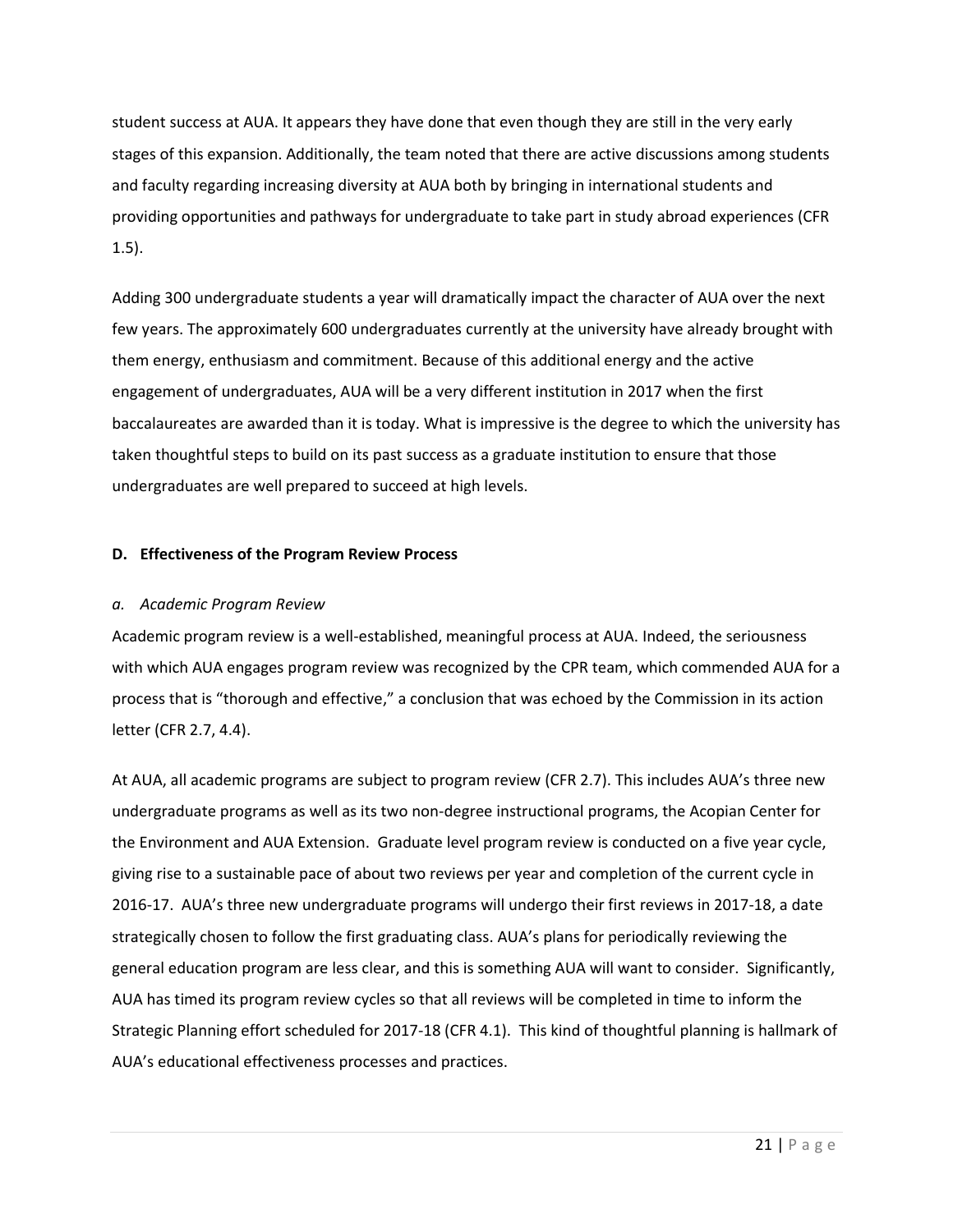Since program review was first initiated in 2006, AUA has systematically evaluated the efficacy of the process, revising practice as warranted (CFR 4.1). In 2012, following completion of the second cycle of program reviews, AUA undertook a serious review of the program review guidelines and process. Led by the faculty, and informed by feedback from academic programs, internal reviewers, practices at other institutions, and the 2009 *WSCUC Resource Guide for Good Practices in Academic Program Review*, this broadly inclusive and collaborative process generated important changes to program review policy and practice. These included a change in emphasis from "input" to "output"-based evaluation, placing a strong focus on the results of annual student learning assessment (CFR 2.7, 4.3). As the team learned during the visit, this addition to the program review process has benefitted programs in at least two ways: it has simplified preparation of the self-study, as relevant evidence for the self-study is gathered annually rather than periodically; and it has enriched the self-study, making it more fully representative of the program's educational activities.

Programs are also now asked to prepare a multi-year assessment plan, connecting objectives stemming from the review to subsequent annual assessments. In this way, program review is designed to be an ongoing process, with recommendations playing out through subsequent annual assessment cycles. Discussions during the site visit suggest that faculty appreciate this aspect of program review; it sustains a focus on continuous improvement and ensures regular attention to important goals that should be reviewed more frequently than five-year intervals. Significantly, this structure also guarantees that programs "close the loop," a key short coming AUA intended to address as part of the reaffirmation process.

Following implementation of the revised policy in 2012-13, additional revisions were enacted for implementation in 2014. This included a shift in oversight and coordination of the review process from the Faculty Senate's Curriculum Committee to the Provost's Office, a change which involved the loss of Senate involvement in the program review process. During the visit, the team understood there to be some interest in reconsidering Senate involvement in program review, with this interest reflecting the perceived benefits of Senate involvement to programs and the process (CFR 3.11). An additional revision to the program review process, recommended by the Education Policy Subcommittee of the Board of Trustees, was to include on review teams at least two members external to AUA. Going forward, AUA is encouraged to continue to examine the effecitveness of its program review process, continuing to seek facutly input as it has previously (CFR 4.1).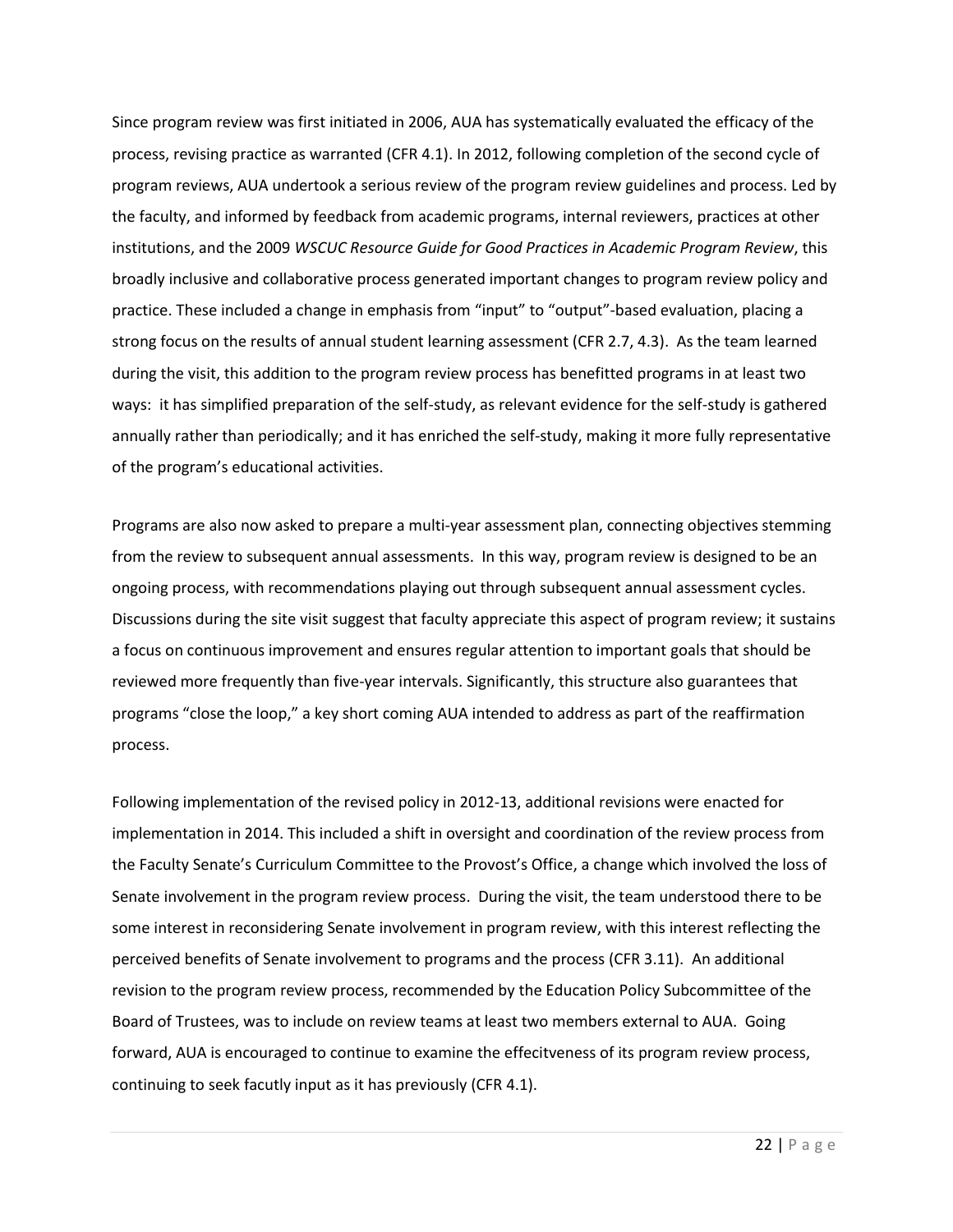Institutional support for program review has also been enhanced. The IRO has simplified program access to relevant documents and data. The IRO and OAA also orient faculty to the process and support development of the self-study (CFR 2.7, 4.5).

Discussions with AUA stakeholders, and the review of relevant AUA documents, demonstrate very clearly that program review has substantive impact on academic programs. Self-studies are developed by faculty, with input from students, alumni, and employers, and involve consideration of student success metrics as well as student learning outcomes (CFR 2.7). A wrap up discussion involving at a minimum the provost, the program chair, and the chair of the external review team, prioritizes recommendations stemming from the review. These recommendations are then enacted with support from the administration (CFR 4.2). As a result of program review, programs have revised program learning outcomes, developed and piloted rubrics, identified new sources of student learning evidence, and substantially revised program curriculum to improve student development of key outcomes including writing and analytic skills (CFR 2.7). Importantly, programs are also systematically assessing, in subsequent annual assessment cycles, the impact of program revisions initiated as a result of program review.

## *b. Periodic Review of Academic Support Units and Student Services Programs*

Following recommendations of the CPR team and the Commission, AUA has taken important steps to establish a review process for academic support units (CFR 2.11, 4.5). In 2013-2014, the OAA, in collaboration with the heads of the academic support units, developed guidelines, templates, and a schedule for an annual review process. Importantly, the guideline development process provided these units with the opportunity to review and revise mission statements and objectives, further focusing and clarifying their work. Reviews are scheduled to begin in 2014-2015 for six of the seven units, including Information and Communication Technology Services, the Center for Student Success, the Office of Admissions, the Office of the Registrar, the Institutional Research Office, and the Alumni and Career Development Office. The seventh unit, the library, initiated the review process in 2013-2014, using survey data to examine several objectives.

As currently developed, the review of academic support units does not include a more comprehensive, periodic review that builds on the results of annual reviews. Looking forward, AUA will want to extend its initial work to develop a coupled annual assessment and periodic review process, much as has been done for academic programs (CFR 2.11, 4.5)*.* As with academic programs, periodic review will provide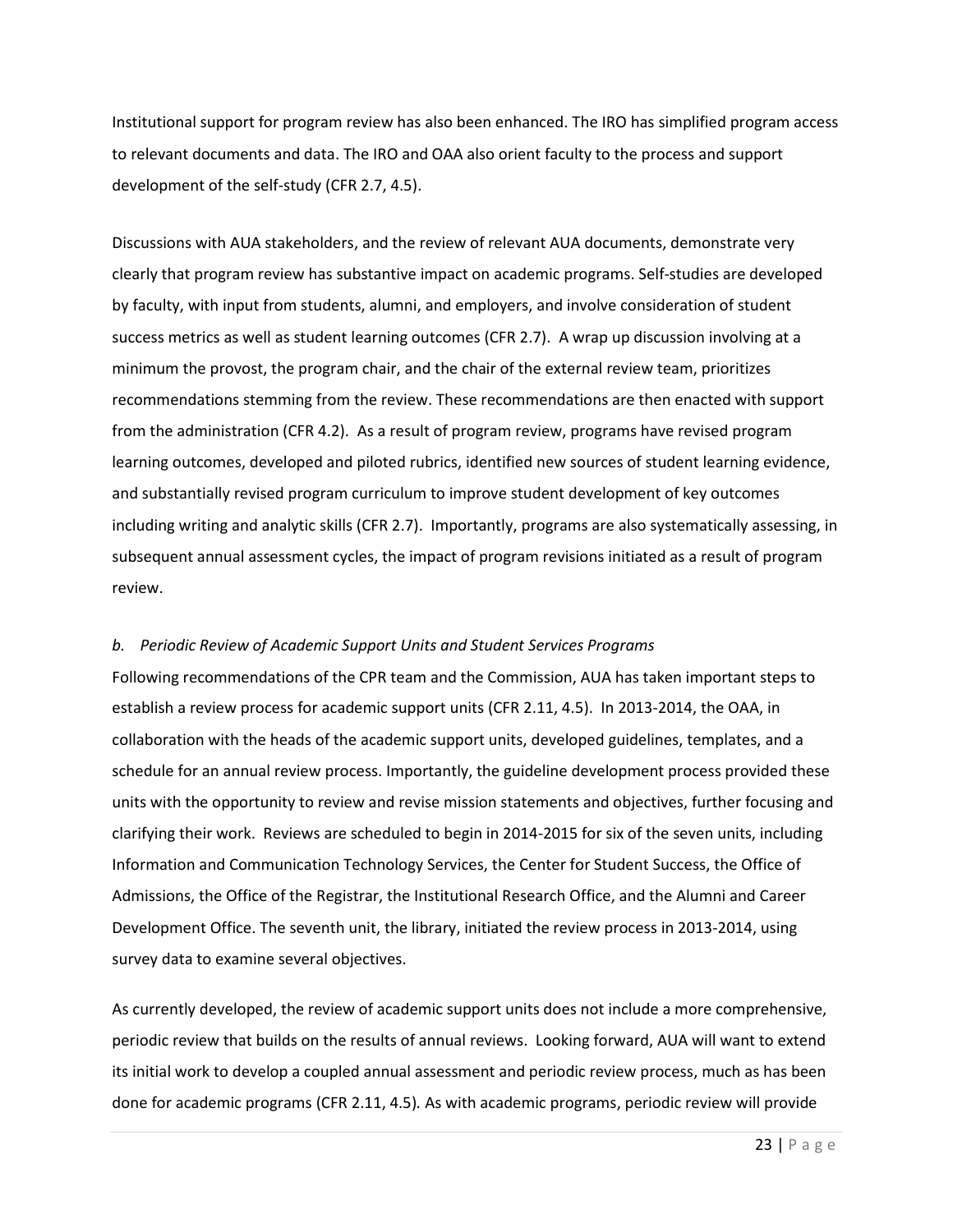units with the opportunity to systemically examine mission, goals, successes and areas for continued development with the benefit of input from experts external to AUA and in light of AUA's institutional goals as well as larger trends in higher education.

Academic support units are also encouraged to consider whether evidence beyond that gathered through surveys will generate actionable information in support of continuous improvement (CFR 2.11). For units with instructional responsibilities or that support student learning, direct evidence of student learning may be particularly relevant. Over the long term, developing assessment tools beyond surveys may help stem the development of survey fatigue at AUA.

#### *c. Conclusions*

In many ways, AUA's academic program review process is a model; it is designed to fit the size and organization of AUA, giving rise to a sustainable process that has impact. This includes systematic integration with the annual assessment process to ensure programs iteratively "close the loop," cyclically taking action in response to findings and following up with assessment. The process is also firmly institutionalized (CFR 2.7, 4.4). Now in the third cycle of program reviews, programs and faculty are familiar with the process, describing it as "a great learning opportunity" and one that has been "very productive" for AUA's programs.

The team is impressed with the thoughtful design of these core quality assurance processes, their intentional connection to AUA's larger strategic planning cycle, and the robust nature of the related institutional support provided by the OAA and IRO. The team is also impressed with the considerable attention AUA has given to improving the academic program review processes over time, and anticipates that similar attention will be paid to the development of assessment practices in academic support units in the coming years.

Less well developed is the use of program review findings to support evaluation, planning and resource allocation in relation to institutional goals and outcomes. This is understandable as, for instance, AUA is still in the process of aligning program and institutional outcomes, a necessary precursor to more systematic evaluation. As AUA moves forward, it will want to connect these primarily program-level activities to larger institutional planning processes, as a means to evaluate AUA's success in achieving institutional goals and outcomes and in support of higher level planning and decision making at time scales that are shorter than the seven year strategic planning process (CFR 4.2)*.* Relatedly, AUA might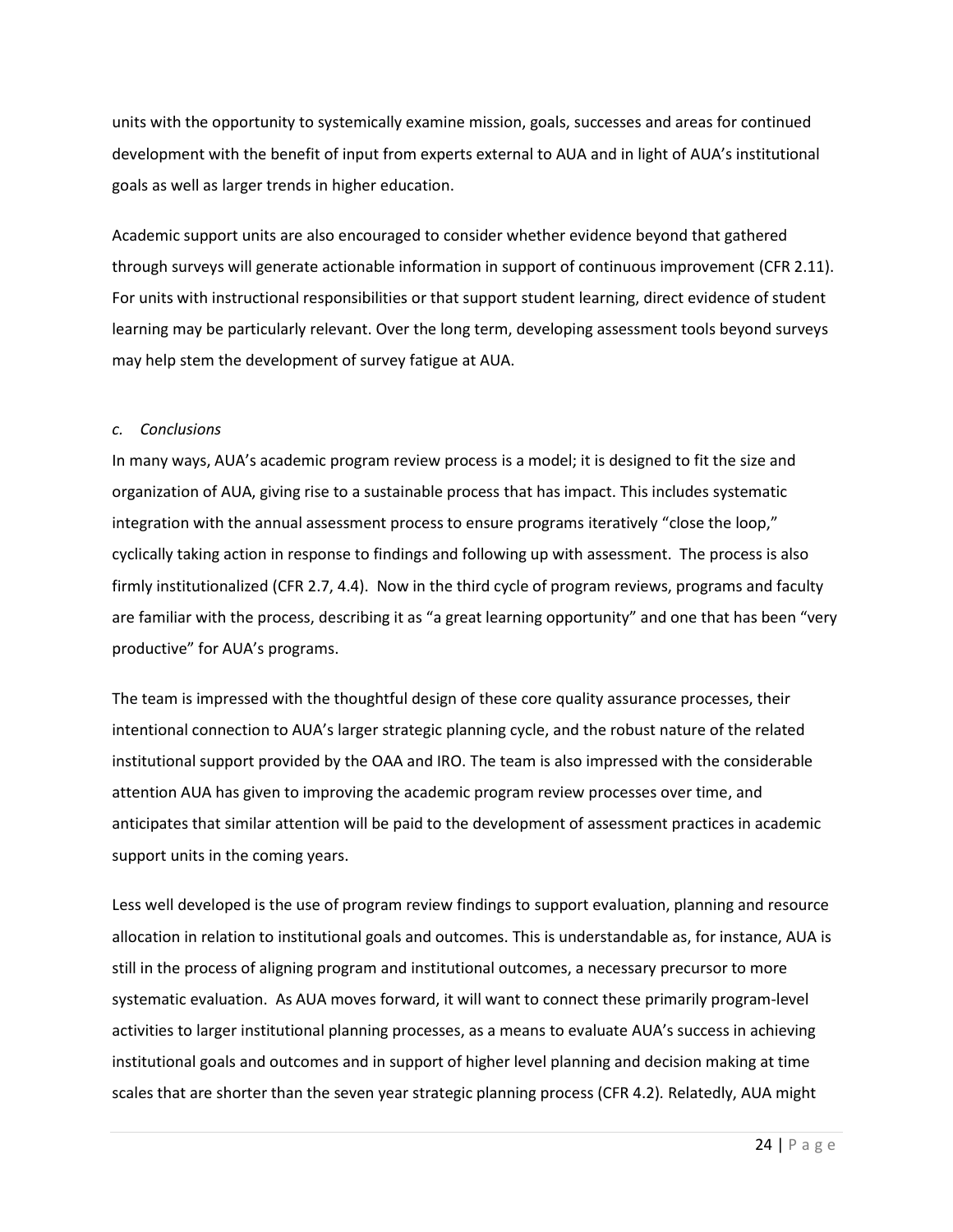also consider updating its Board of Trustees annually on its annual assessment activities, including emerging trends in student learning and success and examples of the impact of these efforts on student learning and service provision, as a supplement to the Trustees' attention to academic program review. As AUA invests considerable resources, including faculty, staff, and administrative time, in effective quality assurance systems, it would seem important for Trustees to understand the positive impacts these activities have on AUA's realization of its mission, including promoting educational excellence.

#### **E. Student Success**

At the time of its CPR, AUA was exclusively a graduate institution, offering master's degrees in eight disciplinary areas in demand by students and reflecting the emerging needs of Armenia. Undergraduate education was in a planning and development phase, with the WSCUC review focused on AUA's capacity and readiness to undertake this transformative step. Thus, graduate student success formed the basis for the Commission's recommendations stemming from the CPR.

Now with a year of undergraduate education completed, student success at AUA looks quite different. In its institutional report, AUA articulated a multi-dimensional view of student success, encompassing academic achievement in relation to explicit outcomes, timely degree progress, high retention and degree completion rates, and high degrees of student, alumni and employer satisfaction. Through the institutional report and discussions with faculty and staff, AUA also described the support structures, practices and processes, essential to realizing these goals (CFR 2.11). These included learning environments and co-curricular support services tailored to student needs as ascertained through strategic, actionable assessment, opportunities for applied learning experiences like internships and study abroad, and timely and effective advising by faculty and staff (CFR 2.10, 2.12, 2.13, 4.6).

By many measures, AUA is successfully achieving its goals for student success. Even at the undergraduate level, where the data are too new to draw any firm conclusions, AUA's success in this area is reflected in the faculty and staff's dedication to determining and responding to undergraduate needs, many examples of which are described in the institutional report and were discussed during the visit. AUA has also moved forward in addressing the Commission's recommendations, finalizing a set of university-wide objectives for student learning, with the alignment of program-level outcomes underway (CFR 1.2). The subsections that follow more fully describe this progress for graduate and undergraduate education separately.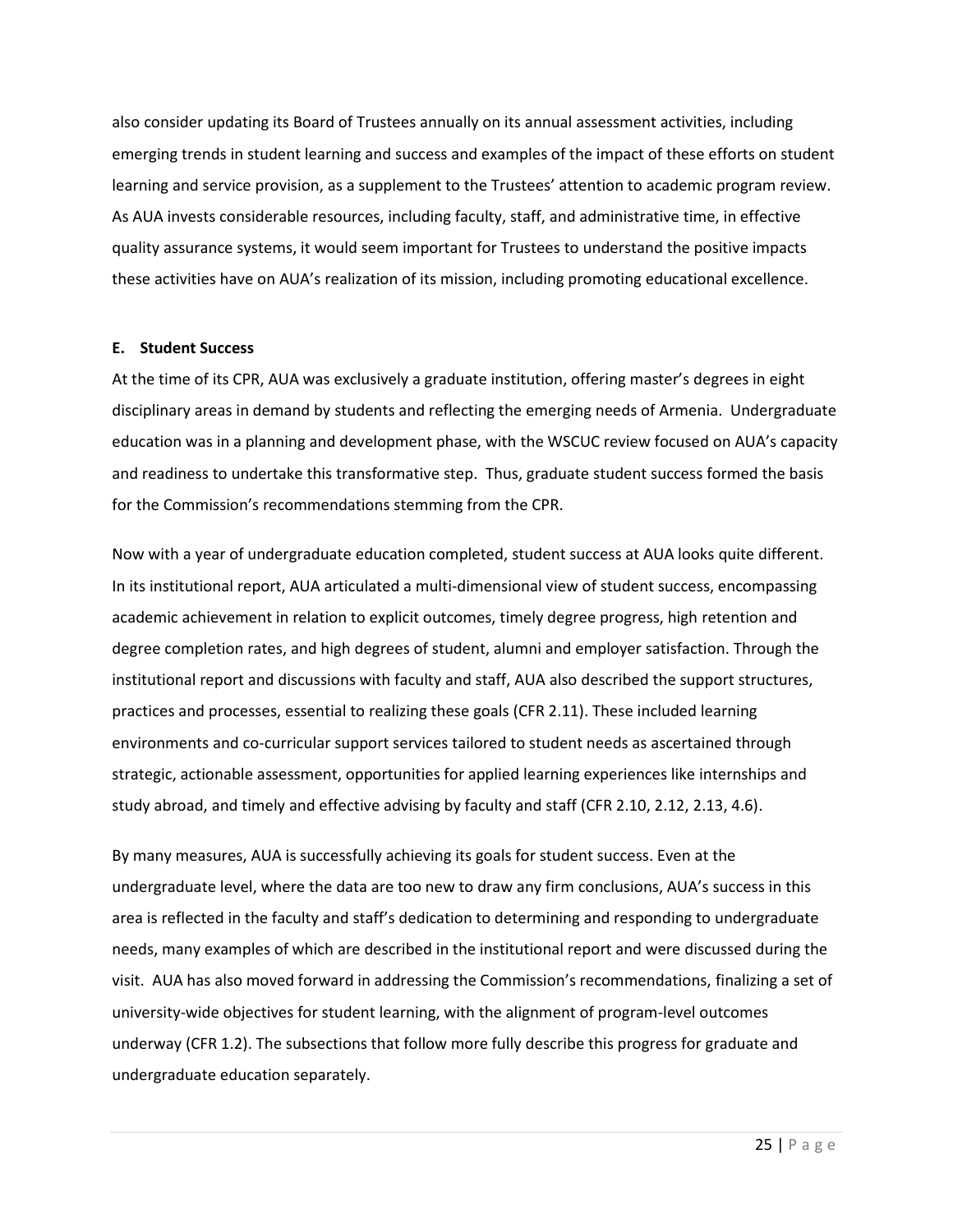#### *a. Graduate Student Success*

As reported in the CPR, AUA has strong retention and graduation rates at the graduate level. First year retention rates average around 90%, and three-year retention rates ranging from 86 to 94%. Rates are disaggregated by degree, gender, and citizenship, and progress is being made in integrating geographic region of origin (within the Republic of Armenia) to these data sets, consistent with Commission recommendations. Similarly, AUA is making progress implementing time-to-degree metrics. Faculty examine these metrics, and others documenting admissions and market trends for graduates, during the program review process, enabling degree-level attention to issues of institutional importance (CFR 2.7, 4.4, 4.5).

AUA has also taken important steps to identify a set of meaningful comparator institutions, against which to benchmark its progress (CFR 4.4). As described in its institutional report, this has proved challenging as AUA is quite distinctive in many dimensions. AUA is now exploring Council of Graduate School data sets for possible relevant benchmarks, a development the team encourages.

As described in its institutional report, AUA graduate students, alumni and employers reports high rates of satisfaction with AUA and the preparation of its graduates for post-graduate employment. Discussions with alumni during the site visit confirmed these results; graduate alumni are overwhelmingly satisfied with their education and have established themselves in impressive fields and careers (CFR 4.8). Other stakeholders recognized AUA graduates as a top choice for Armenian employers in terms of job recruitment. The institution has an excellent reputation, attracting top students in Armenia (CFR 4.8). No doubt, this has had a positive impact on the career success and loyalty of alumni, 70% of whom remain in Armenia after graduation.

Efforts are underway to establish alumni reunions, and a related culture of philanthropy. The first event of this sort, a 20 year reunion, raised an estimated \$100,000 in scholarship support. There also was a reunion in New York City for the approximately 20 graduates living there. This is to be commended for many reasons. To build a culture of philanthropy at AUA will require engaged alumni. Loyal, engaged alumni represent the future leadership of the institution. Alumni are most influenced by: appreciation, affiliation and agency, so the advancement of these activities will be beneficial not only in terms of immediate fund-raising support for the university but also long-term satisfaction of alumni. AUA is strongly encouraged to expand these efforts.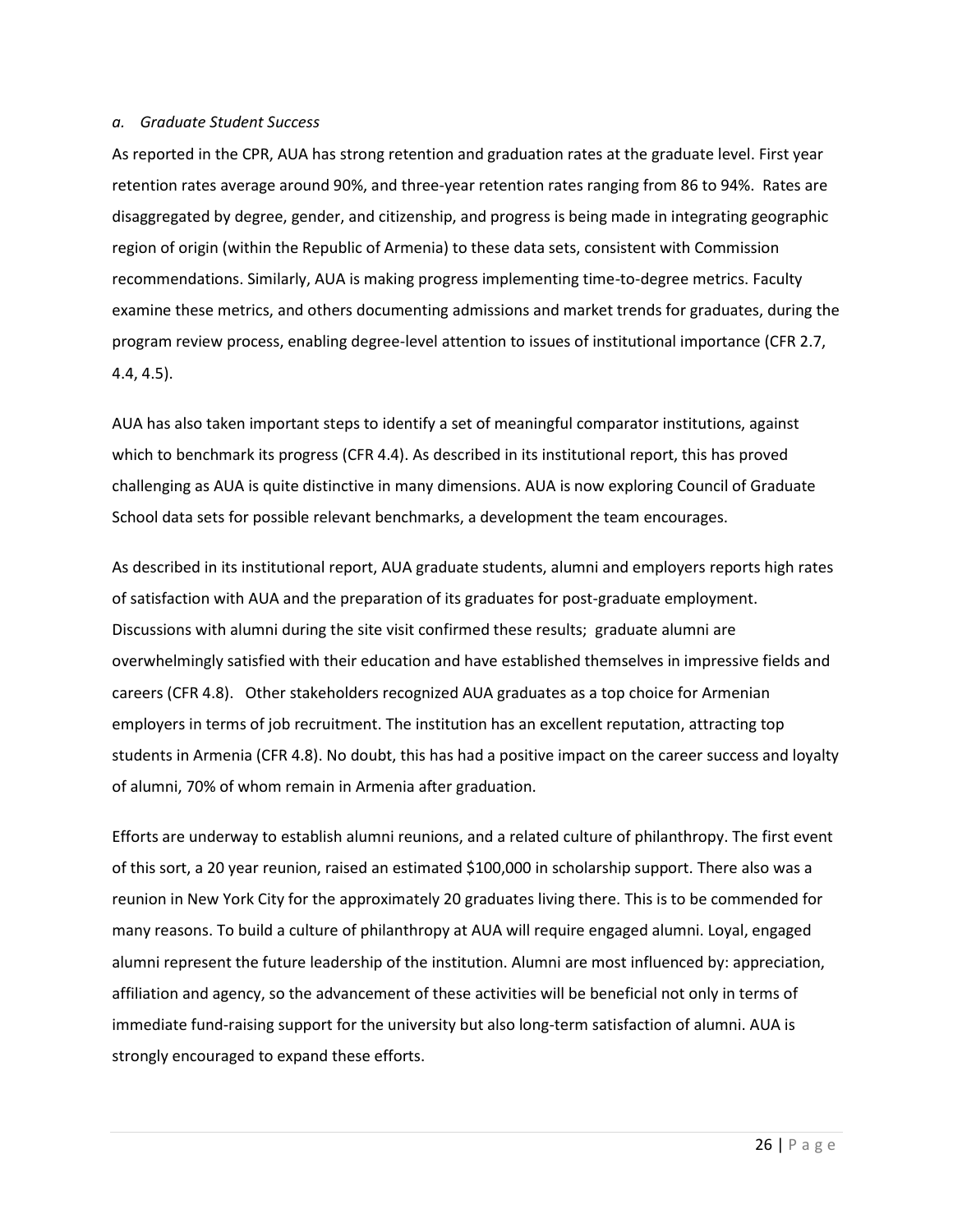Although AUA is making important progress in support of student success, what is less clear is the extent to which institutional or even programmatic goals for student success have been elaborated as reference points for drawing conclusions about achievements and identifying areas for continued attention. Looking forward, the team encourages AUA to pursue its plans to implement the new statistics on time-to-degree and region of origin, to articulate definitions and goals for student success, and to evaluate the extent to which it is satisfied with its achievements in this area (CFR 2.10, 4.5)*.*  Commendably, the data AUA gathers are highly relevant to evaluating the extent to which AUA is achieving its mission and, the team anticipates, to AUA's emerging goals for diversity.

#### *b. Undergraduate Student Success*

To meet the needs of its new undergraduate population, AUA strategically invested in foundational resources and services. Steps taken included renovating the Office of the Registrar, the AGBU Papazian Library, and the cafeteria, construction of a fitness center, expansion of AUA's IT capacity, and acquiring dorm space to accommodate the small fraction of students requiring living accommodations (CFR 3.5, 3.6). AUA also implemented important support services specific to undergraduate needs, including a Student Success Center. The center provides a tremendous array of offerings, including math and writing seminars, career advising, information on internships, and general support for student interests (CFR 2.13). In addition, the center director serves as the staff liaison to the undergraduate student council, which was established by the first cohort of freshmen in 2013. In general, student feedback is extremely positive about the center.

Discussion with undergraduates revealed a high degree of satisfaction with these resources. Sophomores, who had been surveyed about challenges in their first year, were pleased to see their input being used to improve experiences for the 2014 freshmen class (CRF 2.11, 4.6). Looking forward, students expressed desire for additional career advising, as well as an increased emphasis on study abroad. AUA is keenly aware of these needs, some of which will be addressed by the planned expansion of the Alumni Relations and Career Development Office. The team also learned that alumni have already been engaged in student mentoring, a development that the team applauds (CFR 2.13).

Although there is much to celebrate about the undergraduate program, freshmen retention rates were lower than AUA anticipated, with 85% of students returning for their sophomore year. For an institution experienced in graduation education only, this statistic for its inaugural class is respectable. Indeed, it suggests that AUA anticipated and met the needs of its first class of undergraduates to a substantial degree. Most importantly, however, AUA is actively engaged in trying to elucidate the specific causes of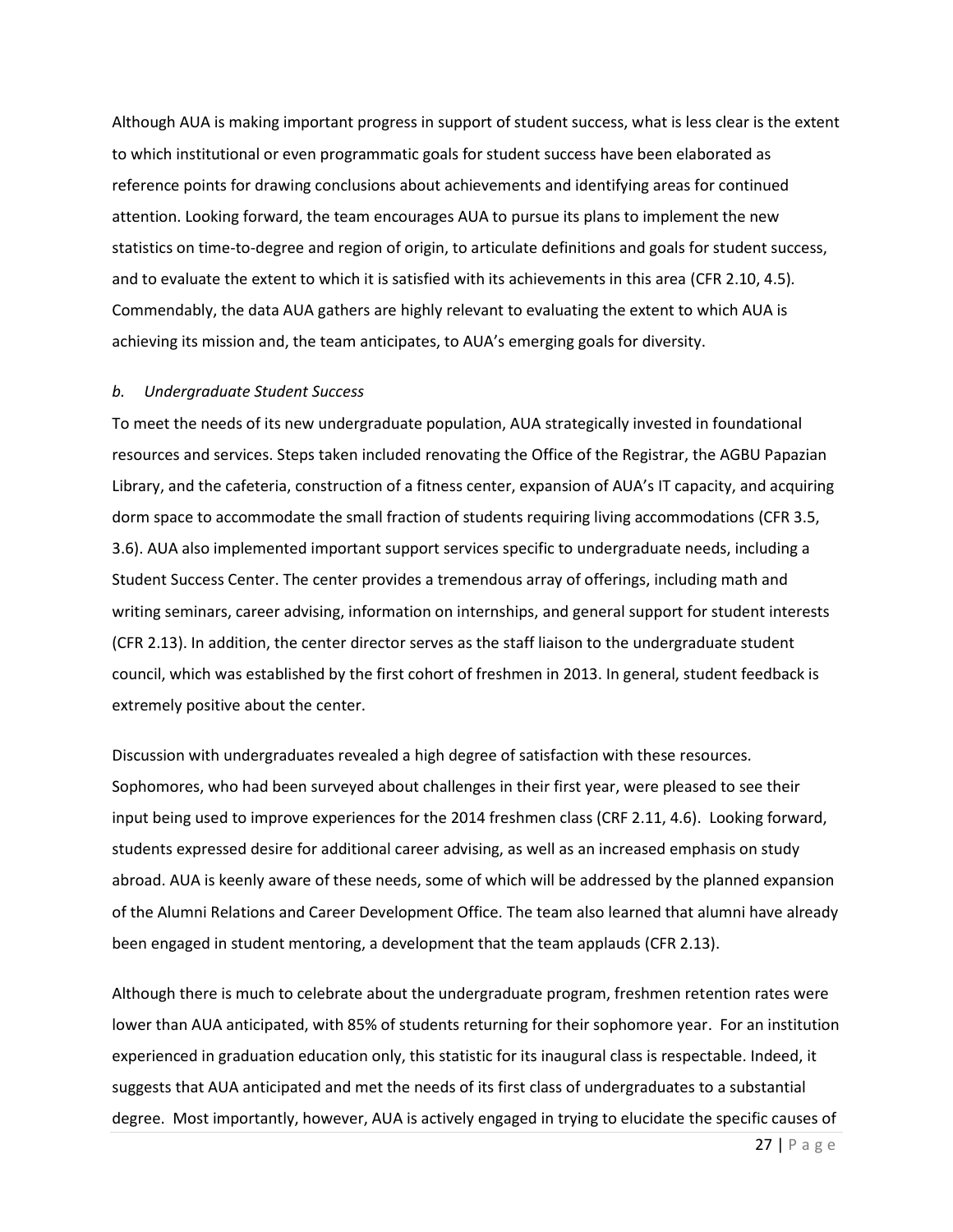attrition in order to address them, both in terms of improving the match between student preparation and educational expectations as well as to adjust curriculum and services to address student learning and support needs (CFR 2.10, 2.11, 2.13, 4.3, 4.6).

Unsurprisingly, preliminary analyses suggest multiple factors contributed to the 15% attrition rate, including a lack of college preparedness by some freshmen, especially in the area of math. Another major factor cited was Armenia's universal military conscription for 18-year old males. AUA's faculty have already made data-informed adjustments to the math curriculum, and it is anticipated that students who have stepped out for military service will return following the completion of their two years of service. Looking forward, it will be important for AUA to factor this kind of step out into its enrollment planning in order to meet its long term enrollment goals. It also will be important to maintain contact with students completing their military service in order to insure that they return to the AUA to finish their degree.

AUA is also working to increase awareness of educational expectations among potential applicants at the high school level, as a means to improve alignment of student and faculty expectations for student performance. Freshmen enculturation will also benefit from the guidance of upper classmen. Recognizing this, AUA is already involving its continuing students in freshmen orientation and is planning to implement a peer mentor program. The team commends AUA's efforts in all these areas, and encourages AUA to continue to pursue its data-driven approach to elucidating student retention trends, and more generally understanding the factors that facilitate undergraduate student success (CFR 2.10, 2.11, 2.13, 4.3, 4.6). The fact that AUA reports a 50% increase in the number of freshman applicants is very encouraging and provides promise for the institution's long-term prospects.

AUA is fortunate to have an impressive student body that is committed to academic excellence. And although they are paving new ground, the undergraduates are interested contributors to the development of their undergraduate education, to the university as a whole, and are enthusiastic about working in partnership with faculty and staff to develop a strong community committed to academic excellence (CFR 2.5, 4.1, 4.8). The faculty and staff of AUA are equally dedicated to their success, a commitment repeatedly expressed by individuals during the visit and one reflected in the significant set of support services and methods for assessing student needs that have been implemented thus far. Going forward, AUA is encouraged to continue to develop its support for undergraduate success, and, as appropriate, to continue to seek opportunities to partner with its undergraduates in its efforts to assess undergraduate needs and craft opportunities to enhance student educational and career goals (CFR 4.8).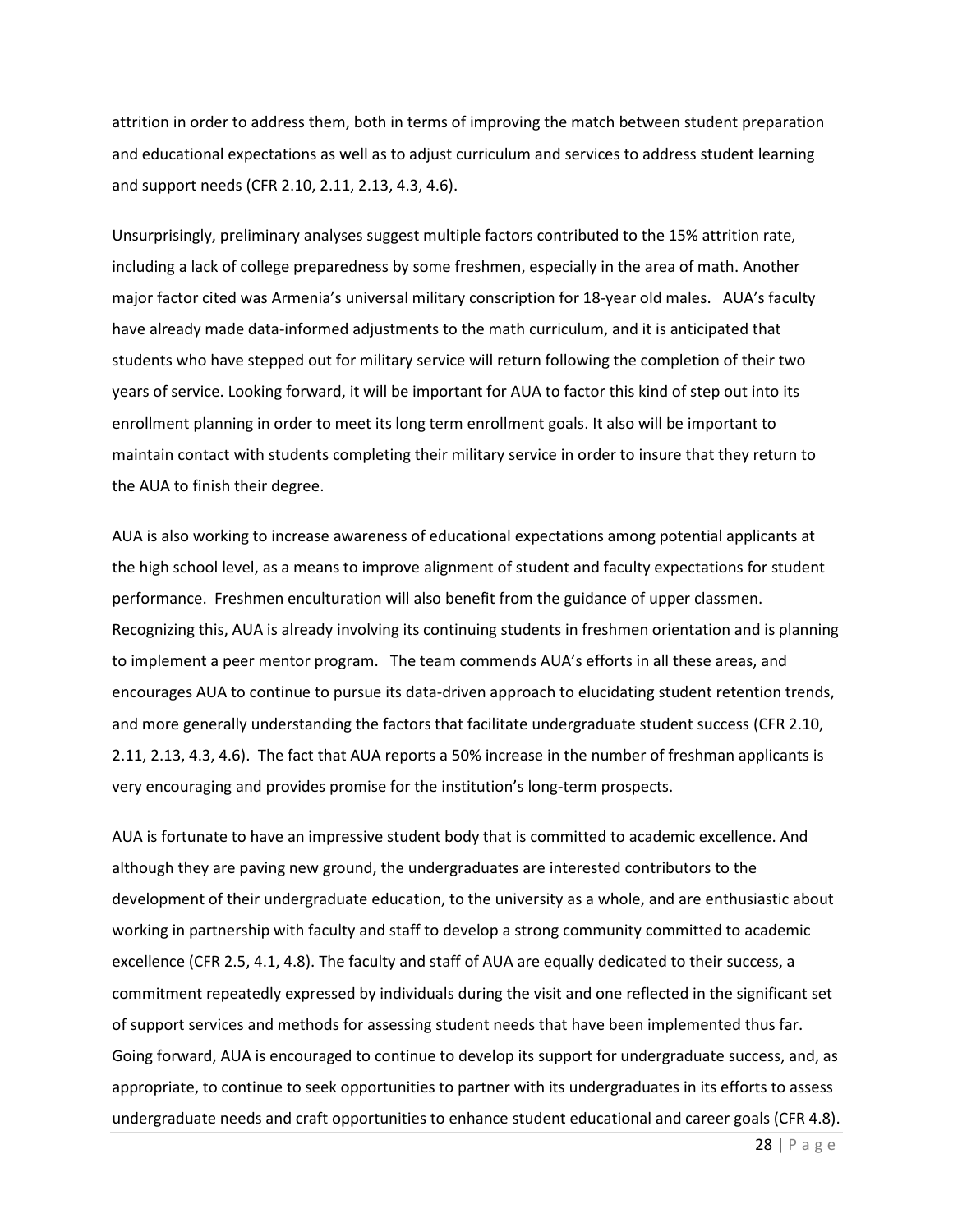#### *c. Conclusions*

AUA is a remarkably student and learner centered institution. Faculty and staff spoke with equal commitment and passion about AUA's students and what they are learning, including the significant intellectual achievements of its graduates. AUA has and continues to develop a comprehensive infrastructure to support and enhance graduate and undergraduate education, and to promote student success. This includes establishing new processes, committees, administrative positions, services, and tools directed at undergraduate student success (CFR 2.10, 2.13), and the ongoing development of quality assurance processes that demonstrably lead to improvements in curriculum, pedagogy, and the larger learning environment (CFR 4.4, 4.6, 4.7).

Remarkable work has also been done around student learning assessment and program review, and the planned initiation in 2014 of the annual reviews of student support services will further enhance AUA's ability to identify and address student needs in support of student success. Very few institutions have come as far, as quickly.

To make the most of these efforts from an institutional planning perspective, AUA is encouraged to develop a clear, common set of goals for student success, undergraduate and graduate, and, building on the thoughtful work taking place at the level of programs and units, to engage in data-driven discussion about the extent to which AUA is meeting these goals (CFR 1.2, 4.1)*.* The multi-dimensional conceptualization of student success articulated in AUA's institutional report may be a useful starting point. Clarifying goals in this regard, particularly at the undergraduate level, will support planning and resource alignment at both the unit/program and intuitional levels (CFR 4.2).

#### **F. Evaluation Under the Standards**

## *a. Standard 1: Defining Institutional Purposes and Ensuring Educational Objectives*

AUA has undergone impressive growth since its inception. It is a mature institution in many ways. There is a mission statement that is inspiring and particularly appropriate for a new American university in Armenia (CFR 1.1). There are appropriate documents that protect academic freedom, elucidate academic standards for students and faculty and ensure integrity (CFR 1.6, 1.7, 1.8, 1.9).

There are two committed boards: The first is located in the United States (AUAC) and is made up primarily of individuals of Armenian descent. Some members are current or former professors at University of California campuses. The AUAC board, according to its by-laws, now is chaired by the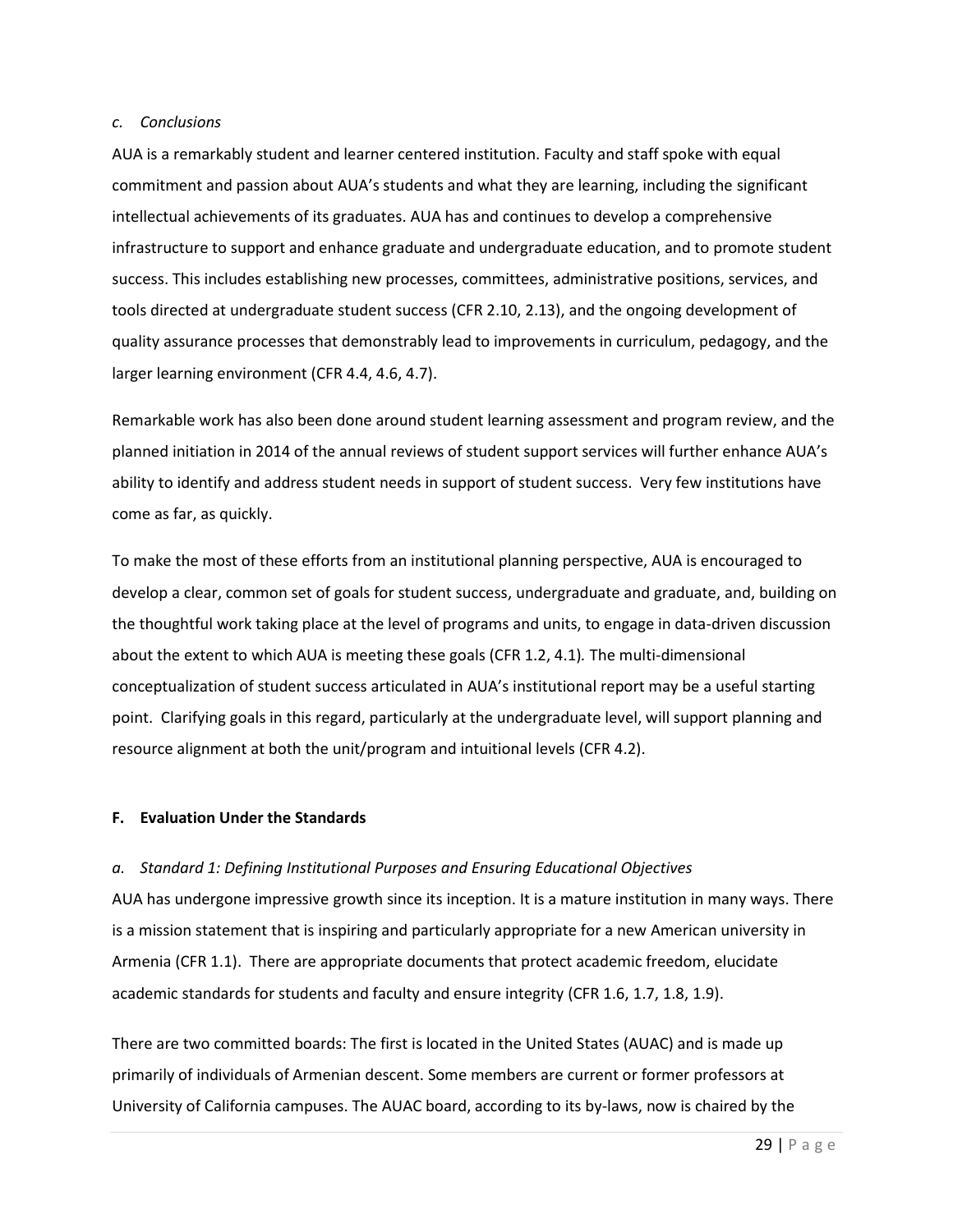immediate past provost of the University of California System. The Armenian Government also requires an Armenia-based board (AUAF). There is purposeful overlap in the membership of both the AUAC and the AUAF. Both boards are very committed to the growth and development of AUA and many individuals have served on these boards since AUA's inception. The American board is particularly supportive financially (CFR 1.3).

As the institution and boards are well aware, there has been regular turnover in the most important positions in central administration. The president, provost and vice president for advancement, for example, who were new at the time of the CPR visit in spring 2012, have all departed. At that time, there also was not a resident Business dean and this position was still to be filled as of the EER. The president and provost have been replaced with interim appointees; both are devoted to AUA, have served in the positions of provost and dean in the past and are highly qualified for the positions that they occupy.

A new vice president for advancement, with excellent, relevant credentials, has been appointed. She had her first day during the EER visit and will reside in Southern California. There is great excitement about her potential. A search for a permanent president and provost will commence immediately.

Of particular concern to the administration has been the difficulty in finding a qualified dean of the School of Business and Economics who agrees to reside in Yerevan. The current dean resides in the United States. At the time of the EER, the interim provost indicated that a highly qualified candidate for the post had been identified. But it was not yet clear if an offer would be extended or accepted.

AUA has undertaken the implementation of its educational objectives seriously. Particularly impressive is the effort expended in measuring student achievement and assessing educational outcomes for graduate students at the course and program levels. Assessment efforts at the undergraduate level are already underway. Appropriate policies are in place to ensure equitable treatment of students and achievement of educational objectives, including but not limited to policies for the credit hour, student transfer, and student complaints (CFR 1.7). AUA also has a well-developed institutional research office which helps with assessment, and provides data and supports studies on student retention (CFR 1.7). Indeed, AUA has shown commitment to ensuring educational objectives through the addition of staff to its institutional research office, and through the assessment of co-curricular activities to be initiated in 2014-2015 (CFR 1.2, 1.8). Given that AUA has just finished its first year of undergraduate education, it has less data on undergraduate outcomes but its commitment is no less impressive. Looking forward,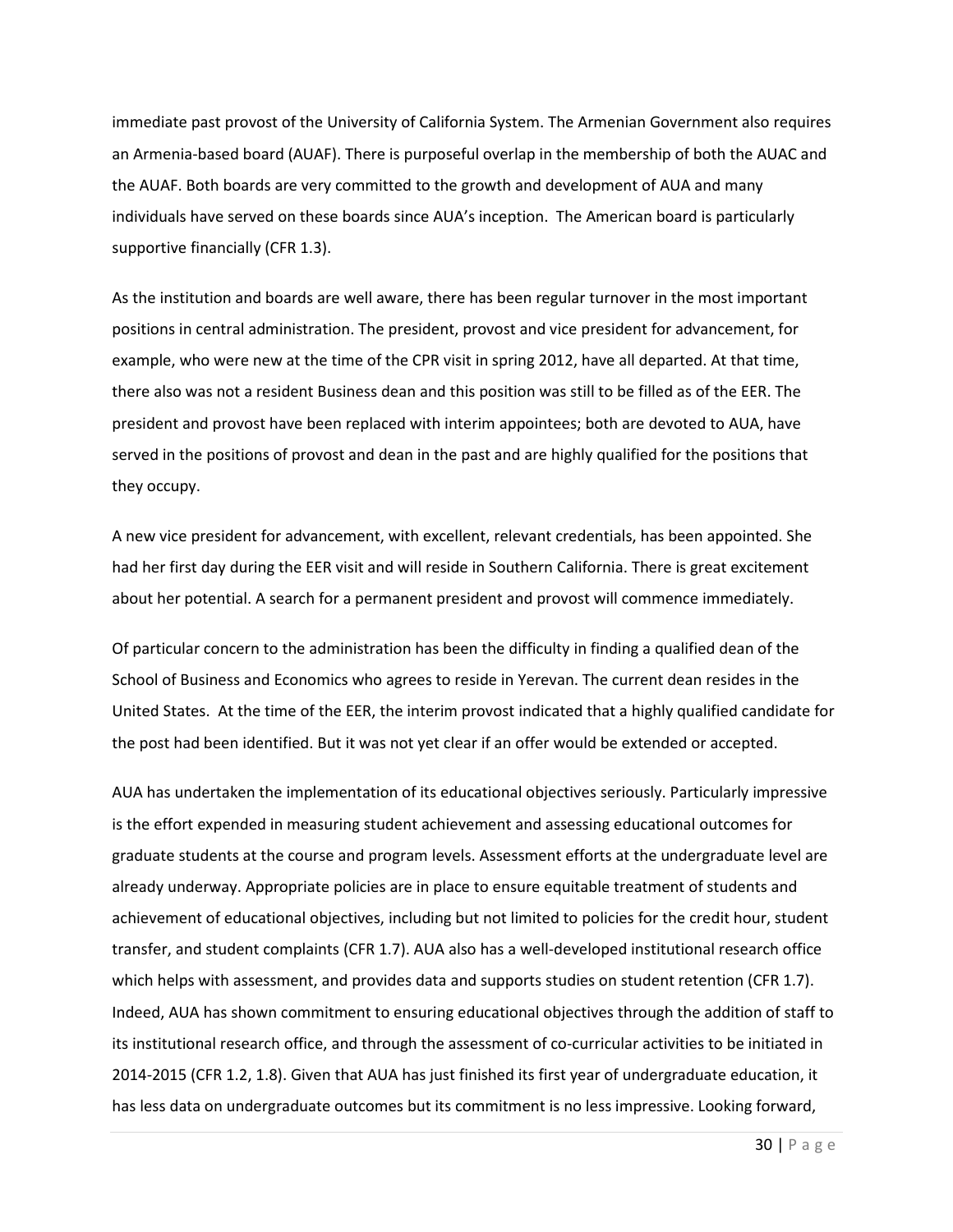AUA is urged to take the next step and to begin to think about assessing objectives at the institutional level.

AUA's policies on diversity in the student body, faculty and staff are less developed. Greater clarity is needed as to what constitutes diversity in Armenia and for AUA's aspirations. Unlike in the United States, there is virtually no racial or ethnic diversity in Armenia as the population is 95% Armenian. The existing student body is diverse by socio-economic status and location (rural versus urban) though many noted that it was difficult to recruit qualified students from rural areas due to a lack of English language skills. (Impressively, this is beginning to be addressed by the AUA Extension Center that is extending English Language training and access to libraries in rural schools.) Students, faculty and administrators spoke with passion of their hopes to bring greater diversity into the classroom and provide opportunities for students to experience more of it. The strategy for increasing diversity noted most often would be to recruit a larger cadre of foreign students of different national origins, and ethnicities. Students also mentioned their strong desire to experience greater diversity by studying abroad themselves. Needed is a definitive statement of the ways in which diversity actually will be defined, measured and implemented and of the strategies for improving the diversity profile (CFR 1.5). Added to the portfolio for institutional research should be the yearly analysis of extent to which these diversity related goals are being met. AUA might also further enrich the diversity-focused aspects of its curriculum.

To its credit, AUA has begun to study when and why there are differences in measures of student achievement, such as retention, for different groups within its student body (CFR 1.5).

Since its inception, AUA has been challenged by fiscal instability. The budget is constrained and this circumstance has, in turn, partially hindered the development of longer-term contracts for faculty, necessitating more reliance upon part time faculty. Also impacted has been the proposed development of an office for sponsored research, which remains to be funded. However, as a result of the beginning of the undergraduate program, the fixed costs of running AUA have been spread across a greater number of students, and the structural budget gap has been reduced. The AUA budget is not tuition dependent. A break-even budget is reliant on both the good will of a small number United States-based philanthropists, who have enthusiastically supported the AUA since its inception, and on endowment earnings, the latter of which should grow substantially by the conclusion of the already-initiated "25 by 25" campaign to increase AUA's endowment by \$25 million. The AUA staff and boards are well aware that the number and sources of philanthropic gifts must increase, that further action must be taken to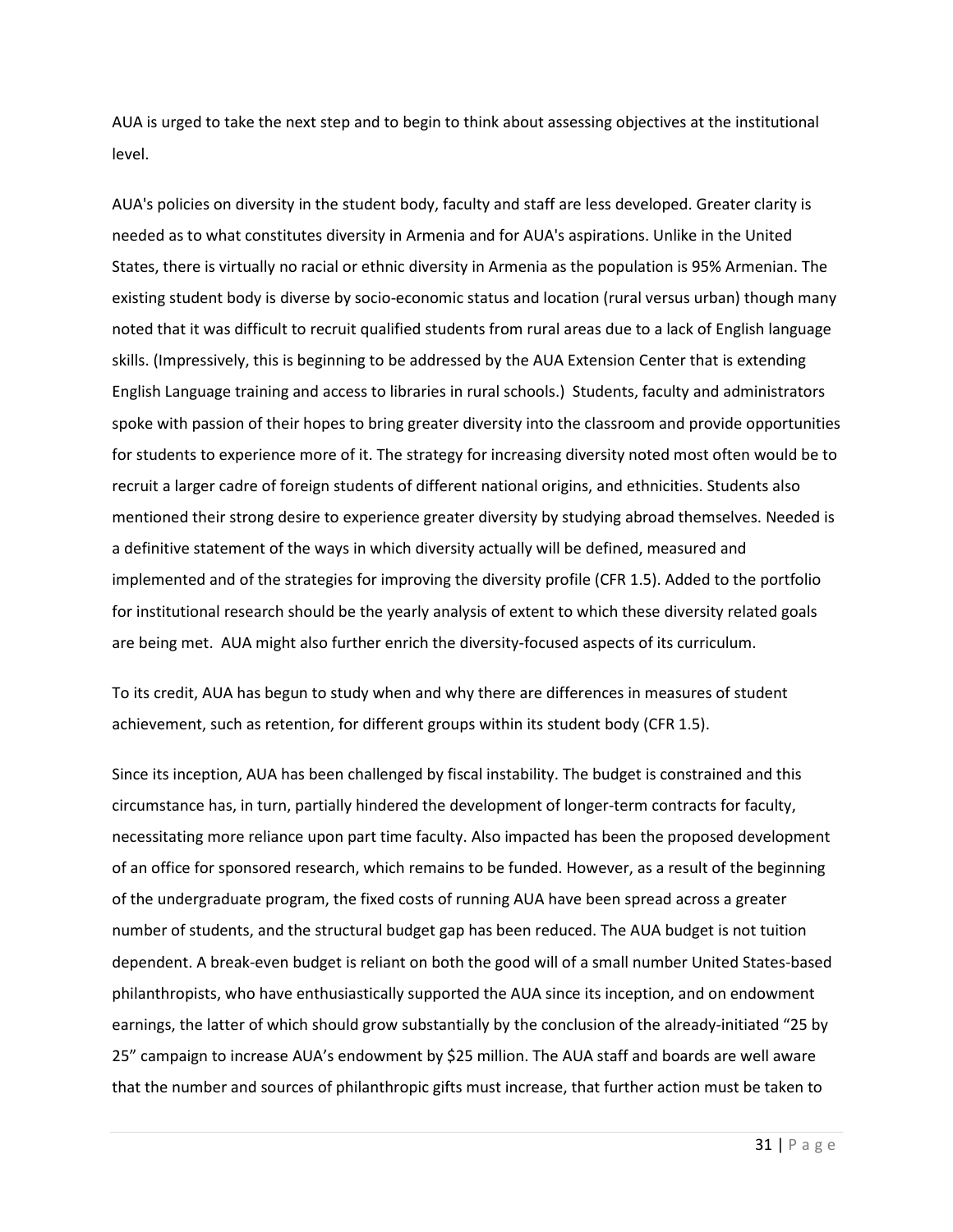reduce AUA's dependency on such a small number of persons, and that AUA's structural deficit must be eliminated (CFR 1.8, 3.5).

## *b. Standard 2: Achieving Educational Objectives through Core Functions*

Until fall 2013 AUA offered master's degrees in seven fields appropriate to its mission. Fall 2013 saw the inauguration of three undergraduate degrees in Computational Science, Business and English and Communications. A MS in Economics was also initiated in fall 2013. In support of the expansion, additional faculty members were hired and institutional capacity was added to support a general education curriculum. Transitioning from a quarter-based to a semester-based academic year, AUA took pains to ensure that all programs met WSCUC credit hour policy and conformed to recognized length and standards of instruction for both graduate and undergraduate degrees. Syllabi were adjusted appropriately (CFR 2.1, 2.2a, 2.2b, 2.5).

The AUA community has worked diligently and invested resources in developing and implementing robust assessments of student learning. Attention is paid to alignment of goals and outcomes at the institutional, program, and course level (CFR 2.2, 2.3). Iterative assessment of the graduate programs is well in place; similarly careful plans have been developed for assessing the three new undergraduate programs (CFR 2.4, 2.6). AUA acknowledges that in practice, annual assessment reports have not uniformly been submitted across the graduate programs; a situation that is not uncommon for any institution of any size embarking on systematic assessment of student learning. Nevertheless, the tools, resources, and infrastructures are in place to make the assessment of student learning sustainable at AUA (CFR 2.4, 2.6).

Although in its earliest stages, the general education program has been carefully conceived and is supported by an associate dean and a General Education Committee (CFR 2.2a).

All AUA degree programs are subject to systematic program review. The university is now in its third cycle of review for the graduate degree programs. Program review includes evidence from direct and indirect assessments of educational effectiveness, which includes external stakeholders and constituencies (CFR 2.7).

Results of program reviews have validated educational outcomes at the AUA and have provided the blueprints for future improvements via the "wrap-up" meetings with university administrators that chart next steps for each program (CFR 2.0, 2.7).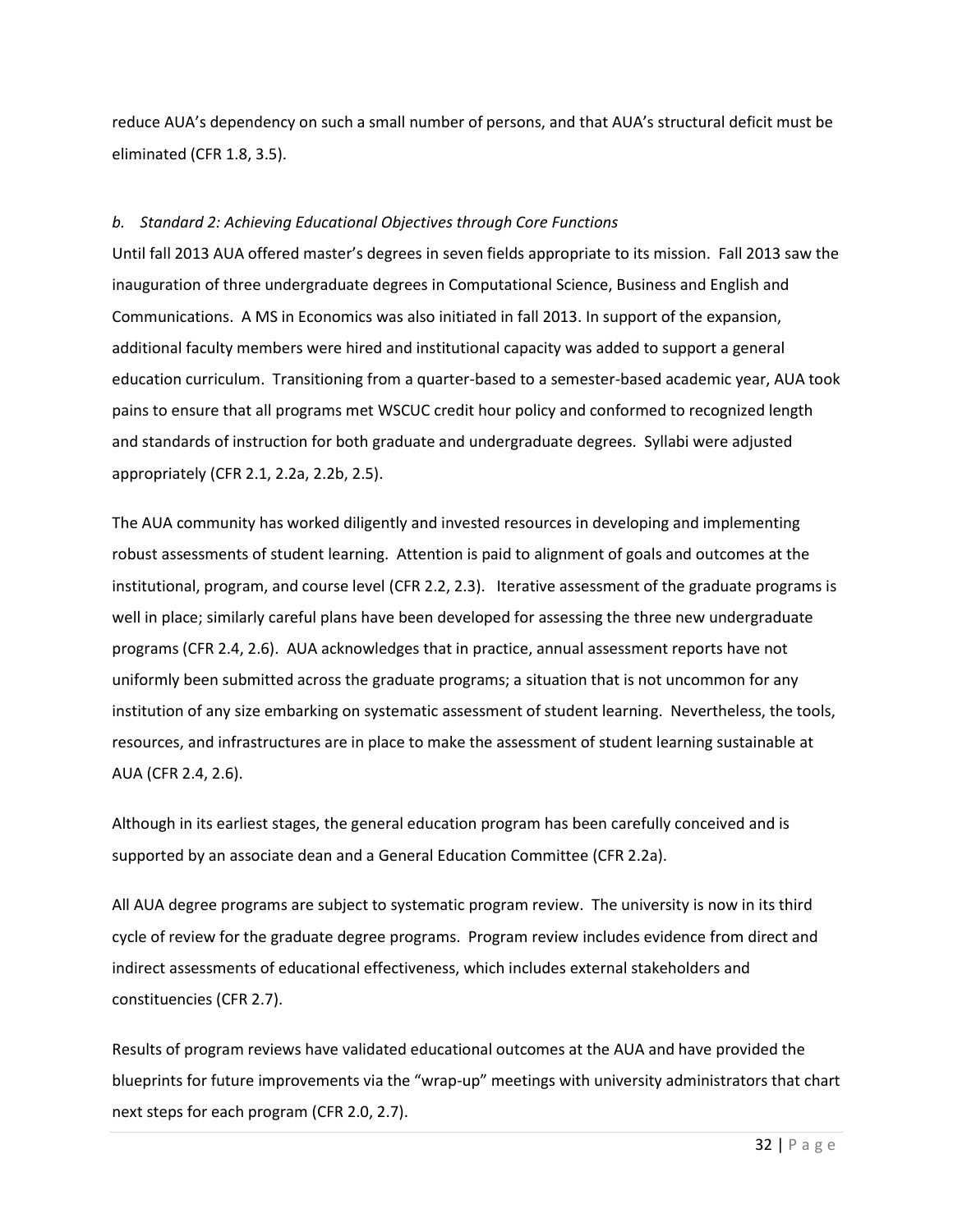AUA has plans to begin assessing its student support functions in academic year 2014-15 (CFR 2.11). The institution's theme regarding a community of scholars demonstrates that scholarship is valued and increasingly promoted at AUA (CFR 2.8). AUA uses the Boyer definition of research and promotes innovation and scholarship in all aspects of faculty activity (CFR 2.8). Promoting student-faculty collaboration on research and scholarship has become a priority goal for AUA (CFR 2.9).

AUA continues to build capacity to collect and analyze student data. Since the CPR visit, the IRO has been strengthened and databases have been expanded in order to better support student success in learning and in retention/graduation (CFR 2.10). The AUA website contains useful information about academic programs and requirements, and advisors work closely with at-risk students (CFR 2.12).

With the addition of undergraduate programs, AUA has moved to augment student support services to meet the needs of a new student body (CFR 2.13).

# *c. Standard 3: Developing and Applying Resources and Organizational Structures to Ensure Sustainability*

Since the CPR, AUA has given careful thought to resources and organizational structures to ensure institutional sustainability. The institution can be commended for its effective consolidation of departments, the establishment of new infrastructures, such as the Office of Assessment and Accreditation, and for supporting and institutionalizing student learning and assessment (CFR 3.8). Specifically, AUA has demonstrated strength in building administrative support to free up faculty for the delivery of educational objectives (CFR 3.1, 3.4), while maintaining strong collaboration between the faculty and the administration, to ensure appropriate faculty control and involvement (CFR 3.11).

Since assuming his role, the interim president has also devoted a great deal of time to assessing faculty and staff, reviewing policies and procedures, including faculty salaries and promotion requirements, and identifying improvements to operations (CFR 3.1, 3.2, 3.3, 3.4). His goals include strengthening teamwork at AUA and increasing the efficiency of administrative processes (CFR 3.8).

In terms of faculty, AUA has made tremendous strides in recruiting new faculty, developing the skills of current faculty (CFR 3.4, 3.11), instituting new policies, and providing ongoing faculty support (CFR 3.3). As a result, AUA possesses adequate, committed and mission-aligned faculty (CFR 3.1, 3.2, 3.3, 3.6). As noted in the institutional report, faculty orientation is one area for continued development, particularly given the rate at which the faculty has and will continue to grow to deliver undergraduate education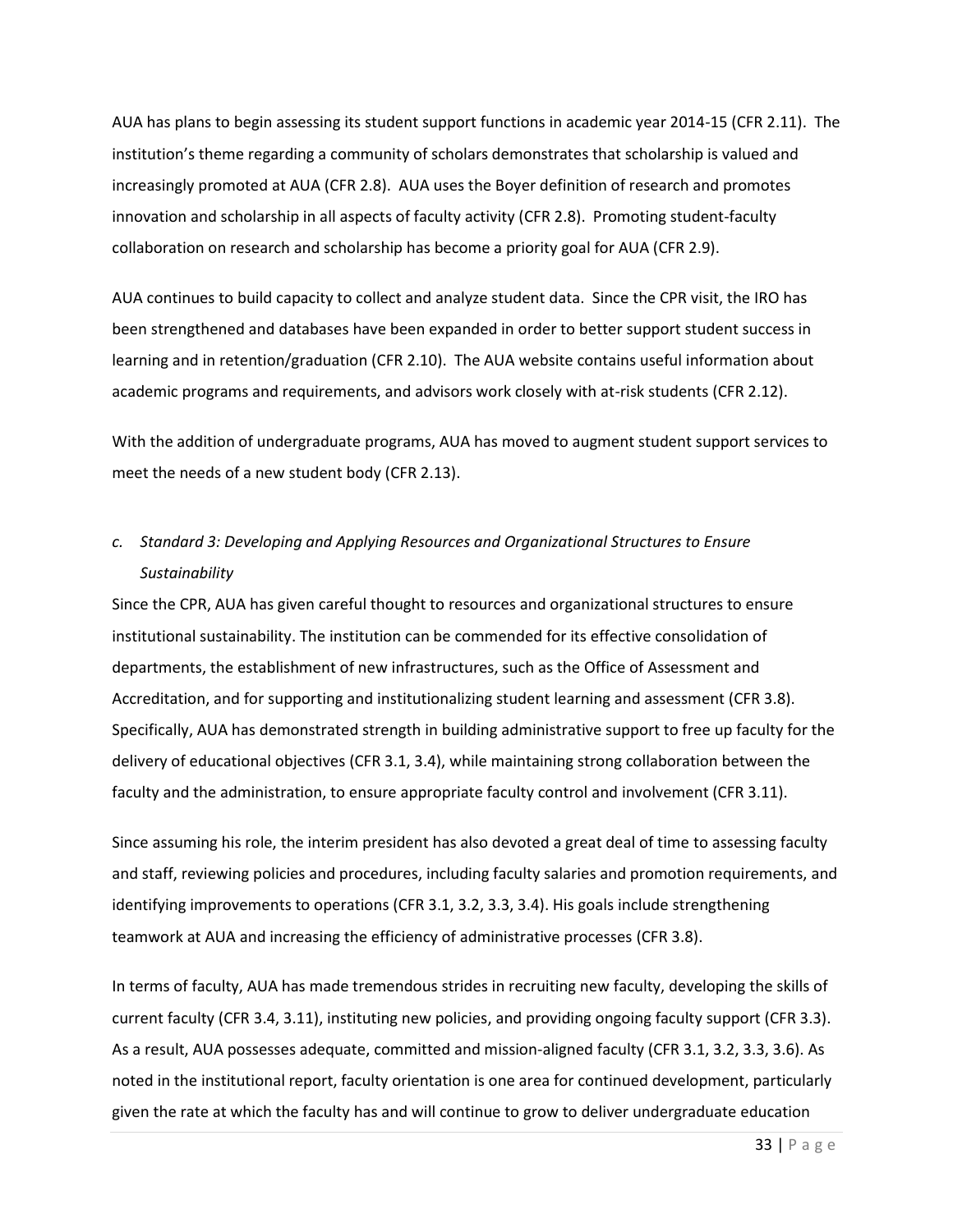(CFR 3.4). Going forward, AUA will also want to ensure that faculty numbers continue to grow in proportion to the demands of undergraduate education, and to ensure that faculty have adequate time to address all aspects of their appointments including research and service (CFR 3.2, 3.3).

AUA maintains a clear and defined focus on academics. This includes clear roles, responsibilities, and lines of authority in support of planning and decision making. For instance, AUA has very clear process for establishing new academic programs (CFR 3.8). There is also an enhanced office of institutional research to ensure proper reporting and to provide data in support of planning and decision making (CFR 3.2., 3.8). As a result, the institution assiduously gathers evidence of student learning and success to inform changes to courses, programs and instruction.

AUA's admission team met the enrollment targets for its first undergraduate class. Undergraduate applications subsequently increased by 50%, with the number of graduate applicants increasing by 15%. Although these achievements are impressive, there does not appear to be a strategic undergraduate or graduate enrollment plan in place for the future, beyond the institution's strategic goal to reach 1600 students by 2017, of which 75% will be undergraduates (CFR 3.5). Understandably, the staff have dedicated much of the last couple of years to establishing policies, procedures and systems for recruitment of new undergraduates. In order to maximize the potential revenues associated with both undergraduate and graduate enrollments, as well as to diversify the student body, the development of such a plan is advised.

In terms of information technology, AUA provides ample access to resources sufficient in scope, quality and kind to support its academic endeavors (CFR 3.6). This includes a 30-minute response time to requests for technology support, campus wide WiFi accessibility, significantly increased storage and server capacity, regular upgrades and training on all equipment, and a commitment to innovation. The IT resources are also sufficiently coordinated and supported to fulfill its educational purposes (CFR 3.7). In fact, with the completion of its newest academic building, AUA possesses 30 technology-integrated classrooms that have improved overall institutional efficiency and enhanced the educational experience.

AUA has made substantial progress towards financial sustainability (CFR 3.5). This has been done through increased tuition revenues, endowment growth, deficit reduction, and streamlining its infrastructure. In addition, AUA has developed a well-defined financial plan for advancing institutional goals, and the CFO meets regularly with the board's Budget and Finance Committee to monitor its goals. AUA has already achieved a fifth of its \$25 million endowment campaign, which was established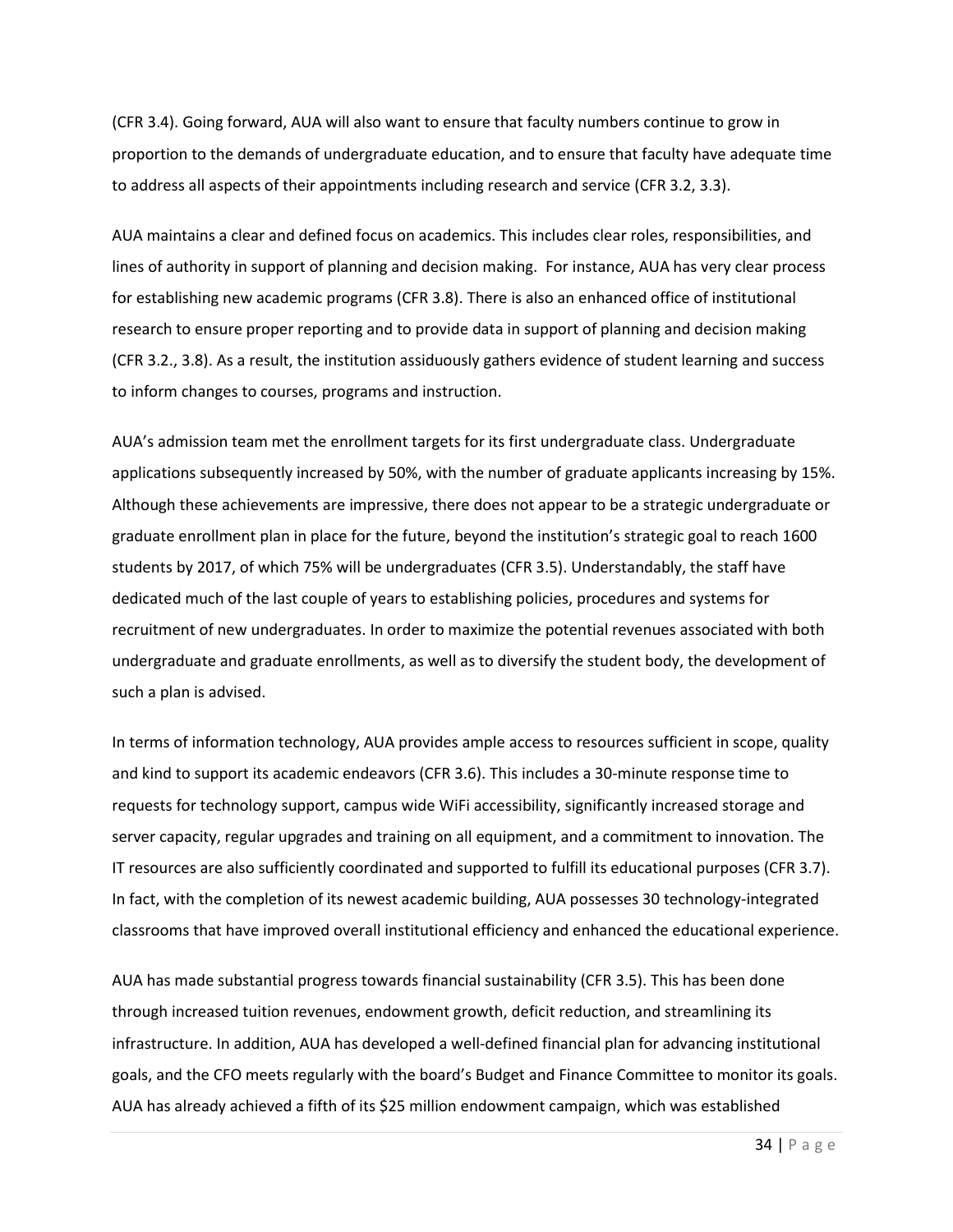specifically to support the annual operating budget for undergraduate education. To keep pace with the growing undergraduate population, while maintaining the quality of the graduate programs, AUA should carefully monitor its financial performance, including progress toward its endowment goal, so that it can continue to invest in the appropriate expansion of the faculty, administrative staff, student support services, library capacity, technology, and classroom space (CFR 3.4, 3.5, 3.6, 3.7).

In terms of governance, AUA has two governing boards - one in the U.S. and one in residence. Both are strong and stable, as well as devoted to the institutional mission (CFR 3.9). This seems to be an advantage to the institution, one that might be further leveraged, especially as it relates to future philanthropic support and the continued growth and evolution of the board. Toward this end, AUA may want to consider recommending to the board that some of AUA's emerging alumni be considered for leadership. Discussions about recent alumni reunion activities indicated a ready and willing constituency that is waiting to be better engaged.

AUA has recently experienced turnover or absence in key administrative roles (CFR 3.10), reflecting in part the challenge of identifying highly qualified individuals committed to long term residence in Armenia. Identifying strategies to promote stability in executive leadership will be important to AUA's long term success. The deep commitment of AUA's faculty, staff, and students to AUA's mission may be an unrealized asset in this regard, as there is much to be said for joining such a highly dedicated, collaborative community.

## *d. Standard 4: Creating an Organization Committed to Learning and Improvement*

AUA's institutional report provides a clear description of the structures, timelines, and processes that have been put into place to ensure that planning is informed by academic priorities and measures of educational effectiveness (CFR 4.1, 4.3). It is also evident that faculty along with university leadership have played key roles in the development of these assessment processes (CFR 4.6), and that the assessment of student learning has led directly to changes intended to improve student learning and success (CFR 4.7).

The team's experiences during the visit, along with the institutional report, demonstrate clearly that there is a strong commitment, by faculty and administrators (CFR 4.6), to institutionalizing learning and improvement (CFR 4.4). The university has also developed effective plans to extend its capacity to undertake institutional research. A wide range of stakeholders has been involved in discussions about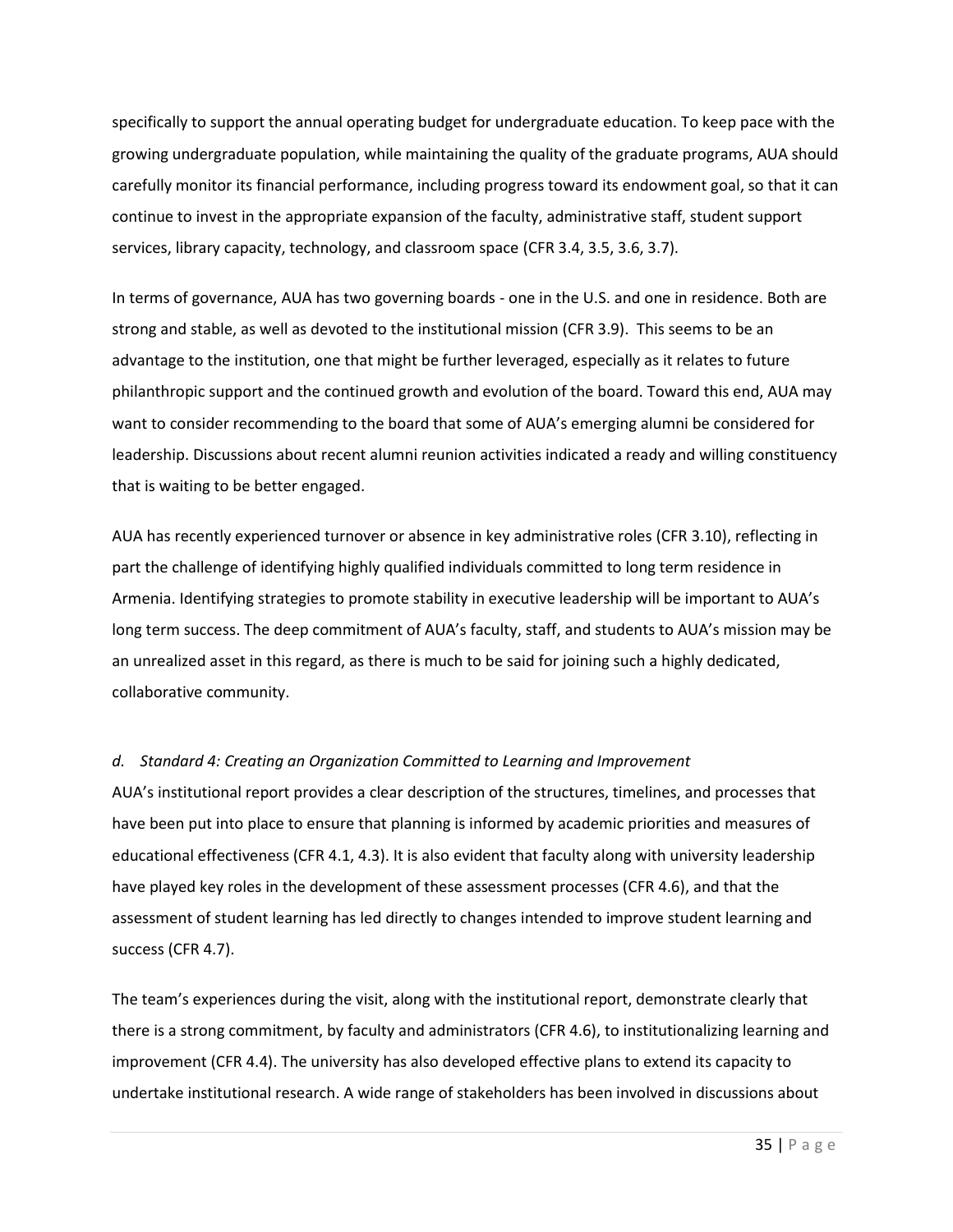the university's direction and mission (CFR 4.4, 4.5, 4.8). The implementation of undergraduate education has been particularly galvanizing in this regard.

Going forward, the commitment to organizational learning and improvement will depend on the culture of the institution, but also on the long-term commitment to AUA of senior administrators. This will be an important step in helping AUA maintain its very strong culture of learning, and it will also be important during this transition time, from an interim to a permanent president, that the Board provide what support it can to ensure that the ongoing progress is not hindered.

## **SECTION III – FINDINGS AND RECOMMENDATIONS FROM THE CAPACITY AND PREPARATORY REVIEW AND THE EDUCATIONAL EFFECTIVENESS REVIEW**

#### **A. Summary**

As with the CPR visit, the team very much appreciated the well-organized visit that facilitated candid, collegial conservations with AUA's leadership including the board's senior officers, faculty, staff, students and alumni as well as with relevant government representatives. Through these conversations, the team learned much about the institution that greatly enriched its understanding beyond that gained from AUA's EER institutional report. The team also deeply appreciated the opportunity to better understand AUA's context in the larger history of Armenia and the Armenian people.

As noted previously, the reaffirmation process has had a significant, positive impact on AUA's quality assurance systems, and more generally on its understanding of its educational effectiveness. AUA's themes provided an effective framework for a deep examination and, ultimately, far reaching enrichment of AUA's educational effectiveness, and a transition to a remarkably learning/leanercentered university. AUA's launch of an undergraduate program generated synergies, perhaps unanticipated, that greatly advanced and continue to advance AUA's ability to articulate, align, and systematically and collaboratively examine faculty intentions for student learning and success at all levels of the institution. With few exceptions, faculty and staff were able to describe in detail the ways in which their efforts to assess student learning, and understand the factors that affect student success, have impacted programs, students, and the institution as a whole (CFR 2.4, 2.5, 2.11). Examples of student work and discussions with students illustrated high levels of academic achievement (CFR 2.6), and faculty described the successes of their students as recognized by employers and by disciplinary associations. At all levels of the institution, AUA's capacity for and ability to gather and use evidence to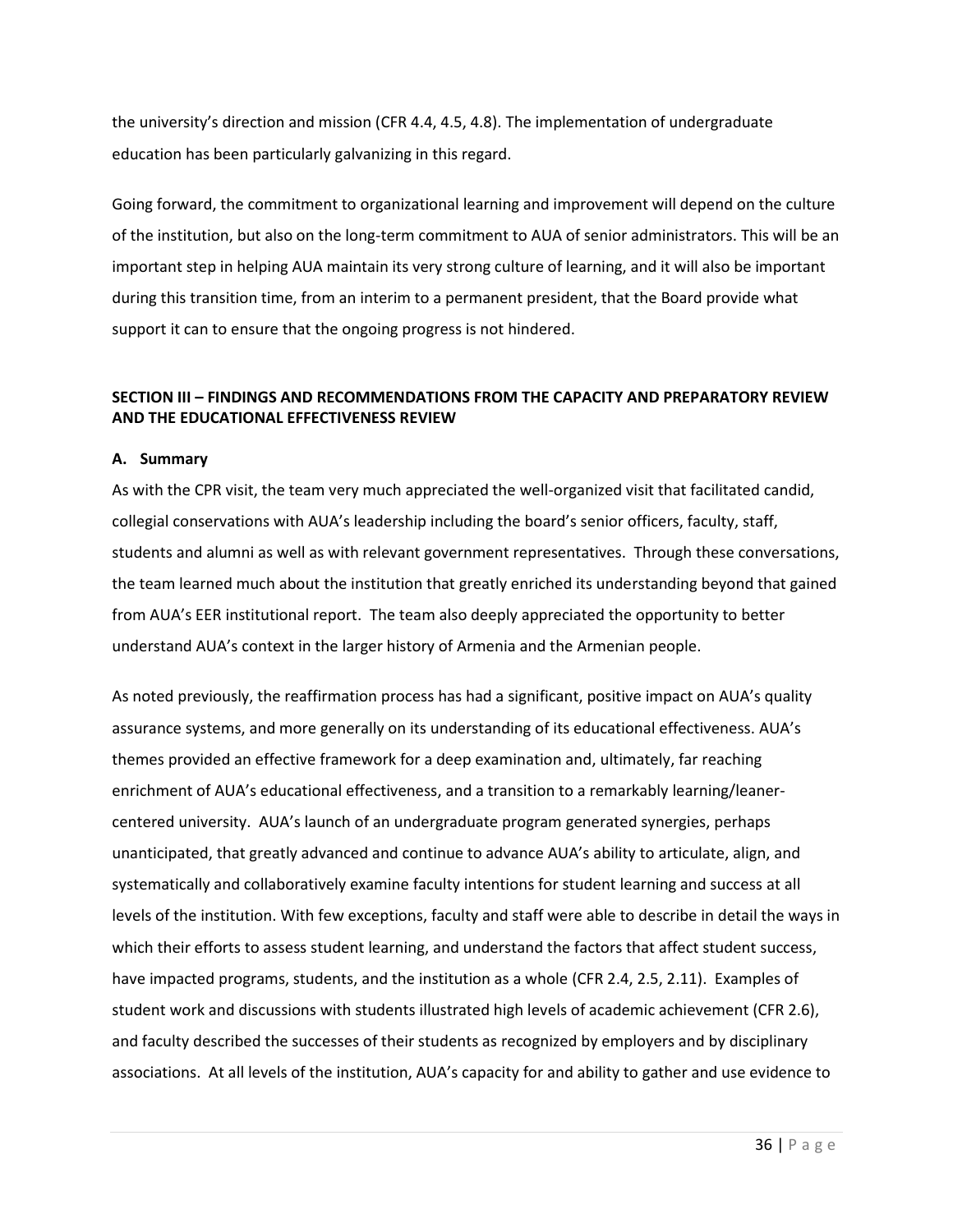inform planning and decision making has grown. Strengths and areas for continued attention have been identified, and AUA's ability to realize its mission has been strengthened in significant ways.

## **B. Commendations**

In light of these important advancements, the team commends AUA for the following:

- 1. The extraordinary progress made since the last visit. In a short time, AUA has implemented three undergraduate degrees, general education, and has done it in a way that has added value to the university. The addition of undergraduate education has brought energy and vibrancy to AUA. At the same time, AUA has maintained and extended the quality of its graduate programs. Faculty and students in these programs continue to play a critical role in shaping AUA's mission as the university makes important contributions in Armenia and beyond.
- 2. Remarkable students, including the new undergraduates, who are committed to academic excellence. AUA's undergraduates are also deeply committed to developing undergraduate education, to the university as a whole, and they are enthusiastic about working in partnership with faculty and staff to develop a strong community committed to academic excellence.
- 3. Building a faculty and staff that are passionate, and whose dedication to the university is unparalleled. The faculty and staff are committed to excellence and high levels of achievement for themselves and their students.
- 4. Implementing a comprehensive infrastructure to support and enhance undergraduate education, and promote student success. This includes establishing new processes, committees, administrative positions, services, and tools to support student success.
- 5. The remarkable work done around student learning assessment and program review. Very few institutions have come as far, as quickly. AUA faculty and staff have been deeply engaged in assessment and have used assessment to build community around intellectual engagement and academic excellence. They are building an exemplary culture of assessment.

## **C. Recommendations**

In light of AUA's advances, and the institutional knowledge already realized, the team recommends the following as a means for AUA to continue to benefit from the work initiated through the reaffirmation process: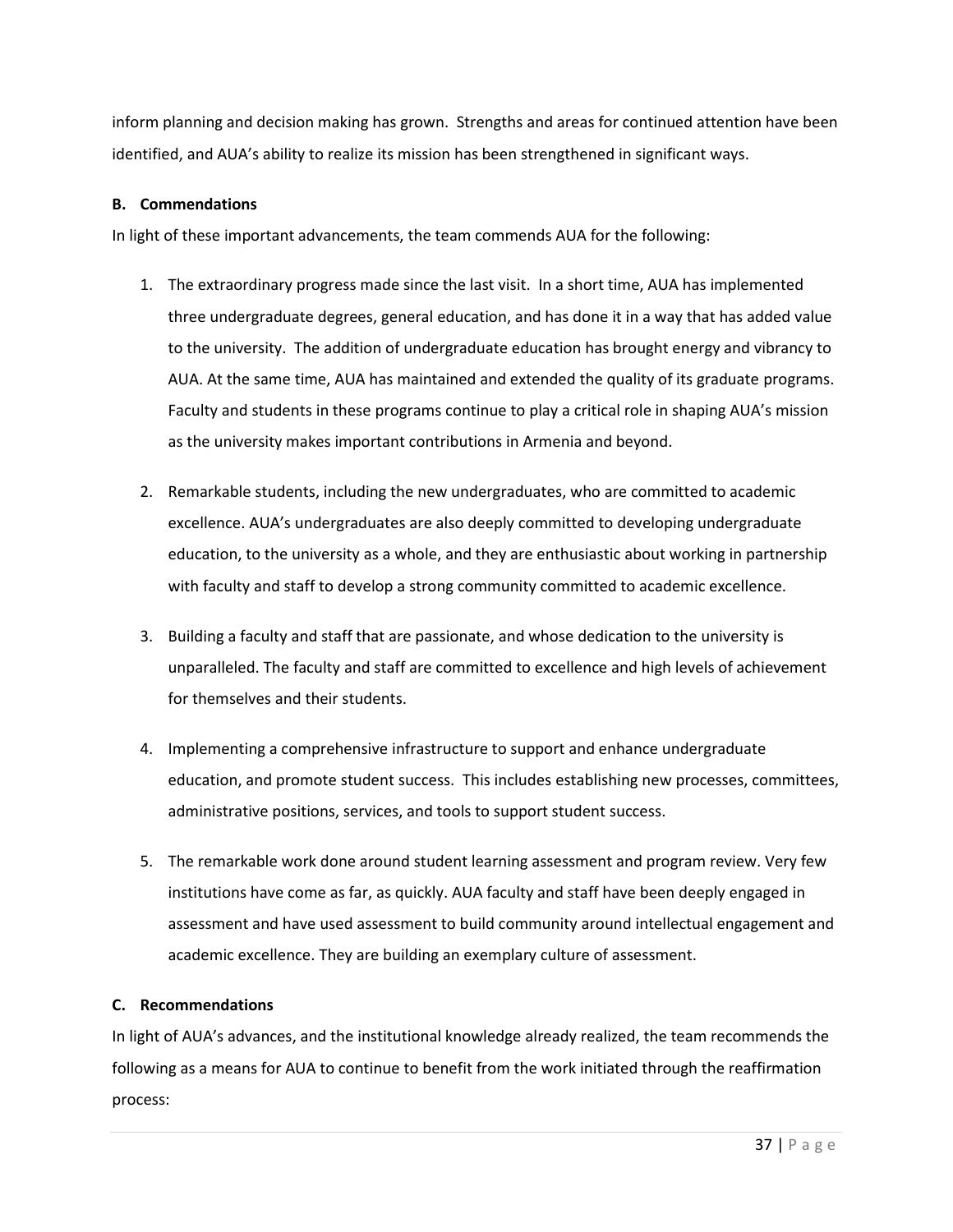- 1. Continue to define, attend to, and cultivate a vision for and commitment to diversity that reflects the interests of its faculty, students, and staff in the context of AUA and the larger world (CFR 1.5, 3.2).
- 2. Continue to develop the program review process to ensure that strategic planning, resource allocation, and faculty engagement rests on the links among assessment at the program and institutional level, on the collaboration between student support services with academic affairs, and on the AUA commitment to developing further a community of scholars (CFR 2.10, 2.11, 2.13, 3.11, 4.1, 4.2, 4.4, 4.6).
- 3. Continue to implement the policy on faculty scholarship, based on Boyer's four types of scholarship, providing appropriate resources and support, and to advance its plans for developing faculty career paths (CFR 2.8, 2.9, 3.3).
- 4. To keep pace with the growing undergraduate population, carefully monitor AUA's financial performance, including progress toward its \$25 million endowment campaign goal, and the appropriate expansion of the faculty, administrative staff, student support services, library capacity, technology, and classroom space (CFR 3.1 3.2, 3.5, 4.2).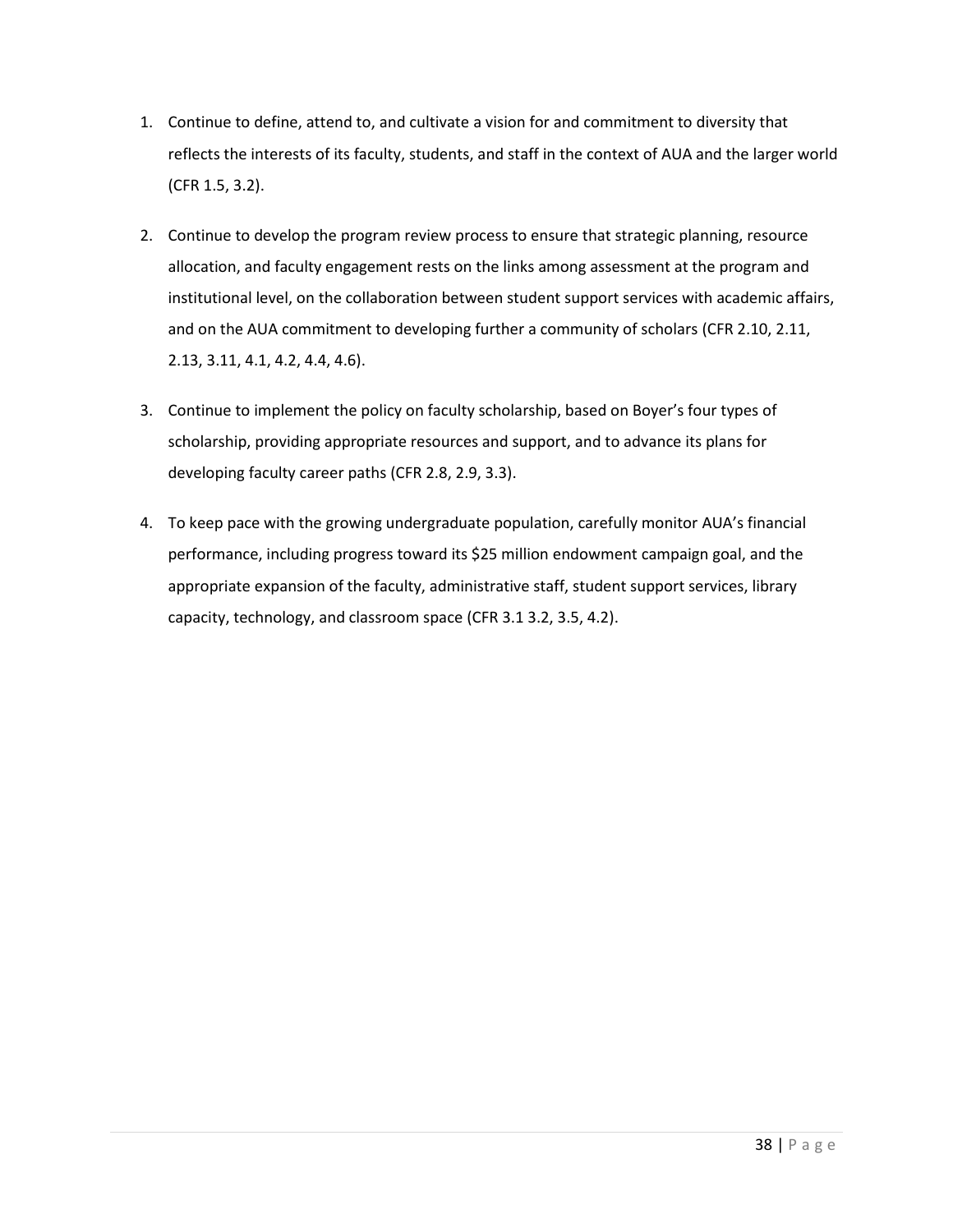## **Inventory of Educational Effectiveness Indicators Review**

*Degree Programs*

- 100% of degree programs have formal learning outcomes. This includes 8 masters, the three new B.A. degrees, and GE.
- 100% of programs undergraduate and graduate- publish formal learning outcomes in the catalog, and on the program website. Four of eight master's degrees also publish them in the Program Student Handbook.
- 100% of programs undergraduate and graduate are using multiple forms of both direct and indirect evidence to determine student achievement of intended outcomes.
- 100% of programs involve multiple faculty in interpreting the evidence.
- 100% of programs respond to assessment findings with actions that vary with the program (to some degree). Actions include modifications to instruction, hiring, faculty professional development, course sequencing, etc.
- 100% of master's programs have undergone program review in last three years; one review is currently in progress. Those for new programs are scheduled.

*Non-degree & Support Units - Adapted form for use with non-degree and support units.* 

- 100% of units have formal objectives.
- 100% of objectives published internally.
- Nearly all units use surveys exclusively as source of data. One uses focus groups and benchmarking; another uses admissions numbers and demographic data.
- 100% of units have at least two people interpreting evidence, often a "team".
- 100% identify how data to be used for improvement.
- All units have yet to undergo a program review, except AUA Extension Center which was last reviewed in 2010, and is currently in review.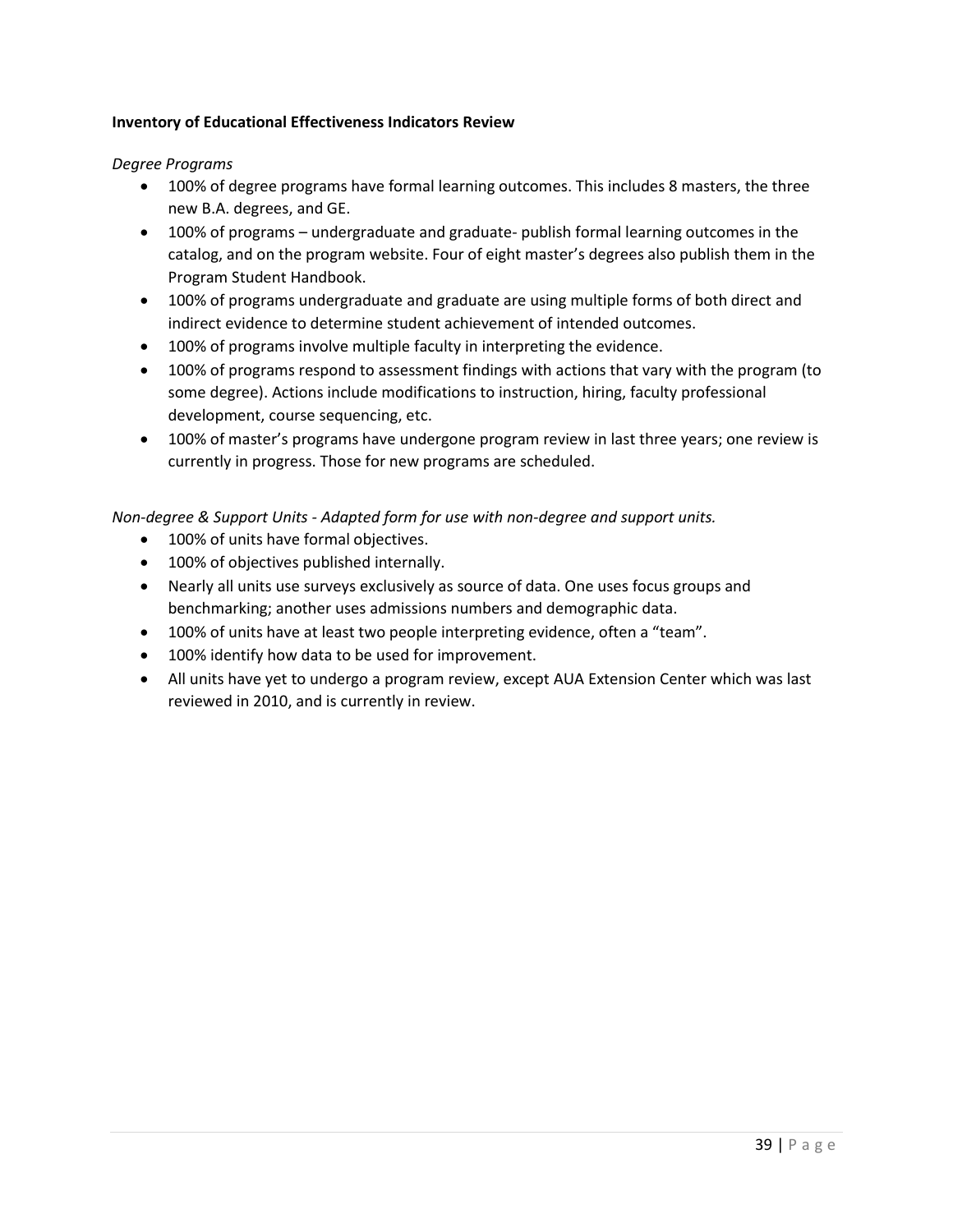

#### **1 - CREDIT HOUR AND PROGRAM LENGTH REVIEW CHECKLIST**

Under the federal requirements referenced below, WSCUC is required to demonstrate that it monitors the institution's credit hour policy and processes as well as the lengths of its programs.

#### **Credit Hour - §602.24(f)**

The accrediting agency, as part of its review of an institution for renewal of accreditation, must conduct an effective review and evaluation of the reliability and accuracy of the institution's assignment of credit hours.

(1) The accrediting agency meets this requirement if-

(i) It reviews the institution's-

(A) Policies and procedures for determining the credit hours, as defined in 34 CFR 600.2, that the institution awards for courses and programs; and

(B) The application of the institution's policies and procedures to its programs and coursework; and

(ii) Makes a reasonable determination of whether the institution's assignment of credit hours conforms to commonly accepted practice in higher education.

(2) In reviewing and evaluating an institution's policies and procedures for determining credit hour assignments, an accrediting agency may use sampling or other methods in the evaluation.

#### **Credit hour** is defined by the Department of Education as follows:

A credit hour is an amount of work represented in intended learning outcomes and verified by evidence of student achievement that is an institutionally established equivalency that reasonably approximates not less than—

(1) One hour of classroom or direct faculty instruction and a minimum of two hours of out of class student work each week for approximately fifteen weeks for one semester or trimester hour of credit, or ten to twelve weeks for one quarter hour of credit, or the equivalent amount of work over a different amount of time; or

(2) At least an equivalent amount of work as required in paragraph (1) of this definition for other academic activities as established by the institution including laboratory work, internships, practica, studio work, and other academic work leading to the award of credit hours.

See also WSCUC Senior College and University Commission's Credit Hour Policy.

## **Program Length - §602.16(a)(1)(viii)**

Program length may be seen as one of several measures of quality and as a proxy measure for scope of the objectives of degrees or credentials offered. Traditionally offered degree programs are generally approximately 120 semester credit hours for a bachelor's degree, and 30 semester credit hours for a master's degree; there is greater variation at the doctoral level depending on the type of program. For programs offered in non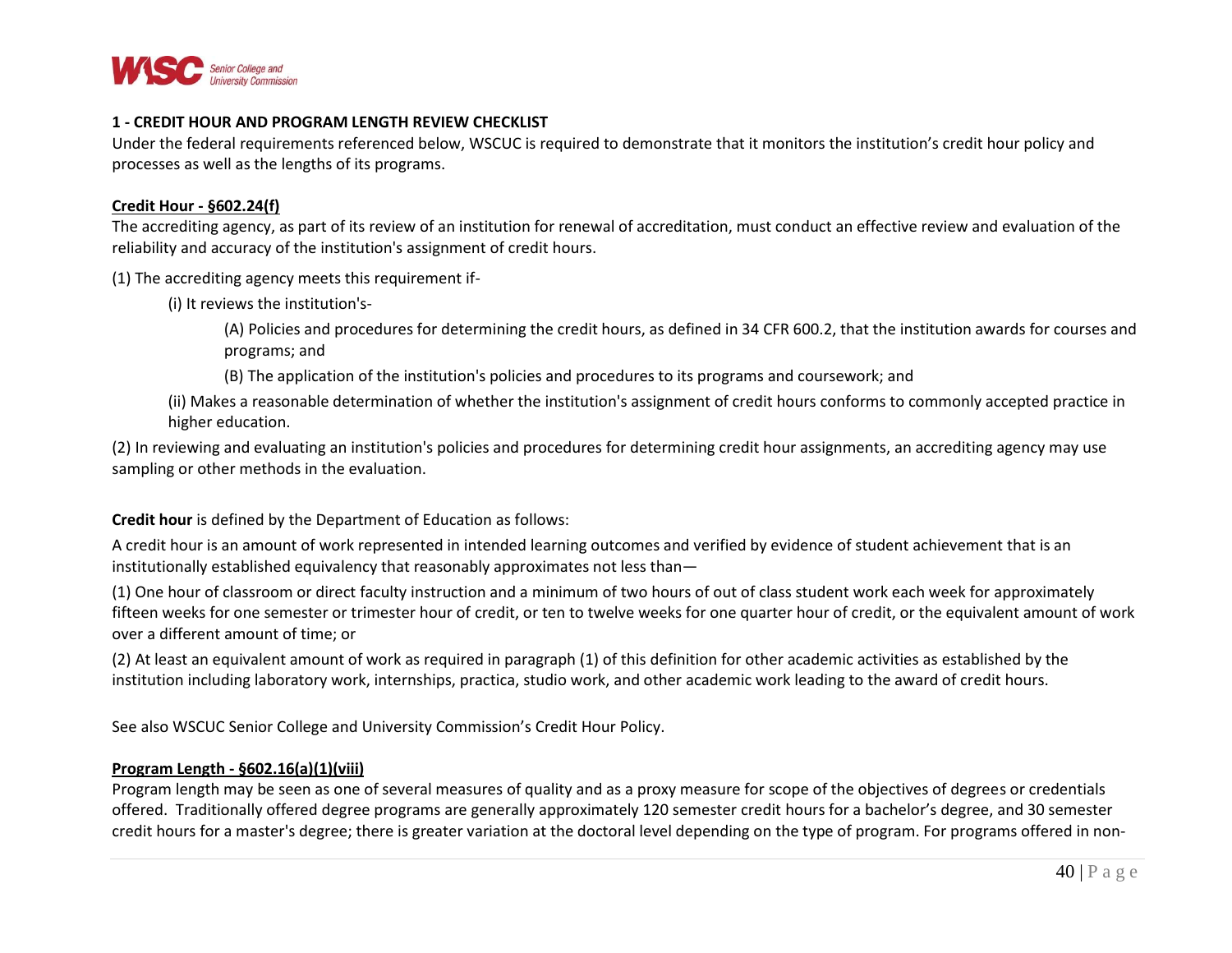traditional formats, for which program length is not a relevant and/or reliable quality measure, reviewers should ensure that available information clearly defines desired program outcomes and graduation requirements, that institutions are ensuring that program outcomes are achieved, and that there is a reasonable correlation between the scope of these outcomes and requirements and those typically found in traditionally offered degrees or programs tied to program length.

| <b>Material Reviewed</b>                    | Questions/Comments (Enter findings and recommendations in the Comments sections as             |
|---------------------------------------------|------------------------------------------------------------------------------------------------|
|                                             | appropriate.)                                                                                  |
| Policy on credit hour                       | Is this policy easily accessible?                                                              |
|                                             | X YES □ NO                                                                                     |
|                                             | Where is the policy located? University website                                                |
|                                             | Comments:                                                                                      |
|                                             | http://aua.am/policies/#?id=385                                                                |
|                                             | Online Policies database: http://aua.am/policies/                                              |
|                                             |                                                                                                |
| Process(es)/ periodic review of credit hour | Does the institution have a procedure for periodic review of credit hour assignments to ensure |
|                                             | that they are accurate and reliable (for example, through program review, new course approval  |
|                                             | $X$ YES $\Box$ NO<br>process, periodic audits)?                                                |
|                                             | Does the institution adhere to this procedure?                                                 |
|                                             | X YES □ NO                                                                                     |
|                                             | Comments:                                                                                      |
|                                             |                                                                                                |
|                                             | The university's academic calendar is designed to assure that standard course blocks           |
|                                             | (M/W/F, T/R as well as evening courses) meet the credit hour policy requirements. The calendar |
|                                             | is proposed by the Registrar, reviewed by the Faculty Senate, and approved by the Provost.     |
|                                             | The Curriculum Committee of the Faculty Senate approves all new courses and reviews            |
|                                             | them for consistency with all policies including credit hour.                                  |
|                                             | The Registrar sets the academic schedule taking into account seat-time requirements of         |
|                                             | the credit hour policy.                                                                        |
|                                             | Program Chairs review and approve all syllabi for compliance with all policies including       |
|                                             | the credit-hour policy. A checklist was created to assist program chairs in this process.      |
|                                             | The IRO archives all syllabi<br>$\bullet$                                                      |
|                                             | The Office of Assessment and Accreditation performs random checks of syllabi for class         |
|                                             | meeting times                                                                                  |
|                                             | The Academic Program Review Process includes a review of all program activities for            |
|                                             | compliance of all policies including credit-hour.                                              |
|                                             |                                                                                                |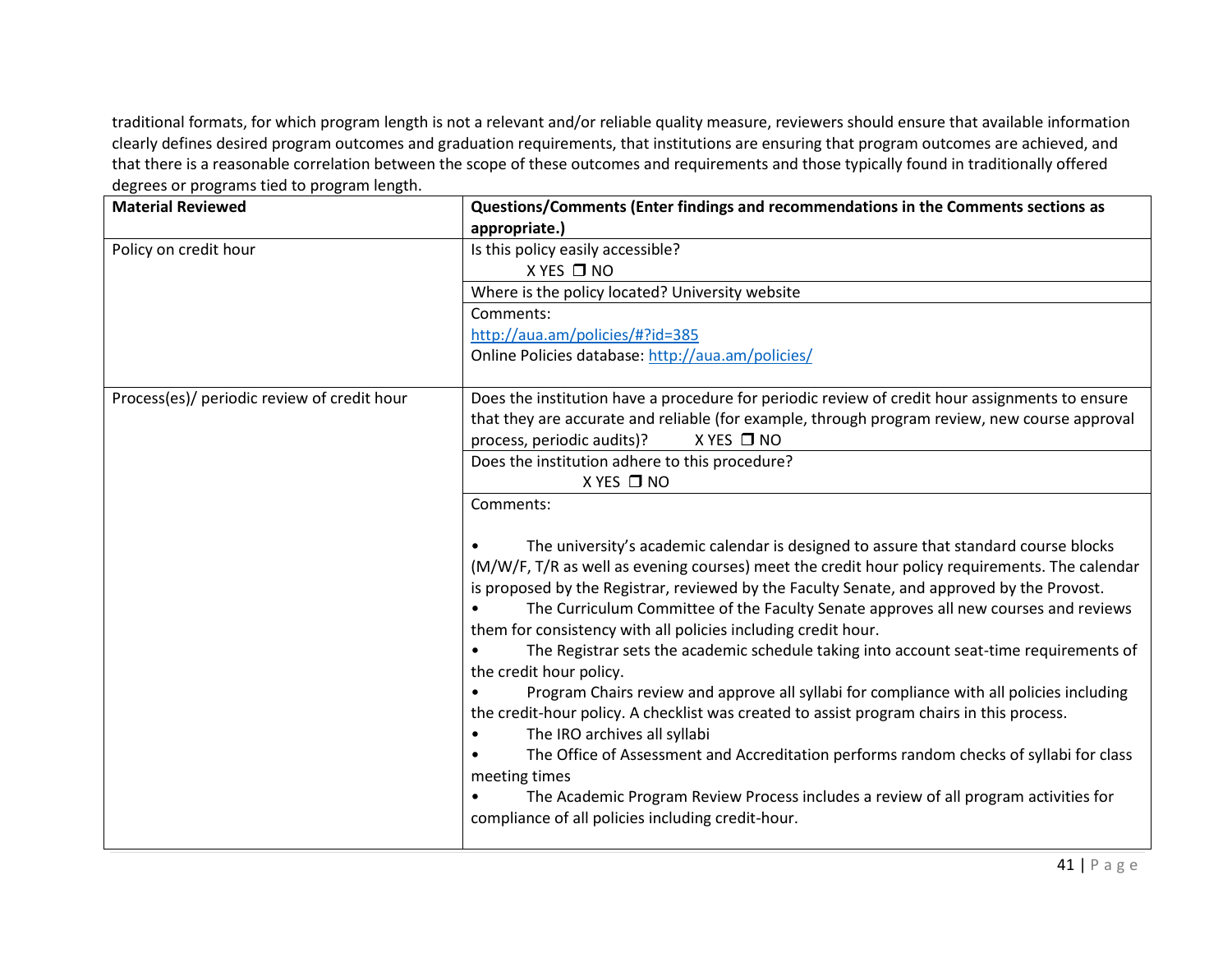| Schedule of on-ground courses showing when              | Does this schedule show that on-ground courses meet for the prescribed number of hours?                              |
|---------------------------------------------------------|----------------------------------------------------------------------------------------------------------------------|
| they meet                                               | X YES □ NO                                                                                                           |
|                                                         | Comments:                                                                                                            |
|                                                         | http://registrar.aua.am/schedule/                                                                                    |
| Sample syllabi or equivalent for online and             | How many syllabi were reviewed? N/A                                                                                  |
| hybrid courses                                          | Type of courses reviewed: $\square$ online<br>$\Box$ hybrid                                                          |
| Please review at least 1 - 2 from each degree           | What degree level(s)? $\Box$ AA/AS $\Box$ BA/BS $\Box$ MA<br>D Doctoral                                              |
| level.                                                  | What discipline(s)?                                                                                                  |
|                                                         | Are students doing the amount of work per the prescribed hours to warrant the credit awarded?<br>YES □ NO            |
|                                                         | Comments:                                                                                                            |
|                                                         | N/A at AUA                                                                                                           |
| Sample syllabi or equivalent for other kinds of         | How many syllabi were reviewed? 1                                                                                    |
| courses that do not meet for the prescribed             | What kinds of courses? Teaching Internship                                                                           |
| hours (e.g., internships, labs, clinical,               | What degree level(s)? $\Box$ AA/AS $\Box$ BA/BS X MA $\Box$ Doctoral                                                 |
| independent study, accelerated)                         | What discipline(s)? Teaching English as a Foreign Language                                                           |
| Please review at least 1 - 2 from each degree<br>level. | Are students doing the amount of work per the prescribed hours to warrant the credit awarded?<br>X YES □ NO          |
|                                                         | Comments: Currently there are no internships, etc. at the bachelor's level.                                          |
|                                                         | See 3. Evidence and Attachments Table of Contents, Selected Syllabi - LL.M. Capstone and MA<br><b>TEFL Practicum</b> |
| Sample program information (catalog, website,           | How many programs were reviewed? 11                                                                                  |
| or other program materials)                             | What kinds of programs were reviewed? Graduate and undergraduate in select disciplines                               |
|                                                         | What degree level(s)? $\Box$ AA/AS X BA/BS X MA $\Box$ Doctoral                                                      |
|                                                         | What discipline(s)? humanities, social science, health, business, engineering, law                                   |
|                                                         | Does this material show that the programs offered at the institution are of an acceptable                            |
|                                                         | X YES □ NO<br>length?                                                                                                |
|                                                         | Comments:                                                                                                            |
|                                                         | http://aua.am/catalog/                                                                                               |

Review Completed By: Cecile Lindsay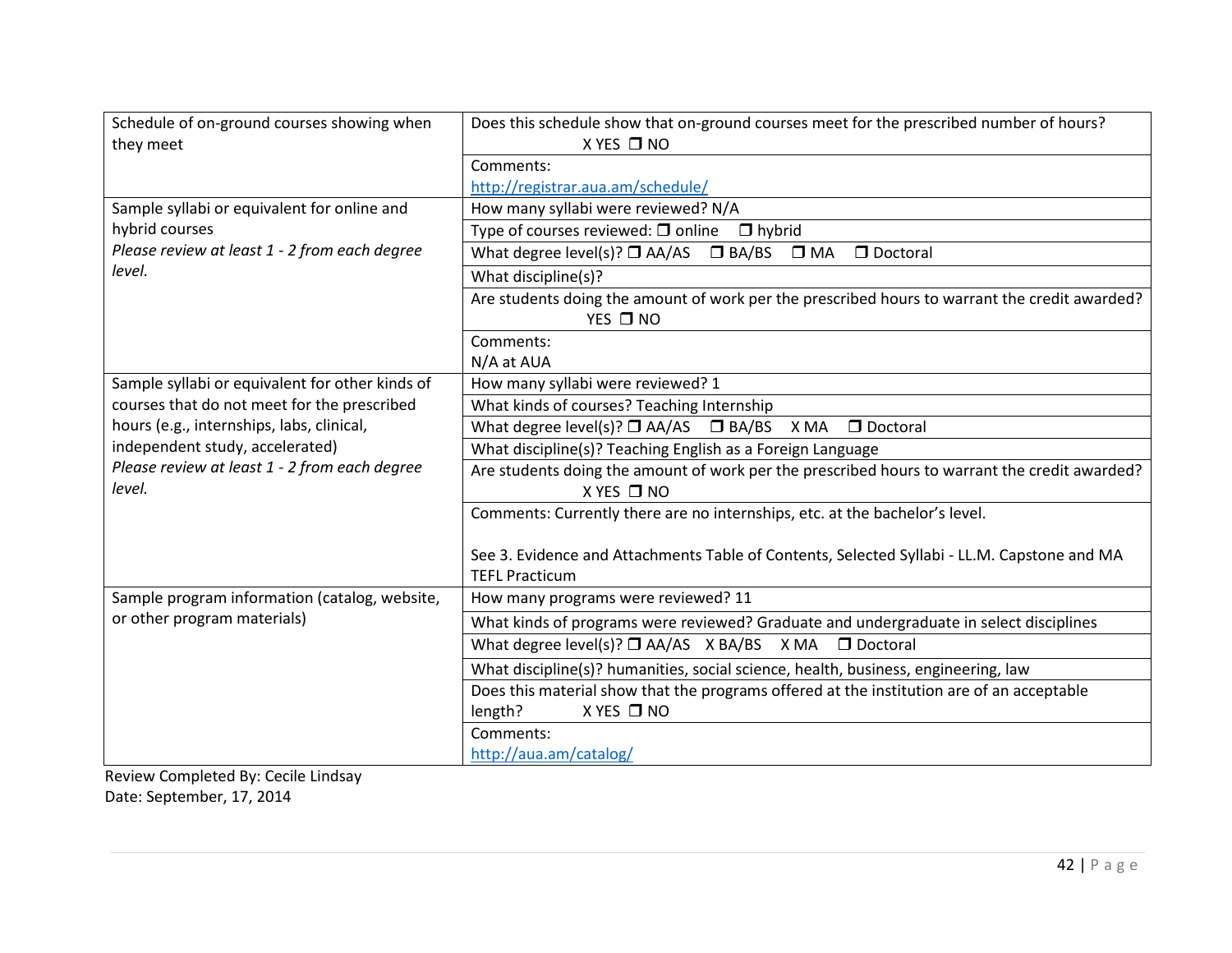# **2 - MARKETING AND RECRUITMENT REVIEW CHECKLIST**

Under federal regulation §602.16(a)(1)(vii), WSCUC is required to demonstrate that it monitors the institution's recruiting and admissions practices.

| Typical length of program listed on each program's webpage and outreach materials. http://aua.am/academics/            |
|------------------------------------------------------------------------------------------------------------------------|
|                                                                                                                        |
|                                                                                                                        |
|                                                                                                                        |
|                                                                                                                        |
|                                                                                                                        |
|                                                                                                                        |
| Does the institution provide information about the kinds of jobs for which its graduates are qualified, as applicable? |
|                                                                                                                        |
|                                                                                                                        |
|                                                                                                                        |
|                                                                                                                        |
|                                                                                                                        |
| Typical career paths are listed on each programs webpage and outreach materials http://aua.am/academics/               |
|                                                                                                                        |
|                                                                                                                        |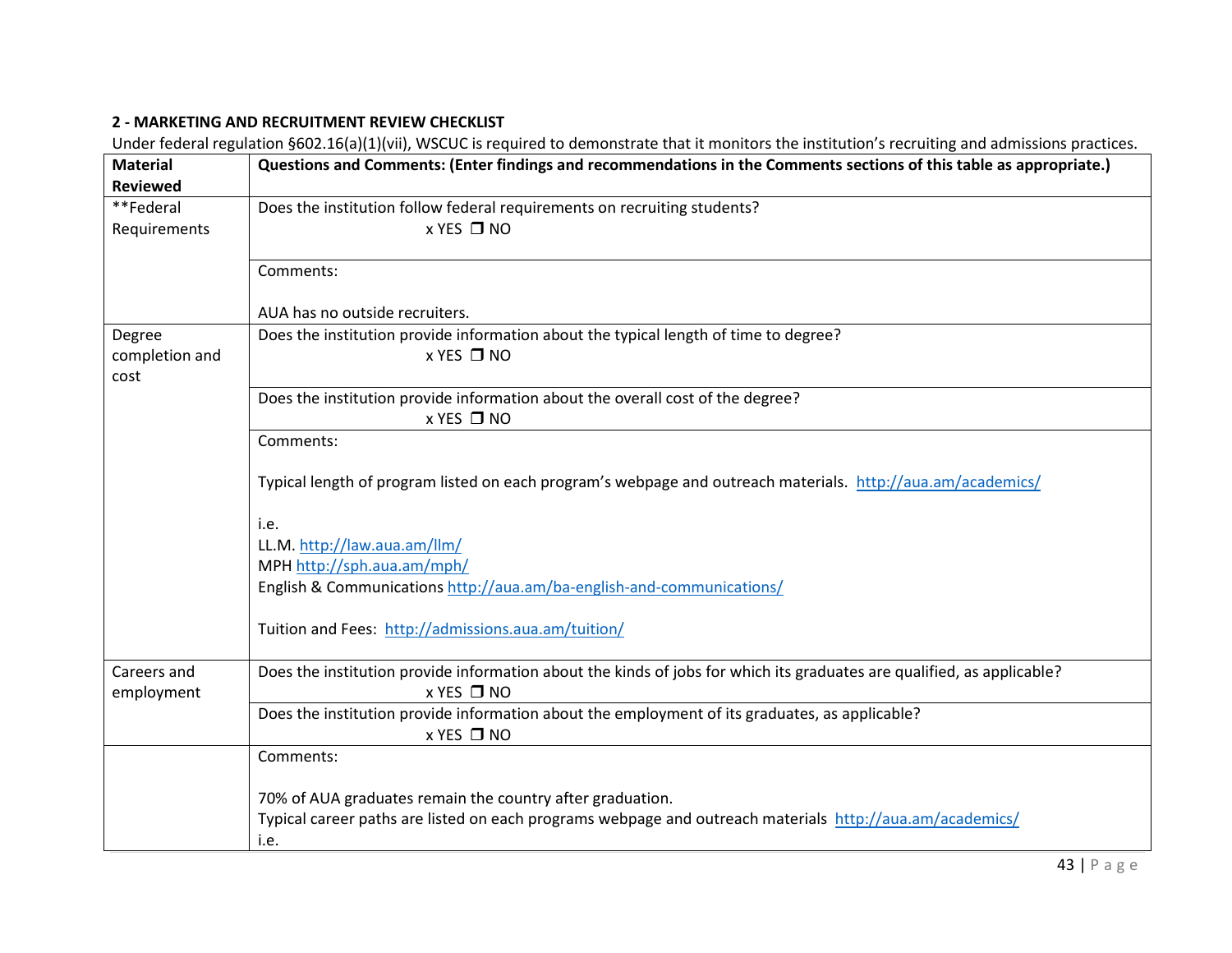| MS in Economics http://cbe.aua.am/ms-economics/                 |
|-----------------------------------------------------------------|
| Political Science and International Affairs http://psia.aua.am/ |

\*\*Section 487 (a)(20) of the Higher Education Act (HEA) prohibits Title IV eligible institutions from providing incentive compensation to employees or third party entities for their success in securing student enrollments. Incentive compensation includes commissions, bonus payments, merit salary adjustments, and promotion decisions based solely on success in enrolling students. These requirements do not apply to the recruitment of international students residing in foreign countries who are not eligible to receive Federal financial aid.

Review Completed By: Sheryl Bourgeois Date: September 17, 2014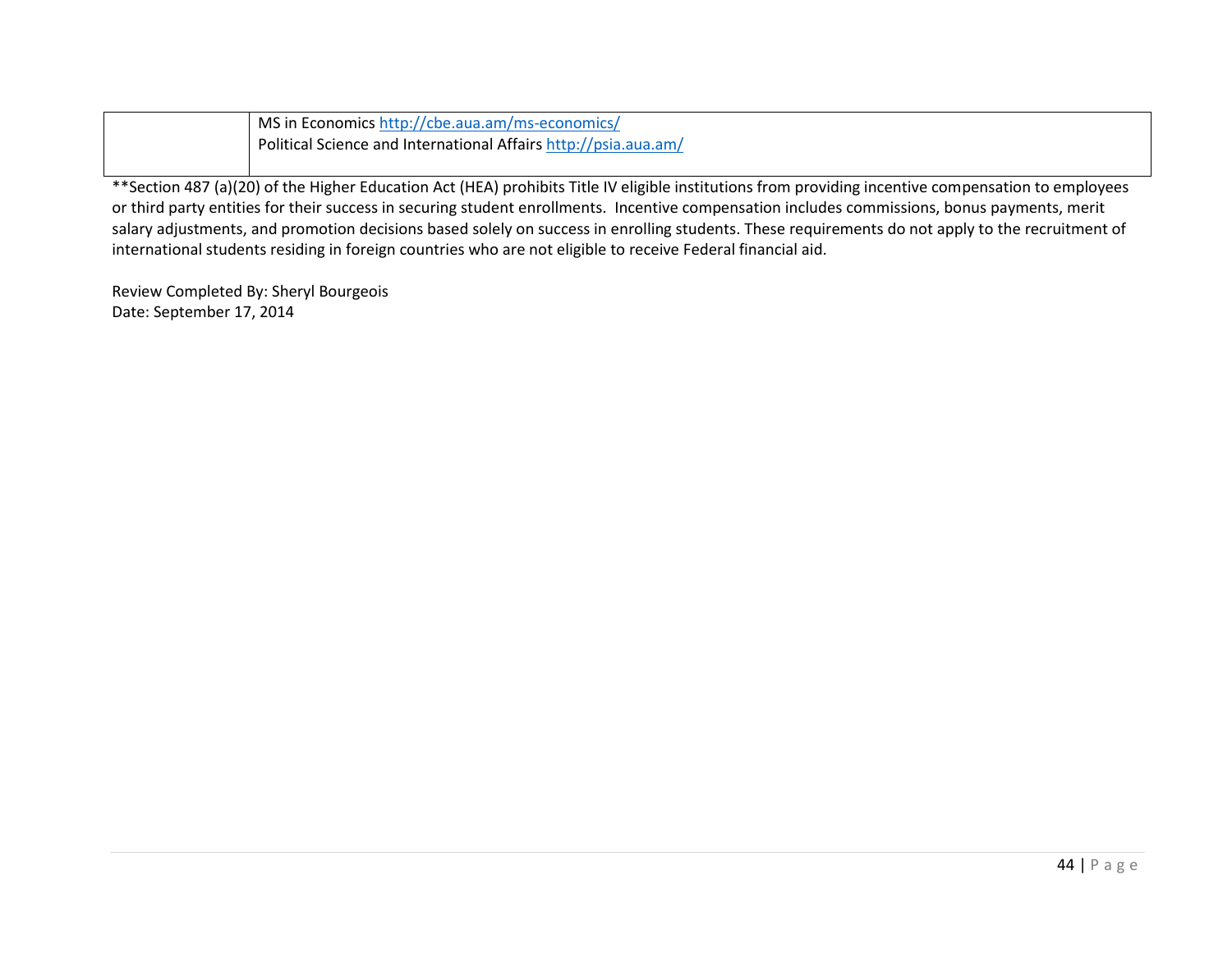# **3 - STUDENT COMPLAINTS REVIEW CHECKLIST**

Under federal regulation\*§602-16(1)(1)(ix) WSCUC is required to demonstrate that it monitors the institution's student complaints policies, procedures, and records. (See also WSCUC Senior College and University Commission's Complaints and Third Party Comment Policy.

| <b>Material</b><br><b>Reviewed</b> | Questions/Comments (Enter findings and recommendations in the Comments sections of this table as appropriate.)                                |
|------------------------------------|-----------------------------------------------------------------------------------------------------------------------------------------------|
| Policy on student<br>complaints    | Does the institution have a policy or formal procedure for student complaints?<br>$X$ YES $\Box$ NO                                           |
|                                    | Is the policy or procedure easily accessible?<br>$X$ YES $\Box$ NO                                                                            |
|                                    | Where?<br>On line, on the university web site and in the university catalogue                                                                 |
|                                    | Comments:                                                                                                                                     |
|                                    | Ethics & Grievance Committee Ethics@aua.am.                                                                                                   |
|                                    | Grade Appeal procedure in Grades Policies http://aua.am/policies/#?id=483                                                                     |
|                                    | Also in Catalog http://aua.am/catalog/                                                                                                        |
|                                    | Whistleblower policy and procedures http://aua.am/ethicspoint/                                                                                |
| Process(es)/<br>procedure          | Does the institution have a procedure for addressing student complaints?<br>X YES □ NO                                                        |
|                                    | Please describe briefly:                                                                                                                      |
|                                    | Does the institution adhere to this procedure?                                                                                                |
|                                    | X YES □ NO                                                                                                                                    |
|                                    | Comments: See also                                                                                                                            |
|                                    | http://aua.am/wp-content/uploads/2012/02/STUDENT_CODE_OF_ETHICS.pdf                                                                           |
|                                    | Ethics & Grievance Committee Rules of Procedure: http://aua.am/wp-<br>content/uploads/2012/02/EthicsandGrievanceCommitteeRulesofProcedure.pdf |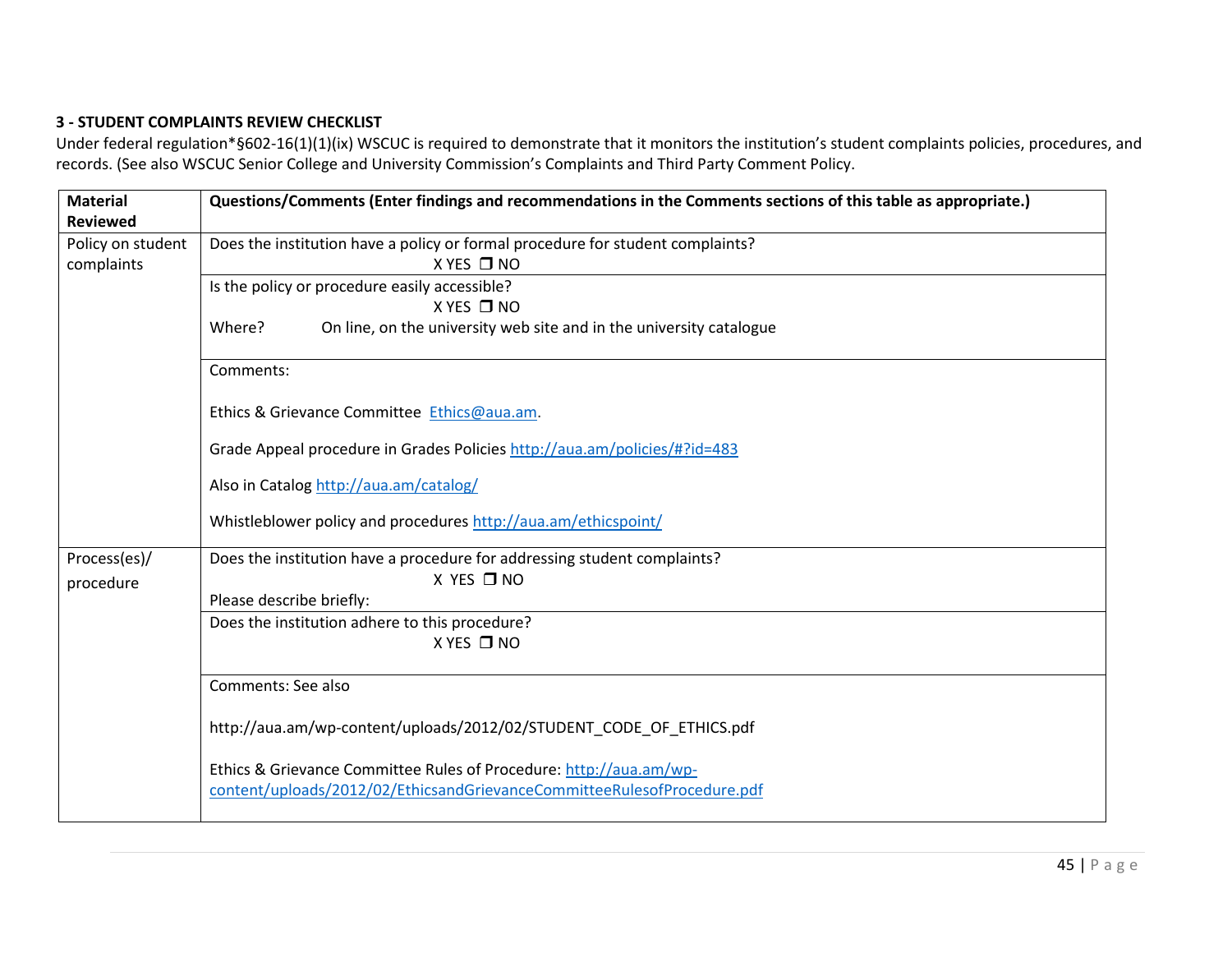| Records | Does the institution maintain records of student complaints?                                                           |
|---------|------------------------------------------------------------------------------------------------------------------------|
|         | $\Box$ X YES $\Box$ NO                                                                                                 |
|         | Where? These records are collected by the Ethics Committee and then stored in the Institutional Research Office (IRO). |
|         | Does the institution have an effective way of tracking and monitoring student complaints over time?<br>X□ YES □ NO     |
|         | Please describe briefly: The Ethics Committee tracks complaints, of which there are very few, over time.               |
|         | Comments:                                                                                                              |
|         | Records are maintained in the IRO.                                                                                     |

Review Completed By: Geoff Chase Date: September 17, 2014